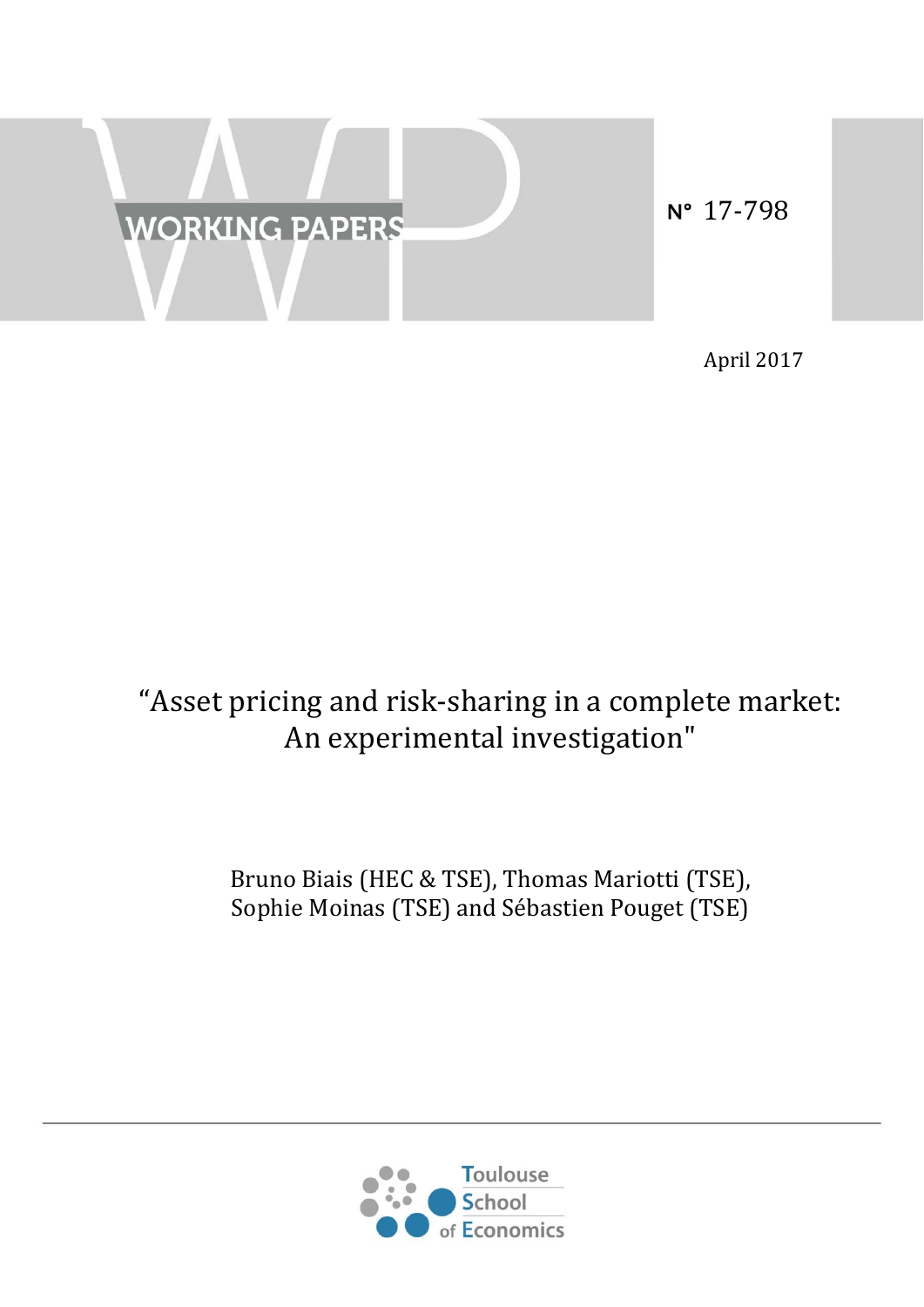# Asset pricing and risk-sharing in a complete market: An experimental investigation

Bruno Biais (HEC & TSE), Thomas Mariotti (TSE), Sophie Moinas (TSE)

and SÈbastien Pouget (TSE)

#### April 2017

Many thanks for helpful comments to seminar participants at City University, Zurich University, the Max Planck Institut, the 2014 Conference of the Financial Engineering & Banking Society in Guilford, the 2014 Summer Symposium in Financial Markets at Gerzensee, the 2015 Barcelona GSE Summer Forum, the 2015 Conference of the Society for Experimental Finance, the 2015 Workshop for the Promotion of Experimental Validation of the Theory of Asset Pricing, and the Conference on the Experimental and Behavioral Aspects of Financial Markets at Chapman University in 2016, especially Elena Asparouhova, Peter Bossaerts, George Constantinides, John Duffy, Frank Heinemann, Debrah Meloso, Charles Plott, Bill Zame, Stefan Zeisberger and Martin Weber. Biais acknowledges financial support from the European Research Council under the European Community's Seventh Framework Program FP7/2007-2013 grant agreement  $N_{\frac{1}{2}}$  295484. Moinas acknowledges financial support from the Agence Nationale de la Recherche (ANR-16-CE26-0008-01, project PIMS). Part of this research was carried out while Sophie Moinas was Judith C. and William G. Bollinger Visiting Professor at the Wharton School, University of Pennsylvania, and benefited from the support from the CNRS.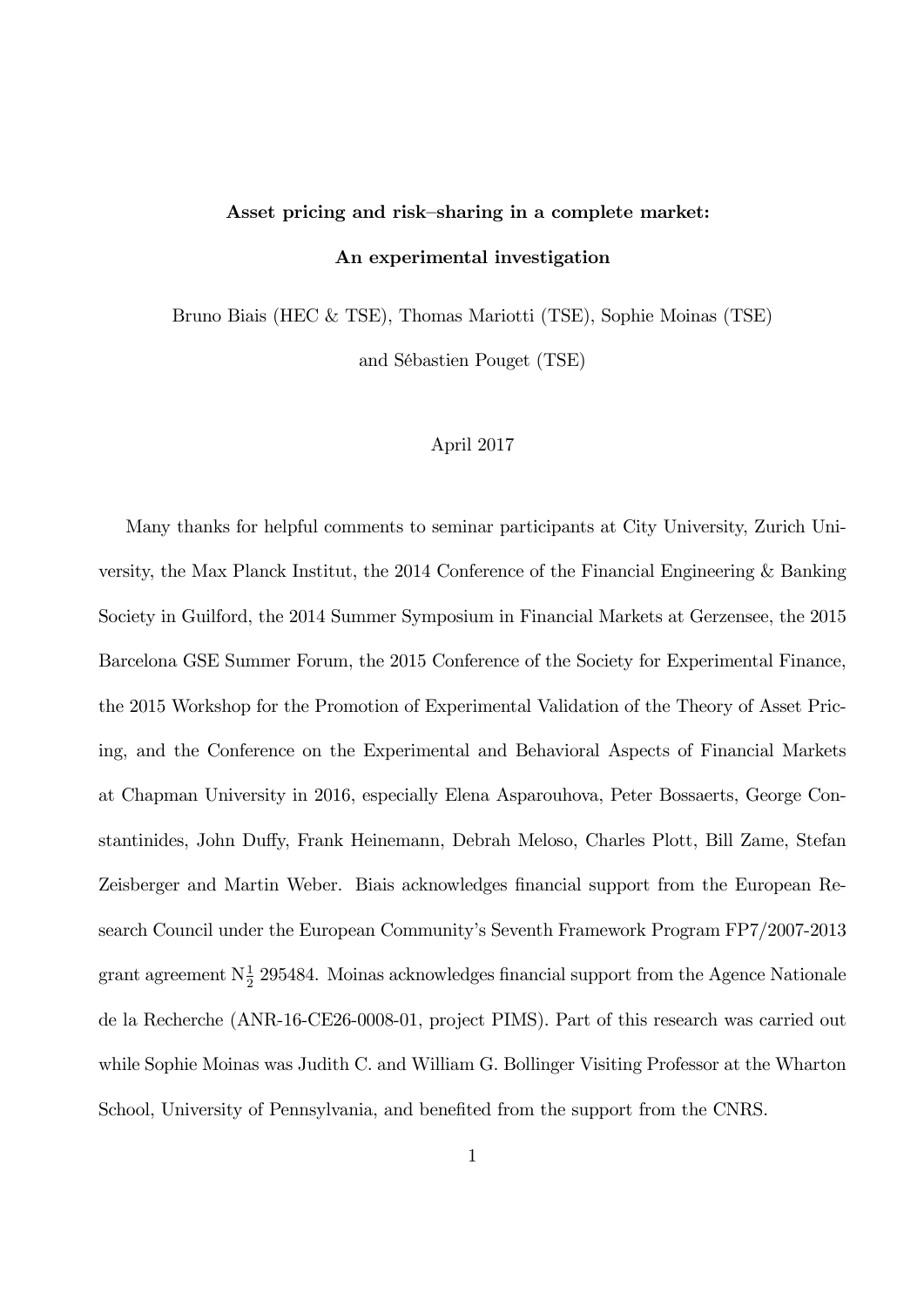#### Abstract

We design an experiment that closely emulates and tests the standard model of complete competitive markets, without imposing parametric restrictions on preferences. Consistent with theory, aggregated elicited supply and demand curves cross at the expected dividend when there is no aggregate risk, and at a lower price when there is aggregate risk. In contradiction with theory, individual participants frequently make choices that violate first order stochastic dominance. We propose a random choice model which reconciles the above mentioned findings and is also consistent with additional features of the data, such as, e.g., large mistakes being less frequent than smaller ones.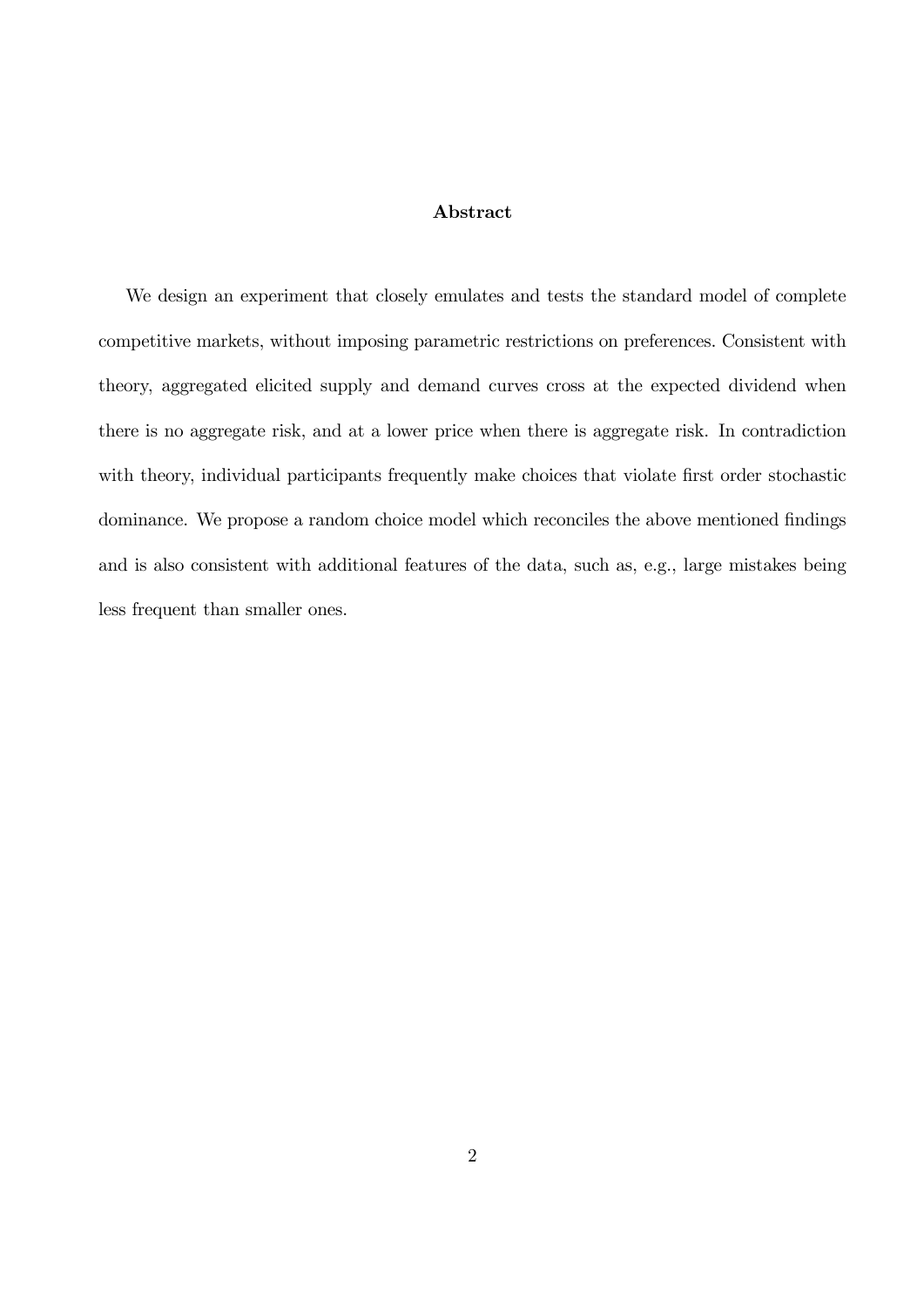# 1 Introduction

Since the seminal works of Debreu (1959) and Arrow (1964), the general equilibrium theory of asset pricing and risk sharing in perfect and complete markets has offered an elegant framework and sharp implications: agents should share risk perfectly, which, in turn, implies that only aggregate risk should be priced (Borch, 1962). Unfortunately, these implications are rejected by Öeld data. Is it because human cognition and preferences do not conform to the standard rational choice paradigm? Or is it because, in practice, markets are imperfect and incomplete? These two potential explanations have very different implications for further research. The former calls for new models of human decision–making, whereas the latter emphasizes the need to model market imperfections. While it is difficult to disentangle these two explanations with field data, in the lab it is possible to do so. In a controlled experimental setting one can make sure the market is perfect and complete. Any deviation from the implications of rational choice and competitive equilibrium can then be attributed to human cognition.

To study this issue, we conduct an experimental analysis of the simplest possible setting in which the basic tenets of the theory can be tested. The state of the world  $\omega$  can take only two values  $(u \text{ and } d)$  and there are two non-redundant assets (a stock and a bond), so the market is complete. At the beginning of each of 8 trading rounds, participants start with heterogeneous endowments (stocks, bonds and other state-contingent income). Individual demand and supply functions (specifying how many shares the participant wants to buy or sell at different prices) are elicited. Participants are asked to choose the quantity they want to buy or sell at all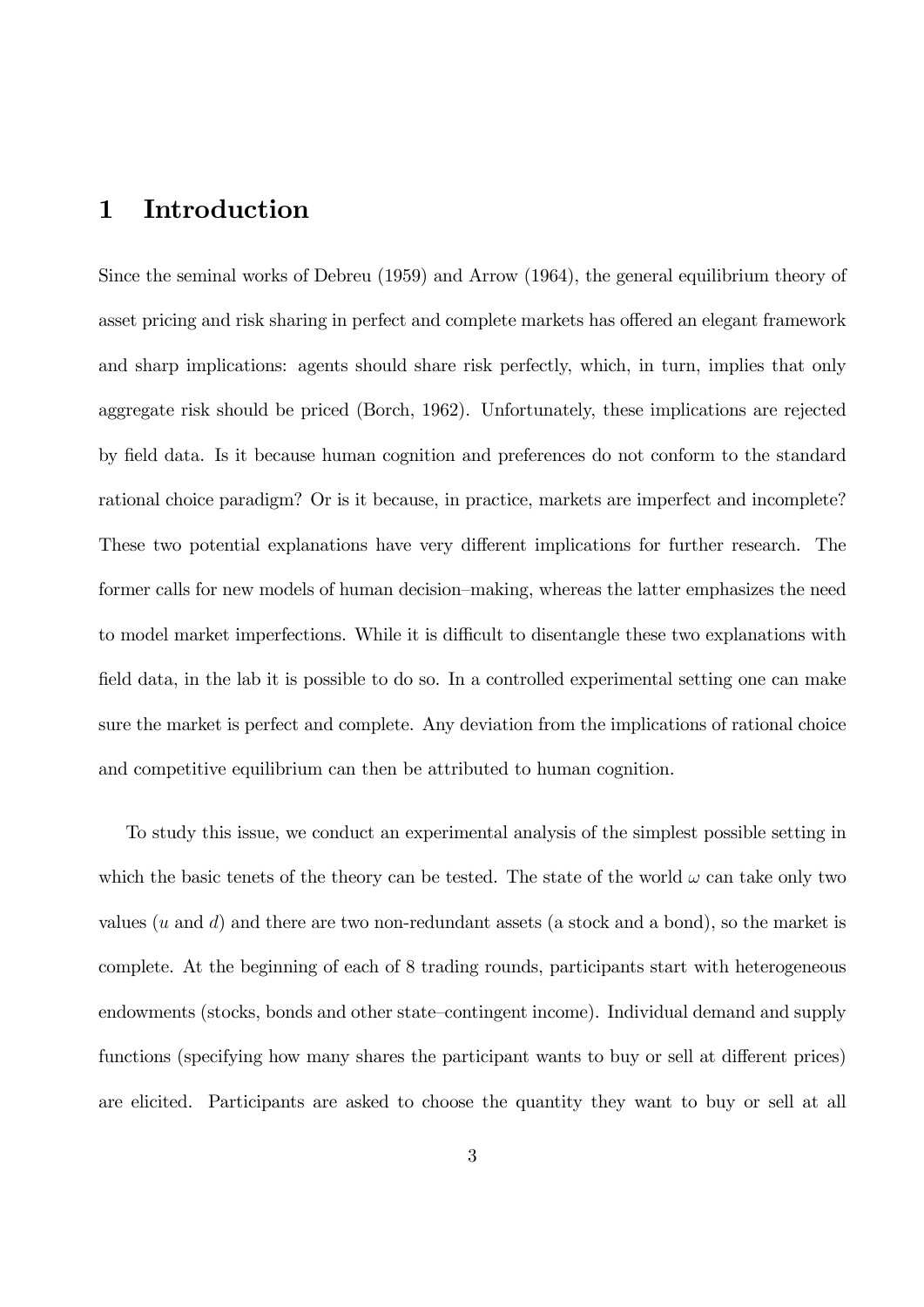prices on a grid. For half the rounds of the experiment, the market price is randomly drawn and thus participants have no opportunity to manipulate the price.<sup>1</sup> During the other rounds, in contrast, participants are informed that the price is set to minimize the difference between aggregate supply and aggregate demand. Empirically, we observe similar behaviour within these two different price—setting mechanisms. This suggests that our experimental design is able to generate a situation in which agents behave competitively, as in the standard competitive equilibrium model.<sup>2</sup>

The simplicity of our experimental setting enables us to pin down precisely the implications of rational choice for individual behaviour and market outcomes for a large class of preferences.<sup>3</sup>

 At the individual level, our experimental design enables us to test the hypothesis that par-<sup>1</sup>This is in the same spirit as Becker, DeGroot, Marschak (1964). They i) ask a seller to quote a reservation price, ii) randomly draw a buying price, and iii) let the seller trade 1 unit at the buying price if the latter is above the reservation selling price. While in that mechanism trades are only for one unit, our random price mechanism can be seen as an extension of the Becker, DeGroot, Marschak (1964) to general supply or demand curves.

<sup>2</sup>Our market environment is similar to the call market in Smith, Williams, Bratton, and Vannoni (1982), McCabe, Rassenti and Smith (1993) or Plott and Pogolreslskyi (2015). The main differences are that i) they let participants submit limit orders, while we elicit demand functions, and ii) our design enables us to test if participants are competitive. Bohm, Linden and Sonnegard (1997) compare the performance of a market mechanism with that of a Becker, DeGroot, Marschak (1964) mechanism in eliciting the private value of participants for one unit of a commodity.

<sup>3</sup>That class includes risk averse, risk loving or risk neutral expected utility, as well as rank dependent expected utility.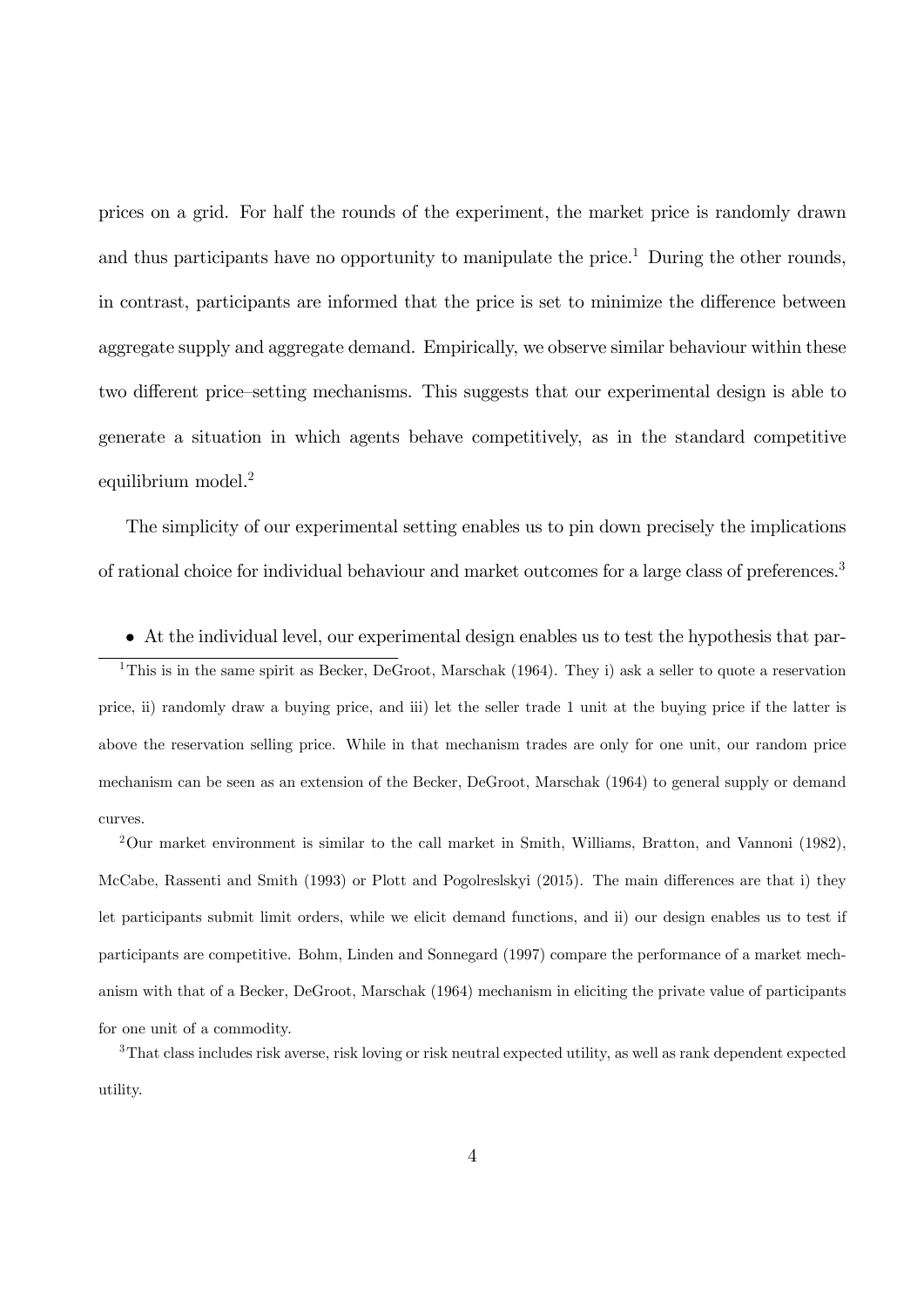ticipants are rational. We show that some actions are first order stochastically dominated. Rational choice, therefore, implies they should not be observed in the lab.

 At the market level, our experimental design enables us to test the hypothesis that participants are risk averse and share risk efficiently. We consider two treatments. In the first treatment there is no aggregate risk. So participants can perfectly hedge their risky endowments and the price of the stock should be equal to the expected dividend. In the second treatment there is aggregate risk. So, with risk-averse agents, the stock price should be lower than the expected dividend.<sup>4</sup>

We ran the experiment with 141 students in Toulouse University. There were 8 cohorts. Each participated in 8 replications of the experimental market. Participants' compensation was a linear function of their gains in two randomly drawn replications (with an average of 85.84 euros per participant).

Aggregate outcomes, in our experimental market, are consistent with the implications of rational choice. When there is no aggregate risk, market clearing prices are close to expected dividends, and average trading volume is close to that requested by perfect risk-sharing. With aggregate risk, there is a risk premium, consistent with a relative risk aversion coefficient close

<sup>&</sup>lt;sup>4</sup>The two treatments alternate from one round to the next. While market participants know their own endowment, they have no information about the endowments of the others or the alternance between the two treatments. This is in line with competitive Walrasian equilibrium, where agents only need to contingent decisions on the price, and do not engage in strategic interactions with one another.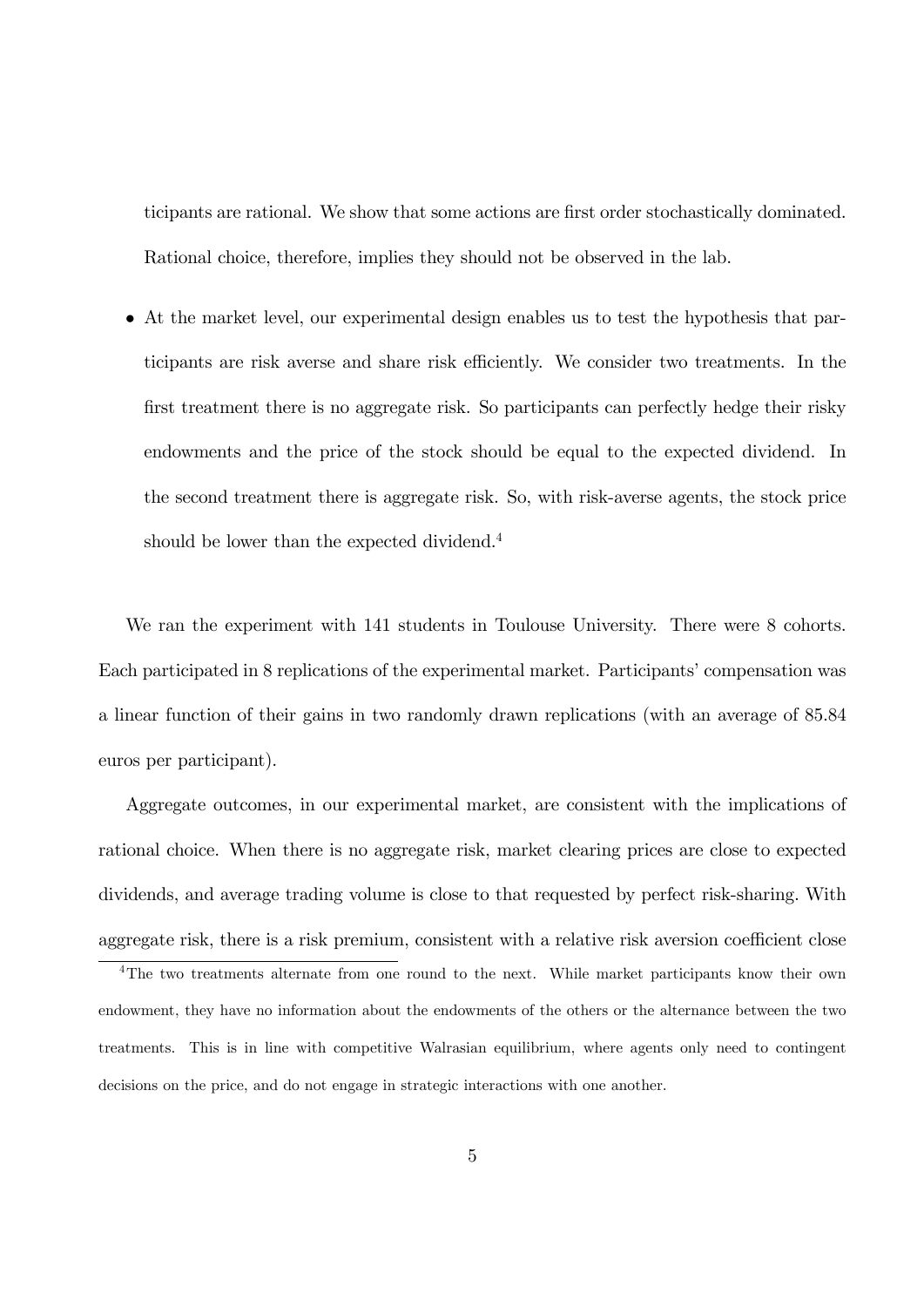to .5 for the representative agent.

Observed individual behaviour, however, markedly differs from that predicted by rational choice. Around  $30\%$  of observed actions are first order stochastically dominated. The frequency of dominated actions, however, declines with experience, from approximately  $34\%$  in the first replication to 24% in the last replication. Probit regressions, in which the dependent variable is the indicator that the action is dominated, confirm that there is significant learning. They also show that, when an agent opted for a dominated action in a given round, he/she is likely to continue to do so at the next round, except if the action led to a loss-making trade. The latter suggests that agents learn from costly mistakes.

To reconcile aggregate and individual findings, we propose a model of bounded rationality. In line with random choice models (Luce, 1959, McKelvey and Palfrey, 1995, 1998), we posit that participants play randomly but put more weight on actions delivering larger value. We show that the distribution of individual actions predicted by this model is consistent with that observed in the lab: As mentioned above, first order stochastically dominated actions are less frequent than undominated ones, which is in line with the predictions of the random choice model. Furthermore, in our simple experimental setting we are able to identify "large" and ìsmallîmistakes, such that, while both are dominated by rational actions, large mistakes are second order stochastically dominated by small mistakes. In line with the predictions of the random choice model for risk averse agents, we find that large mistakes are less frequent than small ones. We also show (analytically) that the actions generated by the random choice model aggregate to supply and demand curves which, like those we observe in the lab, generate market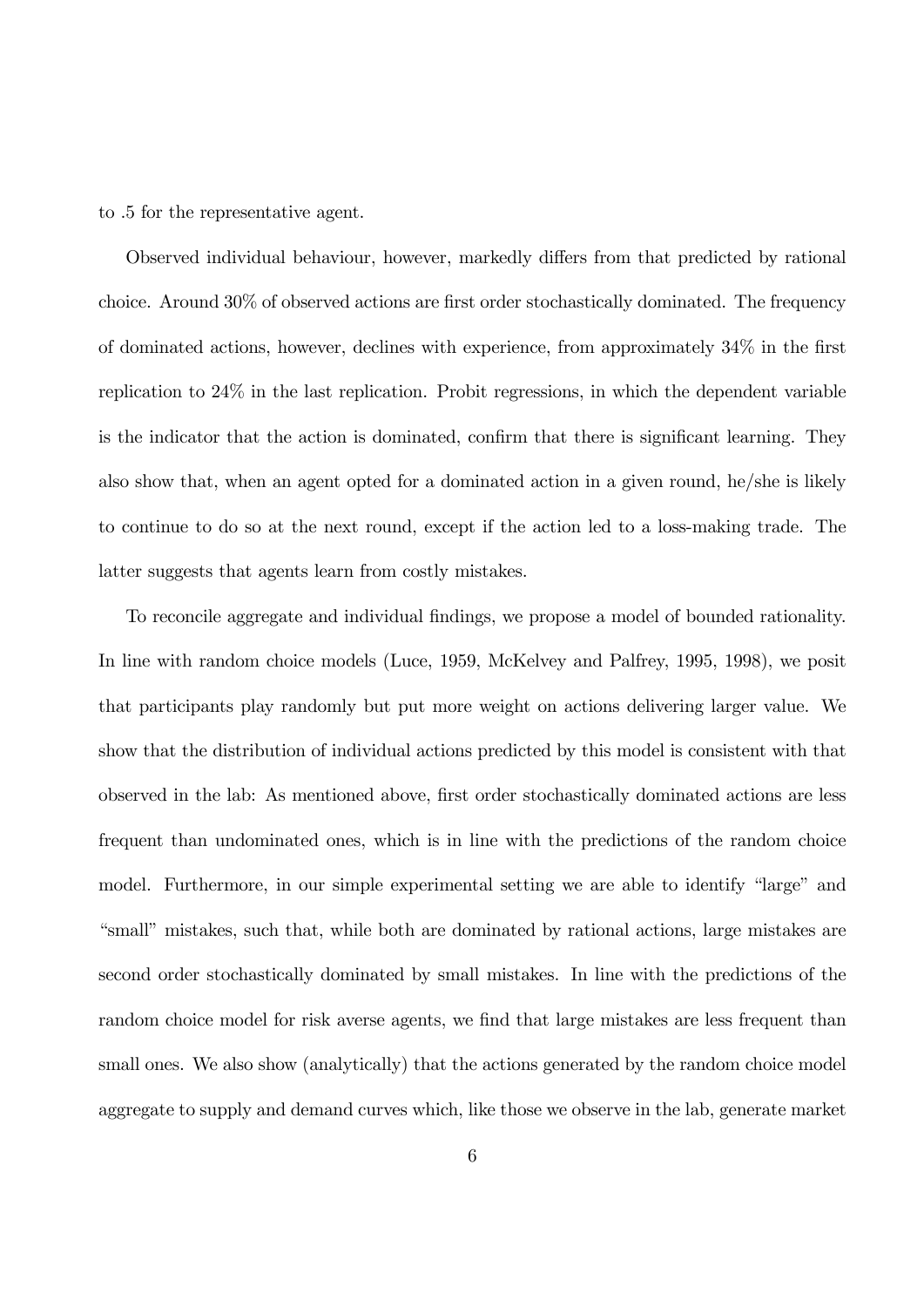pricing and average trading consistent with rational choice.

Our work is directly in line with the insightful analyses of Bossaerts and Plott (2004) and Bossaerts, Plott and Zame  $(2007)^5$  Like them we study the consequences of risk aversion in complete experimental markets and find prices involve risk–premia. Differences between the present paper and theirs include the following:

- $\bullet$  The trading protocol we consider is different from Bossaerts and Plott (2004) and Bossaerts, Plott and Zame (2007). They consider a continuous double–auction, in which traders can dynamically post and hit quotes. This is similar to the workings of electronic limit order books in financial markets during the day, and this is also in line with the seminal experimental studies of Smith, Suchanek and Williams (1988) and Plott and Sunder (1982, 1988). In contrast, we consider a competitive market environment in which participants submit supply and demand functions which are aggregated and crossed to determine the equilibrium price.
- While Bossaerts and Plott (2004) and Bossaerts, Plott and Zame (2007) consider a threestate model, we consider a two-state model. The advantage of a three-state complete market is that there are two risky assets, so that portfolios of risky assets can be analyzed. This enables Bossaerts and Plott (2004) and Bossaerts, Plott and Zame (2007) to test the hypothesis that agents hold the market portfolio. The problem with that design,

<sup>&</sup>lt;sup>5</sup>While our theoretical framework is static, Bossaerts, Meloso and Zame (2013) and Crockett and Duffy  $(2013)$  offer interesting analyses of equilibrium market dynamics.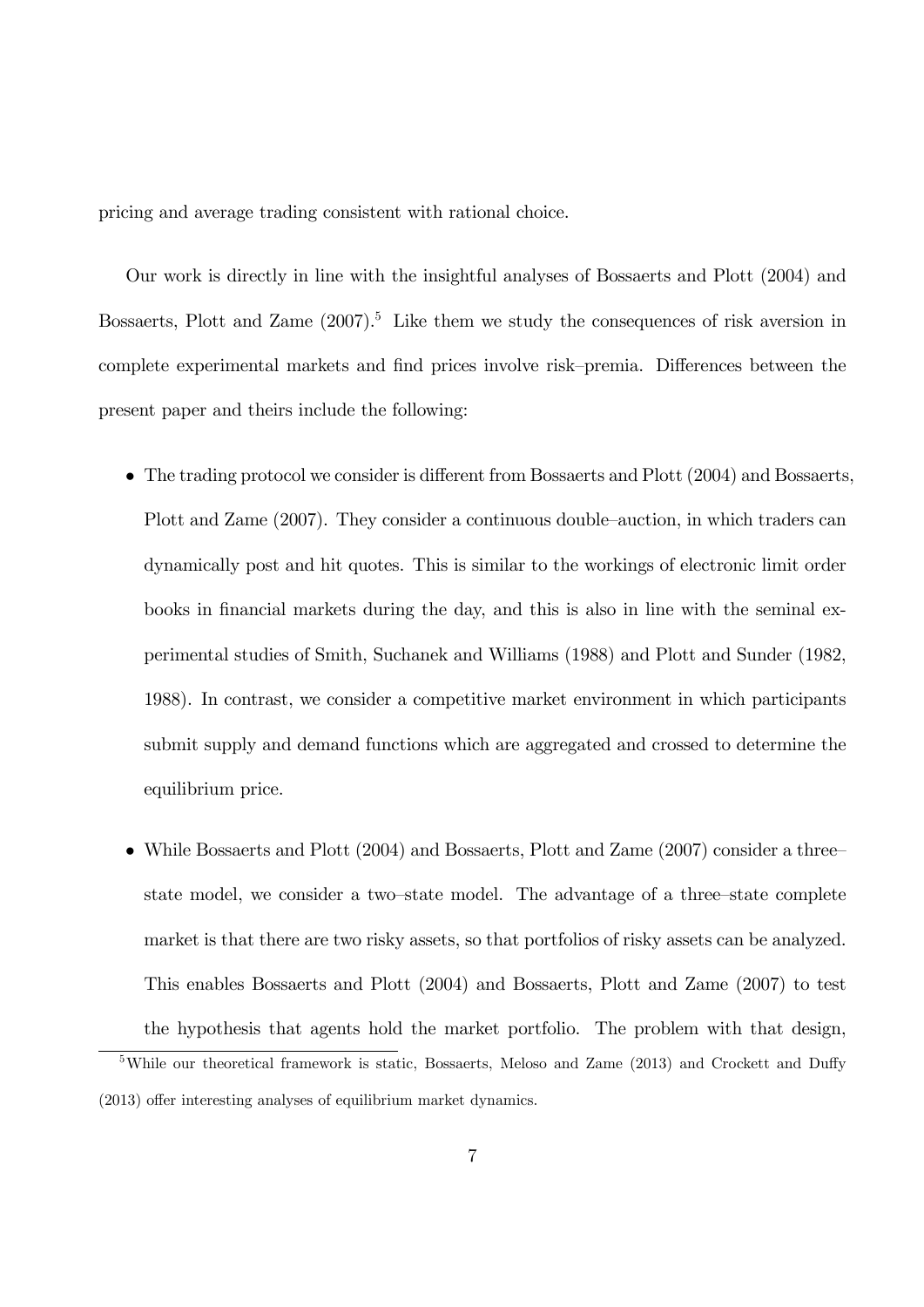however, is that participants must trade several risky assets. Such a market is difficult to organize and cognitively challenging for participants. Our design is simpler since we only have two assets: the risk–free bond and the risky stock. Thus agents need to trade in only one market, where the risky asset is exchanged for the risk–free bond. Moreover, as mentioned above, the simplicity of our setting enables us to obtain precise implications for a large class of preferences.

 While Bossaerts and Plott (2004) and Bossaerts, Plott and Zame (2007) consider markets in which there is always aggregate risk, we also consider a treatment in which there is no aggregate risk, while individual endowments are risky. This enables us to test a very basic implication of theory that does not arise in Bossaerts and Plott (2004) and Bossaerts, Plott and Zame (2007): In complete markets without aggregate risk, i) agents should bear no risk and ii) this should give rise to risk-neutral pricing.

Our finding that aggregate behaviour is well behaved, while individual behaviour is noisy, echoes that of Bossaerts, Plott and Zame (2007). Their CAPM+ $\epsilon$  model assumes that an individual trader's demand function is the sum of a mean-variance optimal demand and a noise term. Our random choice model allows for a large class of preferences (expected utility with any curvature, rank dependent expected utility). Moroever, in our simple experimental design, our random choice model imposes structure on the distribution of individual actions, which we confront to the experimental data.

The present paper is also related to the experimental literature studying the consequences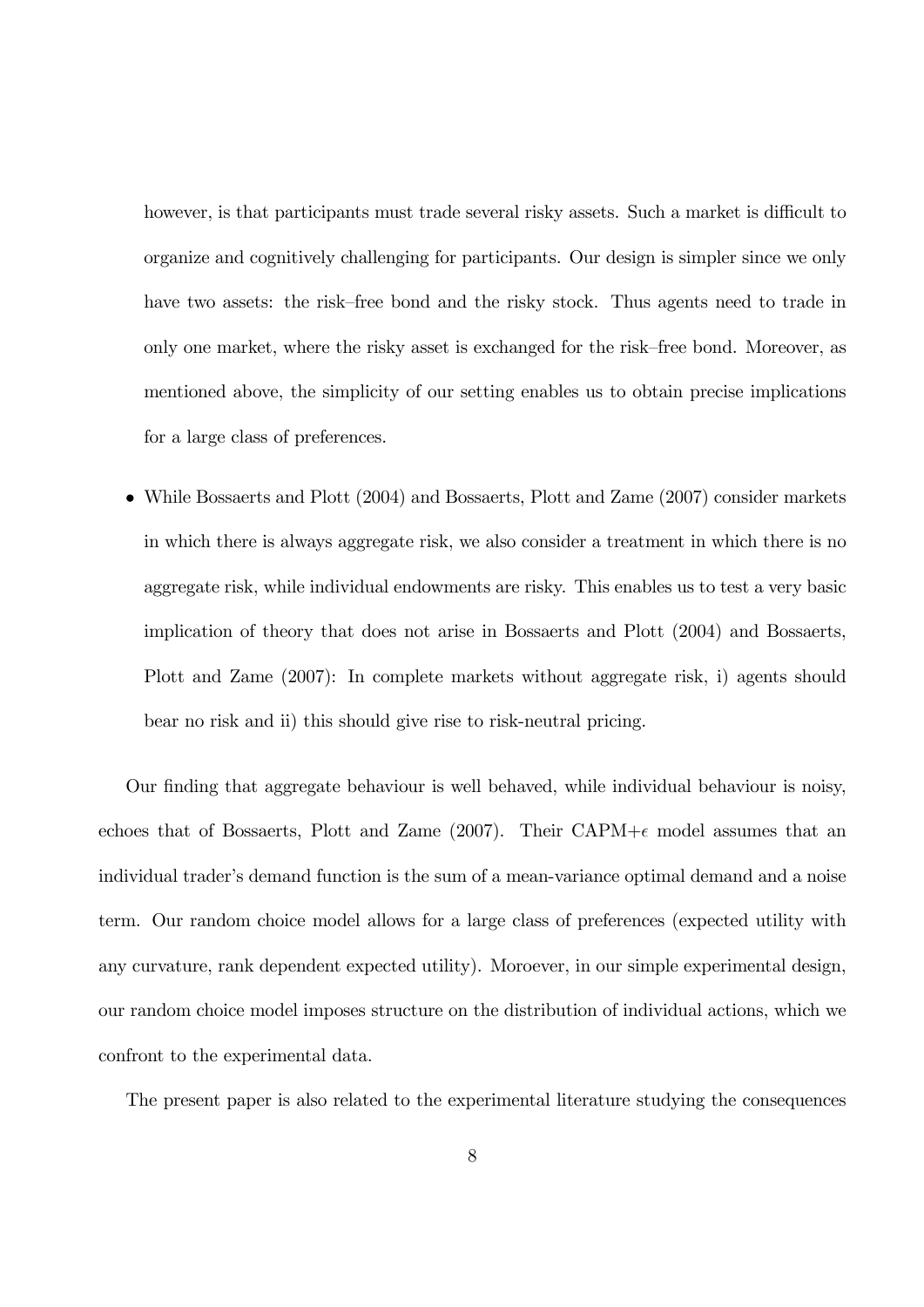of risk–aversion for economic and financial decisions. Holt and Laury (2002) observe lottery choices consistent with risk-aversion. Experimental Öndings are also suggestive of risk aversion for private value auctions (Goeree, Holt and Palfrey, 2002), asymmetric matching penny games (Goeree, Holt and Palfrey, 2003), and one-shot matrix games (Goeree and Holt, 2004).<sup>6</sup> In Bossaerts and Plott (2004) market pricing is consistent with risk aversion, since assets with large betas have greater expected returns than assets with low beta. Our experimental finding that with no aggregate risk prices are equal to expected dividend, while with aggregate risk prices are below aggregate dividend, offers additional evidence consistent with risk aversion.

Section 2 presents our experimental design. Section 3 presents testable implications of rational choice in our complete market experimental setting. Section 4 confronts these implications with experimental evidence. Section 5 presents a random choice model and shows it rationalises experimental findings. Section 6 concludes.

# 2 Experimental Design

The purpose of our experimental design is to closely emulate and test the standard model of complete competitive markets, without imposing parametric restrictions on preferences.

 $6$ The majority of participants in Holt and Laury (2002) have estimated relative risk-aversion between .15 and .97. Estimates of the same order of magnitude have been found by Goeree et al (2002, 2003) and Goeree and Holt (2004).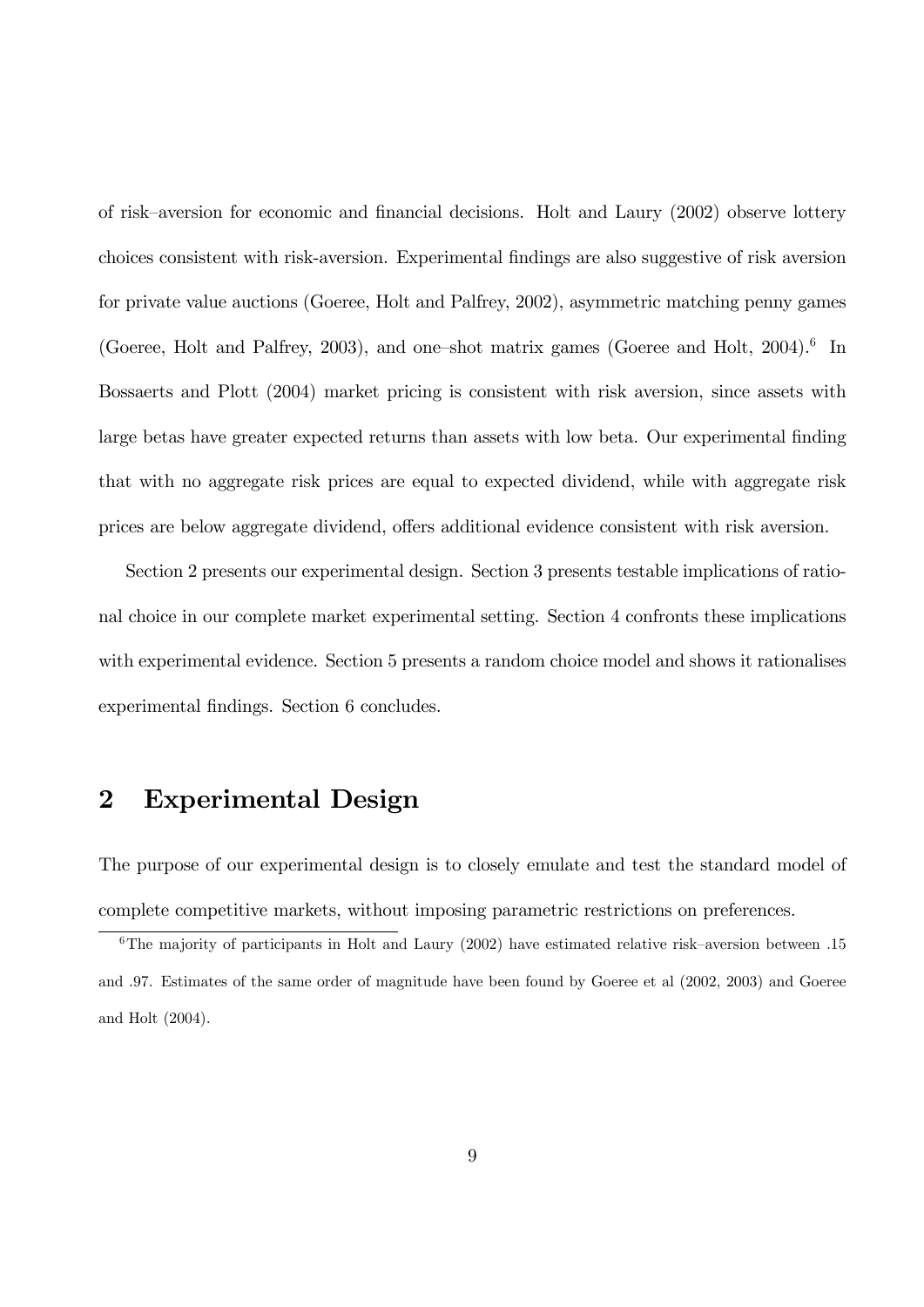**Assets:** There are two equally likely states of nature,  $\omega = u, d$ , and two non-redundant assets, a bond and a stock. Hence markets are complete. One unit of the bond pays 1 in each state of nature. One share of the stock pays 120 in state  $u$  and 0 in state  $d$ . To implement complete markets in our two-state experimental setting, it is enough to consider one market, in which the stock is traded against the bond; that is, we take the bond as the num $i_{\xi}^{1}$  aire.<sup>7</sup> We denote by S the price of the stock relative to the bond.

Although considering only two assets precludes analyzing portfolios of risky assets, it sidesteps the difficulties associated with simultaneous trading in several experimental markets that have been emphasized by Bossaerts and Plott (2004) or Bossaerts, Plott, and Zame (2007). Moreover, having only one market in which the stock can be traded against the bond simplifies the cognitive task faced by participants. If, by contrast, we had considered two markets in which the stock and the bond could be traded against a perishable unit of account, participants would have faced a more difficult task: they would have had to factor their trades on the two markets into their budgets constraints, and to compare prices on the two markets.

Endowments: Participantsí endowments come from their initial holdings of bond and stock, and from state-contingent additional income. We will consider two treatments. In Treatment 1, there is no aggregate risk: the sum of individual endowments is constant across states of nature. In Treatment 2, there is aggregate risk: the sum of individual endowments

<sup>7</sup>The mapping between the complete-market environment and our experimental setting is explicited in the online appendix.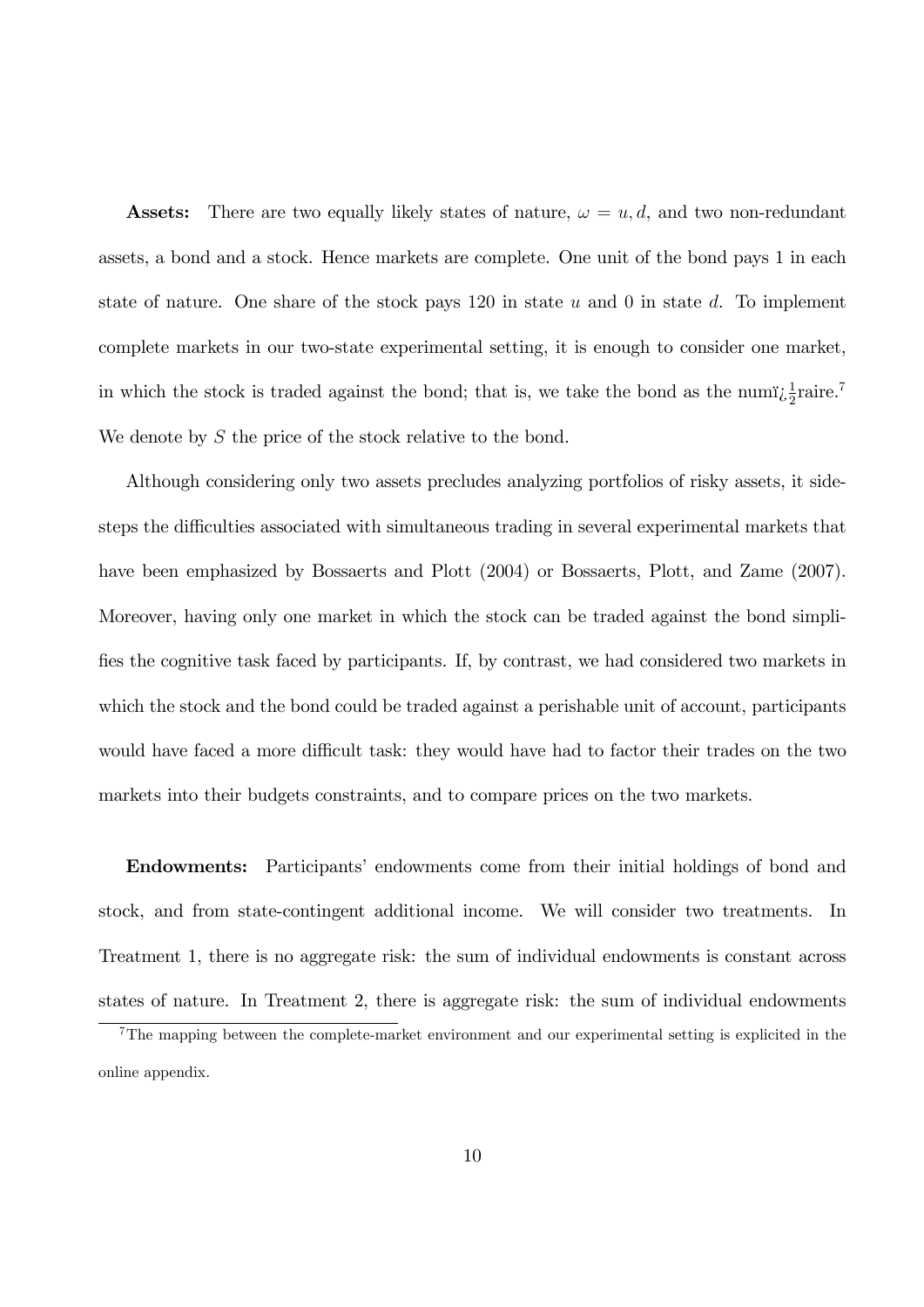is larger in state  $u$  than in state  $d$ . We chose this design because, as explained in the next subsection, it enables us to test sharp predictions of the theory.

For simplicity, participants can receive only three types of endowments:

- 1. Type 1 participants initially receive 5 shares of the stock and no bond. Their additional income is 0 in state u and 360 in state d. Thus their endowments are 600 in state u and 360 in state d.
- 2. Type 2 participants initially receive no stock and 310 bonds. Their additional income is 0 in state  $u$  and 240 in state  $d$ . Thus their endowments are 310 in state  $u$  and 550 in state  $d^8$ .
- 3. Type 3 participants initially receive no stock and 310 bonds. They have no additional income. Thus their endowment is  $310$  in both states u and d.

In Treatment 1, if the number of participants is even, there are only Type 1 and Type 2 participants, in equal numbers; whereas if the number of participants is odd, there is one additional Type 3 participant. This treatment corresponds to a situation with no aggregate risk.

In Treatment 2, if the number of participants is even, there are Type 1 and Type 3 participants, in equal numbers; whereas if the number of participants is odd, there is one additional Type 3 participant. This treatment corresponds to a situation with aggregate risk.

<sup>&</sup>lt;sup>8</sup>The endowments for Type 1 and Type 2 participants have been chosen so that both are fully hedged if they trade 2 shares, as discussed in the next section.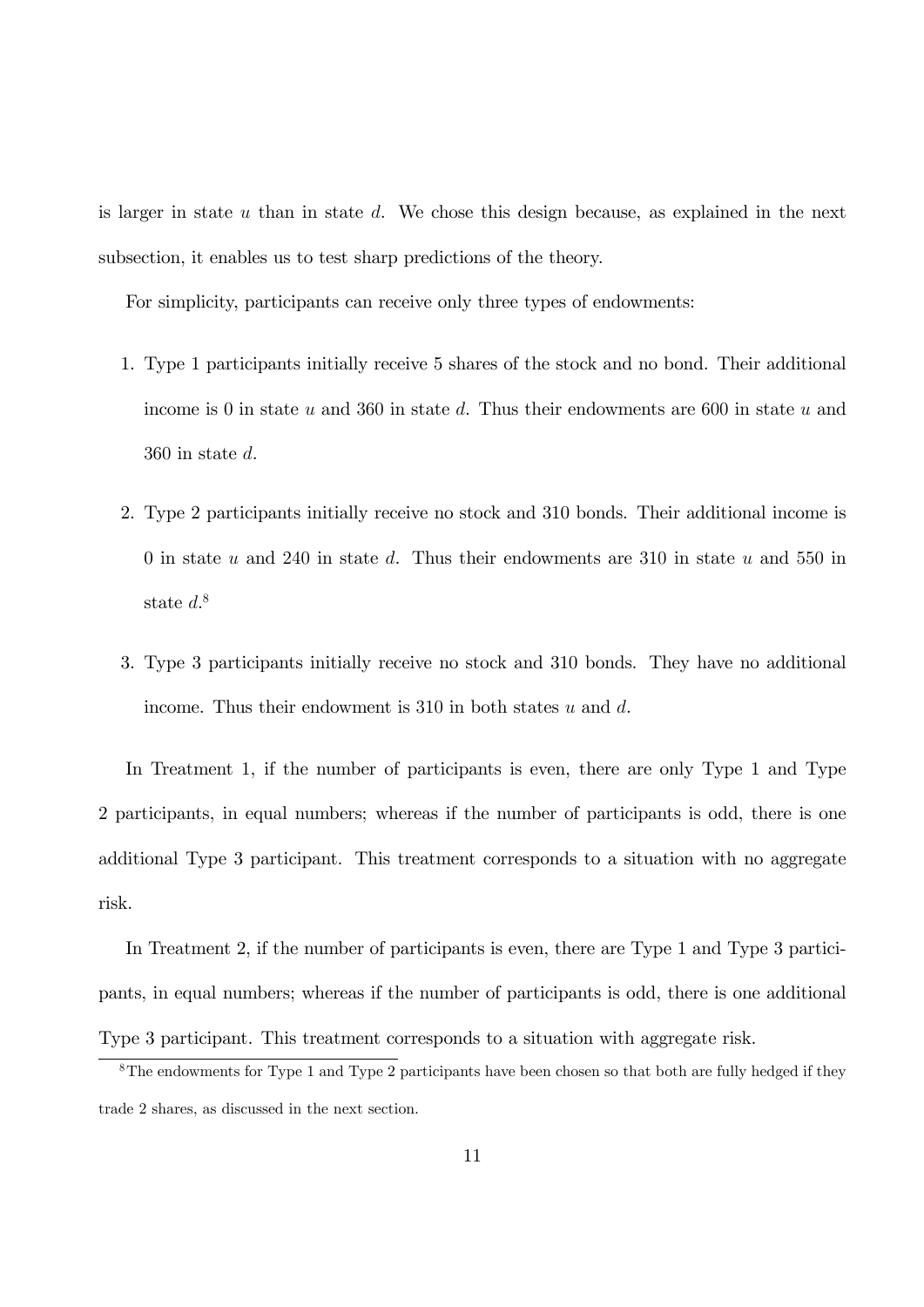Participants do not know that there are two treatments. At each replication of the experiment, they are only informed about their own endowments and the distribution of the dividend. This is in line with the standard competitive equilibrium model, in which agents only rely on prices and rational expectations about the distribution of future values, as emphasized in Bossaerts and Plott (2004.)

Supply, demand and prices: Historically, experimental economics relied on the continuous double auction to study market equilibrium in the lab. As noted by Bossaerts (2008):

ìThe very quest for an institution capable of generating the (Walrasian) competitive equilibrium ended up defining experimental economics... What established economics as an experimental science was proof that the continuous auction did the job (Smith 1962, Plott and Smith 1978).<sup>n</sup>

Yet, Bossaerts (2008) also notes:

ìThe continuous double auction ... deÖes formal analysis in game theoretic terms."

To avoid this pitfall, we design our experimental market to closely emulate the standard competitive equilibrium model in which each participant states how much he/she wants to sell or buy at each price, and the price is set to clear the market.

As explained below, if all agents are competitive and risk averse, in equilibrium, Type 1 agents never buy the stock, while Type 2 and Type 3 agents never sell it. To simplify the task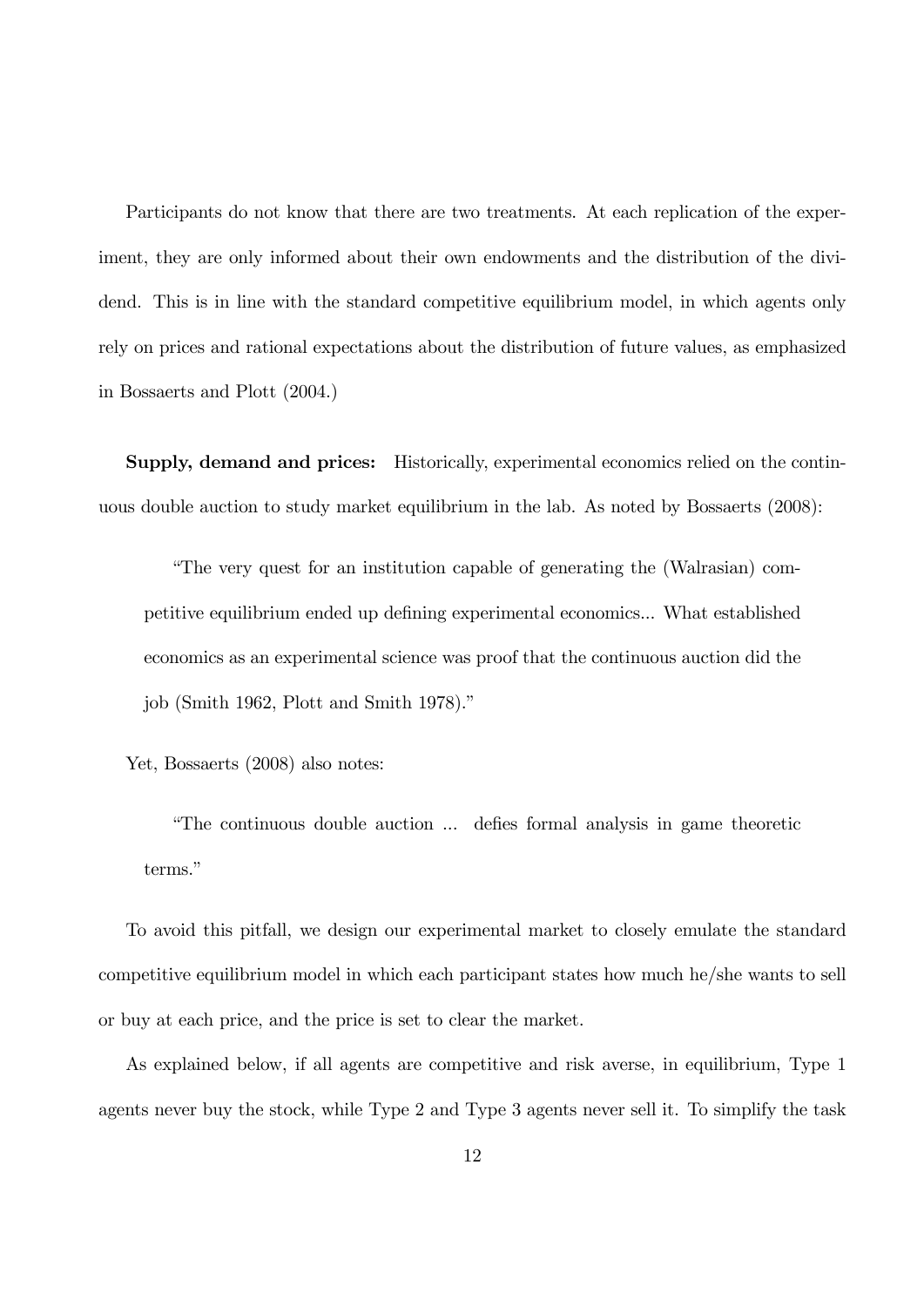of participants in the experiment, we therefore restrict Type 1 participants to supply, and Type 2 and 3 participants to demand nonnegative quantities of the stock. A further simplification is that participants are restricted to trade quantities no greater than 4.<sup>9</sup>

Participants are asked which quantity they want to sell or buy at each point of a price grid ranging from 52 to 62 with unit increments. Whereas the price grid is discrete, at each price S, we allow participants to supply or demand any quantity of the stock in the interval  $[0, 4]$ . Thus participants can fine-tune their supply or demand, which enables them to equate marginal utility and price when they select trades in [0; 4].

Once supply and demand curves have been elicited, it would seem natural to simply aggregate and cross them to determine the market clearing price. Two difficulties arise, however. The first difficulty is that discreteness of the price grid could prevent market clearing. The second difficulty is that participants could behave strategically and try to manipulate the price. To address these issues, we consider the two following pricing mechanisms:

1. In the *call* mechanism, the price is set to minimize the gap between supply and demand.<sup>10</sup> This is in line with the call market mechanism in Smith, Williams, Bratton, and Vannoni (1982), McCabe, Rassenti and Smith (1993) or Plott and Pogolreslskyi (2015). The main difference is that in these papers participants submit schedules of limit orders, while in

<sup>&</sup>lt;sup>9</sup>These restrictions, in particular, forbid short sales, which would anyhow not arise in equilibrium with risk averse agents.

 $10$  In the very few instances in which several prices minimized the gap between supply and demand, we drew one of them randomly.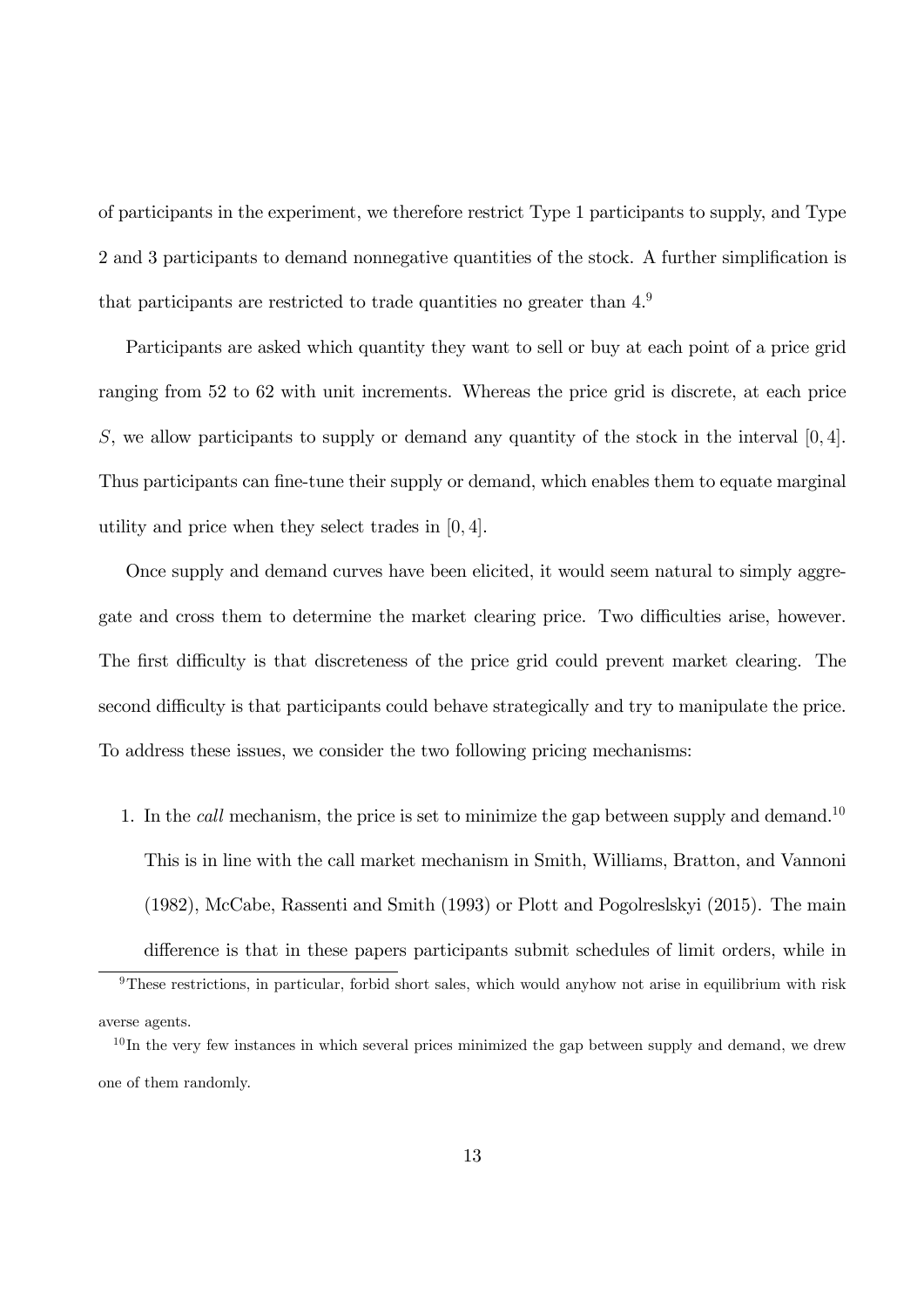ours they submit demand functions. While limit order schedules give rise to monotonic demand curves, the demand curves we elicit can be non-monotonic.<sup>11</sup> As mentioned above, because we consider a discrete pricing grid, at the price minimizing the gap between supply and demand, there is typically rationing. To make sure this consideration does not affect the choices of the participants, we supply or demand the quantity of stock needed to clear the market. Thus participants' orders are fully executed. In practice the additional supply or demand injected in the market by the experimenter averaged to 6.52% of the minimum between supply and demand during the call sessions. This way to handle potential mismatch between supply and demand ensures that participants behave as predicted by the competitive model. $^{12}$ 

2. In the random mechanism, the price is drawn from the price grid, each price being equally likely. As in the call mechanism, participants' orders are fully executed. This random mechanism is in line with the Becker, Degroot and Marshack (1964) mechanism. While in Becker, Degroot and Marshack (1964) each participant trades one or zero unit, in our mechanism, participants can trade any amount between 0 and 4.

At the beginning of each replication of the experiment, all participants are told which mechanism (random or call) will be used to set the price. Strategic considerations could affect

 $11$ In the the standard competitive equilibrium model too, demand curves may be non monotonic, due to the tradeoff between substitution and wealth effects.

 $12$ If instead we had used a rationing scheme, it could have affected behaviour. For example, participants anticipating prorata rationing may be tempted to inflate their demand.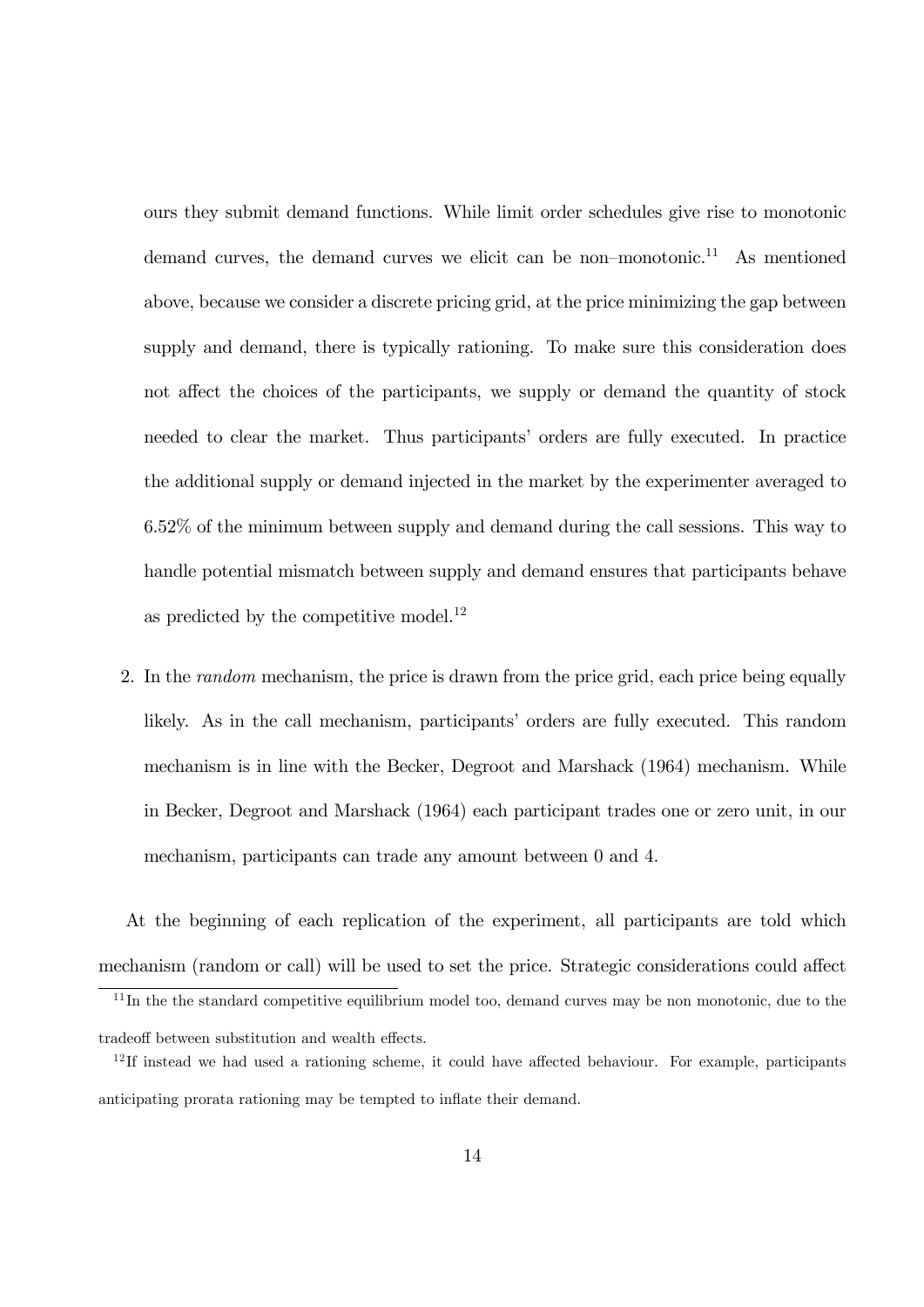participants' behaviour when they know their orders will be processed in the call mechanism, but not when they know the random mechanism will be used to set the price. Therefore, comparing the two enables us to test whether strategic considerations significantly affected participants' behaviour. If they do not, then the call mechanism provides a good approximation of a competitive market.

## 3 Testable Implications of Rational Choice

In this section we outline the testable implications arising in our simple experimental setting.

#### 3.1 Individual Behaviour

Denote by  $W^i(u, S)$  and  $W^i(d, S)$  the final wealth of agent i, for a given price S, in states u and d respectively. For each price,  $W^i(u, S)$  and  $W^i(d, S)$  are pinned down by the quantity chosen by the agent at that price. Because the two states are equally likely, the expectation of the final wealth of  $i$  is

$$
\mu_i(S) = \frac{W^i(u, S) + W^i(d, S)}{2},
$$

while its standard deviation is

$$
\sigma_i(S) = \frac{|W^i(u, S) - W^i(d, S)|}{2}.
$$

When  $W^i(u, S) > W^i(d, S)$ ,

$$
W^{i}(u, S) = \mu_{i}(S) + \sigma_{i}(S), \ W^{i}(d, S) = \mu_{i}(S) - \sigma_{i}(S).
$$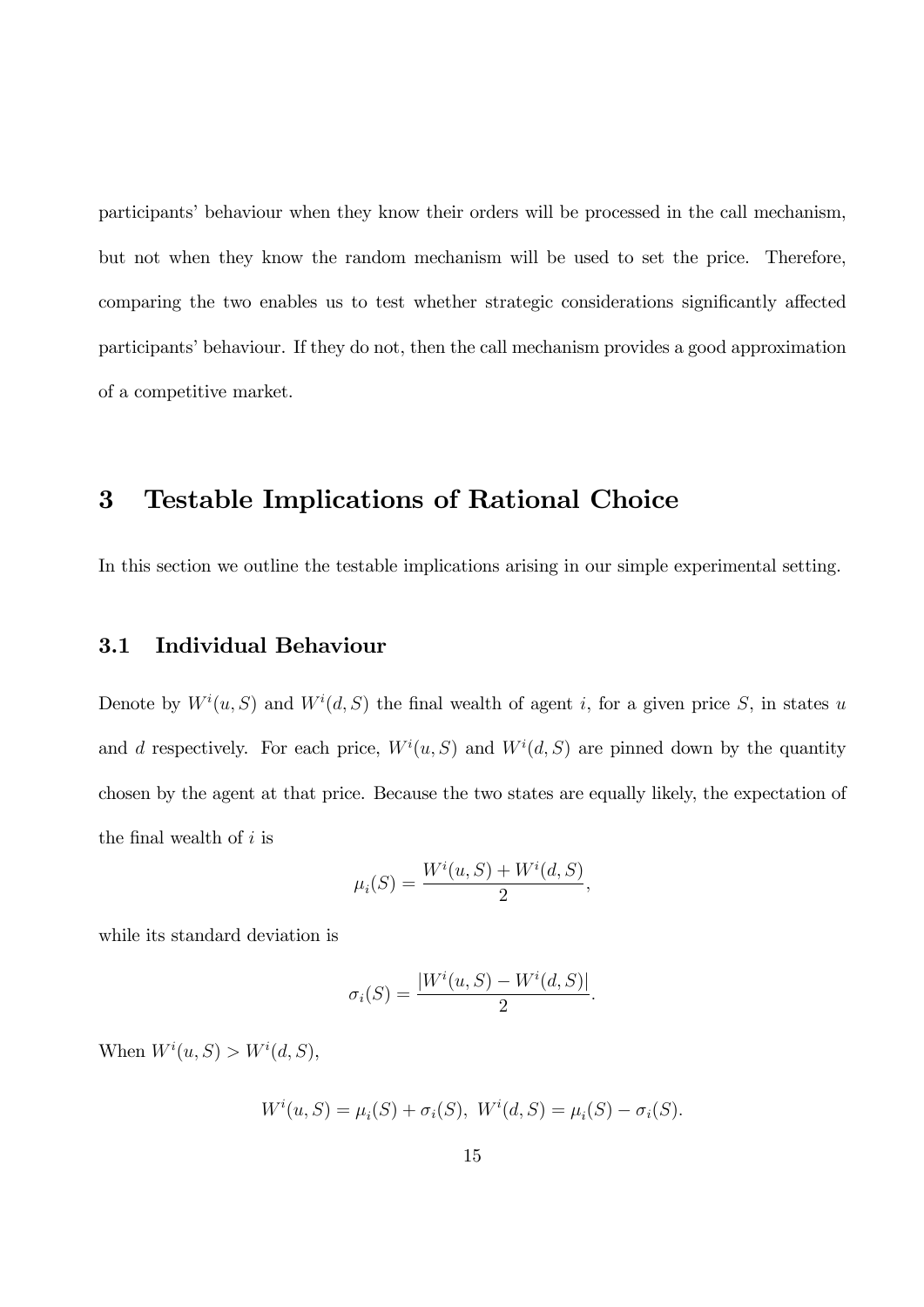When  $W^i(u, S) < W^i(d, S)$ ,

$$
W^{i}(u, S) = \mu_{i}(S) - \sigma_{i}(S), \ W^{i}(d, S) = \mu_{i}(S) + \sigma_{i}(S).
$$

Putting the two cases together, because the two states are equiprobable, the lottery faced by agent *i* is equivalent to the lottery  $(\mu_i(S) + \sigma_i(S), \frac{1}{2})$  $\frac{1}{2}$ ;  $\mu_i(S) - \sigma_i(S)$ ,  $\frac{1}{2}$  $(\frac{1}{2})$  (irrespective of whether  $W^i(u, S) > W^i(d, S)$  or  $W^i(u, S) < W^i(d, S)$ . Hence, in our simple empirical design, if  $\mu'_i(S) > \mu_i(S)$ , then  $(\mu'_i(S) + \sigma_i(S), \frac{1}{2})$  $\frac{1}{2}$ ;  $\mu'_{i}(S) - \sigma_{i}(S), \frac{1}{2}$  $\frac{1}{2}$ ) first-order stochastically dominates  $(\mu_i(S) + \sigma_i(S), \frac{1}{2})$  $\frac{1}{2}$ ;  $\mu_i(S) - \sigma_i(S)$ ,  $\frac{1}{2}$  $(\frac{1}{2})$ , as illustrated in Figure 1.

The class of preferences for which agents exhibit preference for first order stochastic dominant shifts is very large. It includes, for instance, expected utility with the only requirement that utility increase in wealth, Frechet-differentiable utility with increasing local utility functions (see Machina, 1982), or rank-dependent expected utility (Quiggin, 1982). We hereafter refer to agents with preferences in this class as FOSD agents. As explained below, our symmetric two state setup generates clear predictions for FOSD agents.

Our experimental design also enables us to test the implications of risk aversion. An agent is risk averse if she prefers any lottery than a mean–preserving spread of that lottery. Symmetrically, an agent is risk loving if she prefers a mean preserving spread of any lottery than that lottery. Following Segal and Spivak (1990), we will say that an agent exhibits second-order risk aversion whenever the risk premium she requires for a small bet is proportional to the square of the size of that bet. Intuitively, this means the agent is almost risk neutral for small bets. By contrast, an agent exhibits first-order risk aversion whenever the risk premium is propor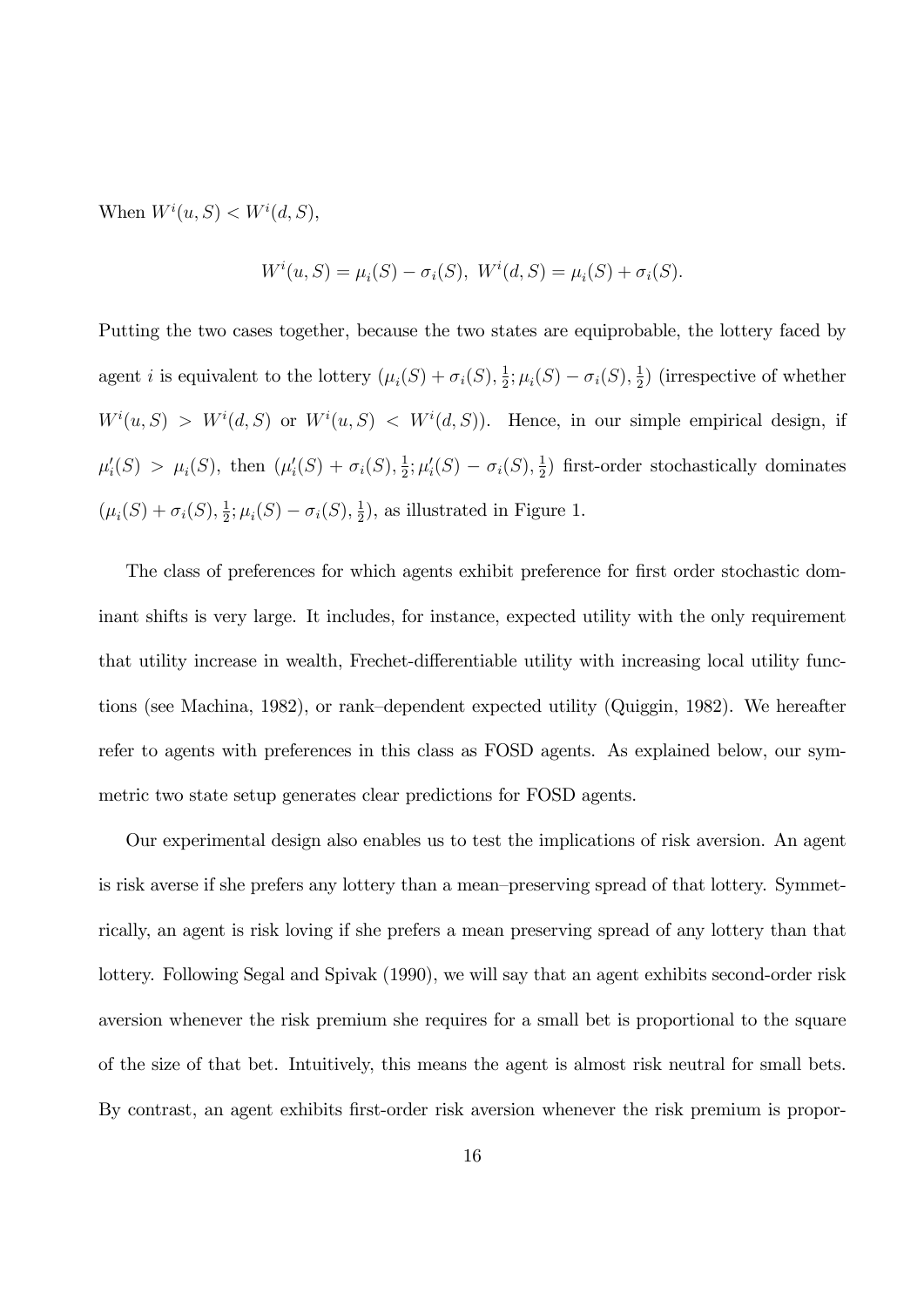tional to the size of the bet. In that case the agent may be willing to pay a premium to buy insurance against a small risk. We spell out below the consequences of first- and second-order risk aversion in our setting.

**Type 1** If a Type 1 participant sells  $Q$  shares of the stock at price  $S$ , her final wealth in states  $u$  and  $d$  is

$$
W^{i}(u, S) = 600 + (S - 120) \times Q, \tag{1}
$$

$$
W^i(d, S) = 360 + S \times Q. \tag{2}
$$

(1) and (2) imply that the mean and standard deviation of i's final wealth are  $\mu^{i}(S)$  =  $(S-60) \times Q + 480$  and  $\sigma^i(S) = 60 \times |Q-2|$ , respectively. Therefore, two possible trades  $2+x$ and  $2-x$  lead to equally volatile final wealth, for all  $x \in (0, 2]$ . However, if the price is strictly lower than the expected dividend, i.e.,  $S < 60$ , selling  $2 + x$  shares leads to a lower expected final wealth than selling  $2 - x$  shares, while for  $S > 60$ , the converse holds. Hence, trading  $2 + x$  shares is first order stochastically dominated by trading  $2 - x$  shares when  $S < 60$ , while the converse holds when  $S > 60$ <sup>13</sup>

<sup>13</sup>The cdfs for the lotteries generated by selling  $2+x$  shares and  $2-x$  are identical to those represented in Figure 1, with  $W^i(u, S)|_{2+x} = \mu_i - \sigma_i$ ,  $W^i(d, S)|_{2-x} = \mu'_i - \sigma_i$ ,  $W^i(d, S)|_{2+x} = \mu_i + \sigma_i$  and  $W^i(u, S)|_{2-x} = \mu'_i + \sigma_i$ . Note that  $W^i(u, S)|_{2-x} \geq W^i(d, S)|_{2-x}$ , while  $W^i(u, S)|_{2+x} \leq W^i(d, S)|_{2+x}$ . Yet, the first step in the cdf is the same for both lotteries (going from  $0$  to  $.5$ ). This property of the cdf's, which delivers the first-order dominance result, obtains because the two states are equiprobable. For arbitary probabilities, first order stochastic dominance does not always obtain, as illustrated in the figure in the online appendix. Hence equiprobability is instrumental in yielding sharp testable implications.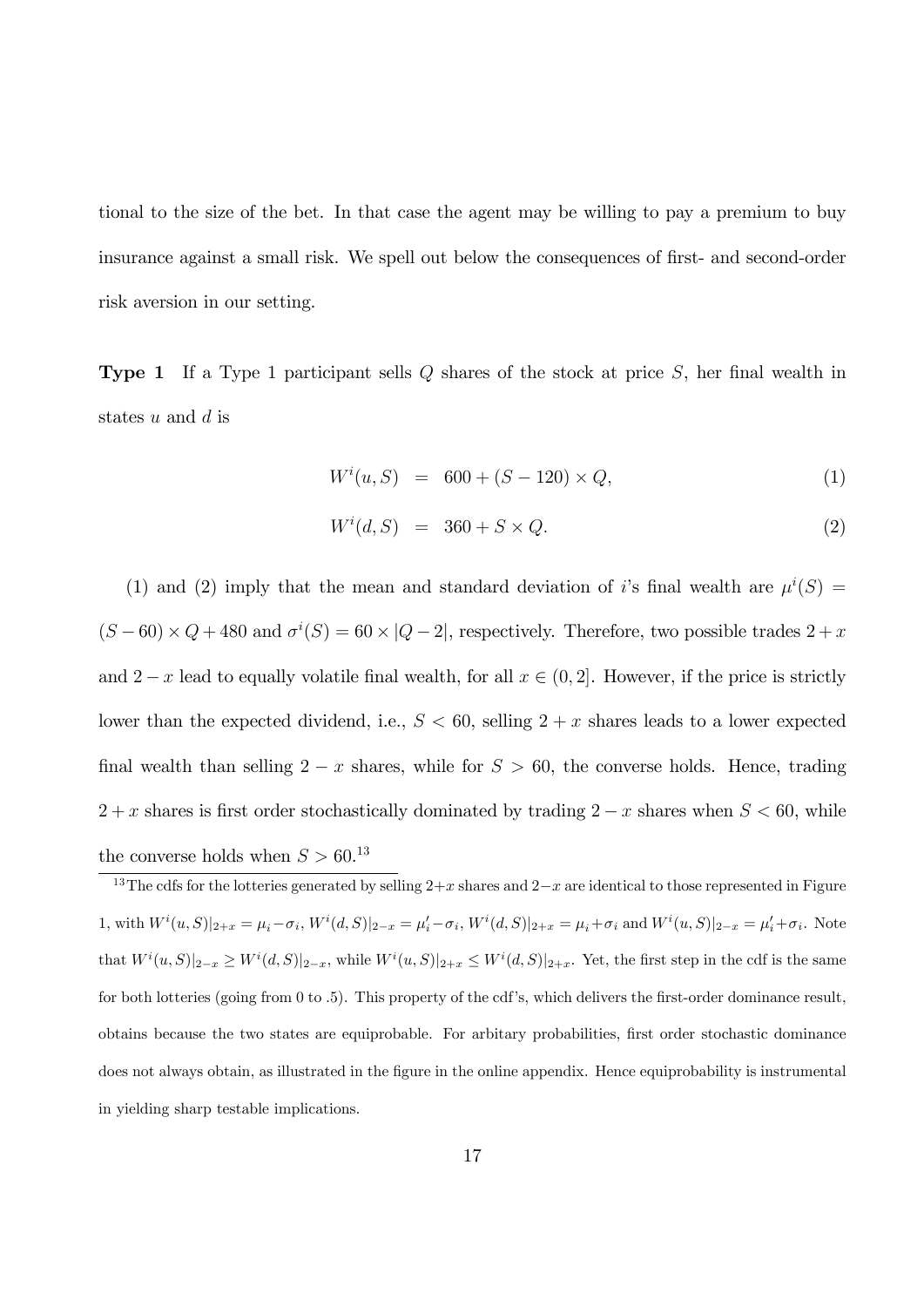Moreover, if an agent is risk-loving or risk neutral, it is optimal for her to supply 4 shares at any price  $S > 60$  (and 0 shares at any price  $S < 60$ ). To see that selling 4 shares is preferred to selling  $4 - x$  shares for all  $x \in (0, 4]$  when  $S > 60$ , compare the lottery generated by selling  $4 - x$  to that generated by selling 4 shares. The latter is equal to the former, plus a positive constant  $(x(S - 60))$ , plus a mean preserving spread  $((-60x, \frac{1}{2}; 60x, \frac{1}{2}))$ . Indeed:

$$
W^{i}(u, S)|_{Q=4} - W^{i}(u, S)|_{Q=4-x} = [600 + (S - 120) \times 4] - [600 + (S - 120) \times (4 - x)] = x(S - 60) - 60x
$$

and

$$
W^{i}(d, S)|_{Q=4} - W^{i}(d, S)|_{Q=4-x} = [360 + S \times 4] - [360 + S \times (4 - x)] = x(S - 60) + 60x.
$$

What if  $S = 60$ ? Type 1 participants are perfectly hedged if they sell 2 shares. Any other trade generates a mean preserving spread around that safe outcome. Hence, when  $S = 60$ , a risk-averse Type 1 participant finds it optimal to sell exactly two shares. Symmetrically, a risk loving participant prefers to take as much risk as possible at that price, which can done, equivalently, by selling 0 or 4 shares. Risk neutral agents are indifferent between any quantity in [0; 4]. The remarks above yield the following implication.

- **Implication 1** If a Type 1 participant is an FOSD agent, she does not sell more than 2 shares at  $S < 60$ , nor sell less than 2 shares at  $S > 60$ . If she is risk-loving or risk-neutral, she sells 0 shares at  $S < 60$ , and 4 shares at  $S > 60$ .
	- If a Type 1 participant is risk averse (resp. risk–loving), she supplies 2 shares (resp. 0 or 4 shares) at  $S = 60$ . If she is risk-neutral she is indifferent between all trades at  $S = 60$ .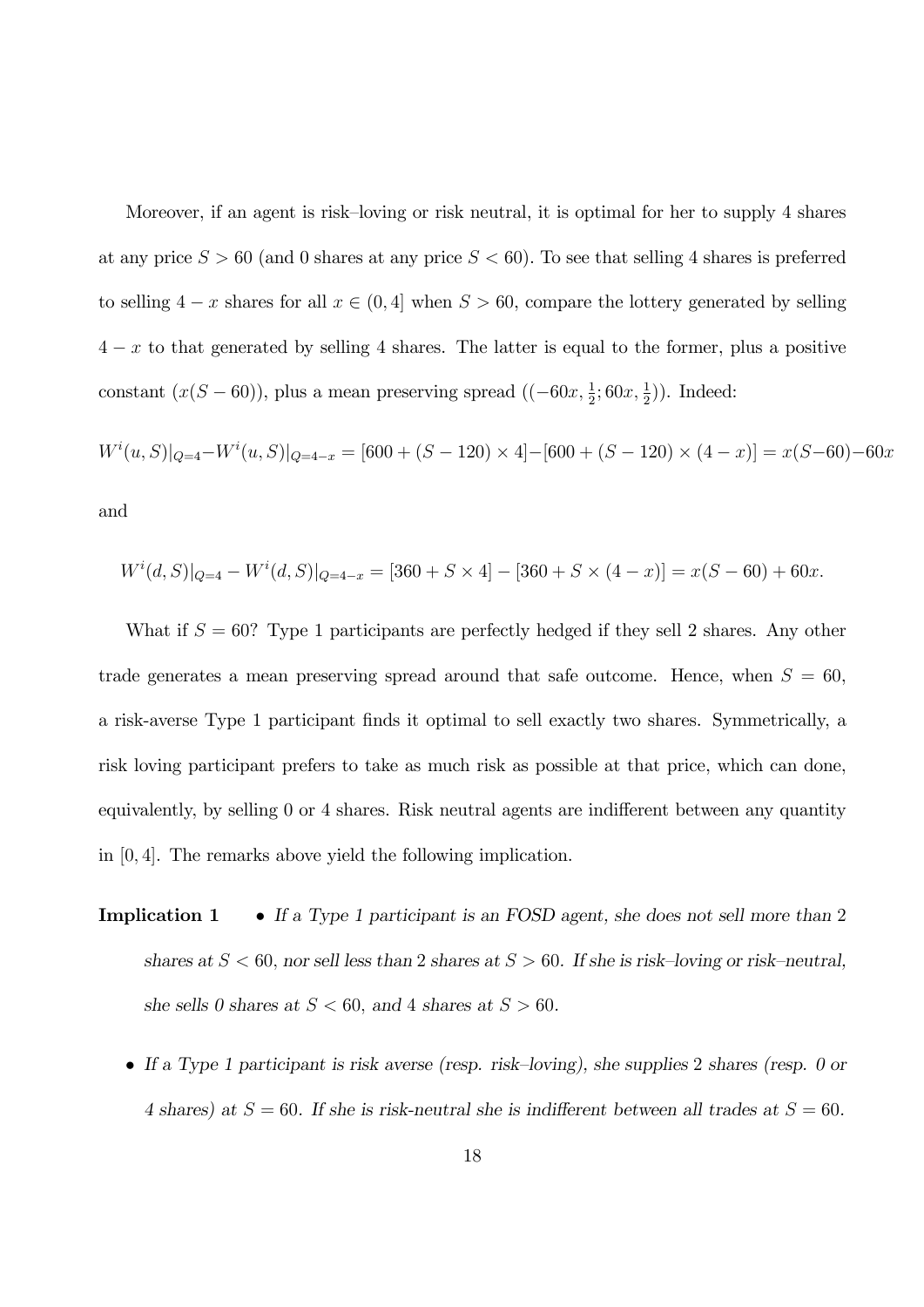To illustrate this implication, Figure 2, Panel A, depicts the choices of Type 1 agents in the price—quantity plane. The relevant prices are between 52 and 62, the relevant quantities are between 0 and 4, and there are four quadrants determined by the horizontal line  $Q = 2$  and the vertical line  $S = 60$ . If follows from Implication 1 that the North-West and South-East quadrants are dominated for an FOSD-agent. Moreover, a risk-averse Type 1 agent's supply function goes through the point  $(60, 2)$ .

**Type 2** If a Type 2 participant buys  $Q$  shares of the stock at price  $S$ , her final wealth in states  $u$  and  $d$  is

$$
W^{i}(u, S) = 310 + (120 - S) \times Q, \tag{3}
$$

$$
W^i(d, S) = 550 - S \times Q. \tag{4}
$$

Following similar steps as for Type 1, we obtain the following implication.

- **Implication 2** If a Type 2 participant is an FOSD-agent, she does not buy less than 2 shares at  $S < 60$ , or more than 2 shares at  $S > 60$ . If this participant is risk-loving, she buys 4 shares at  $S < 60$ , and 0 shares at  $S > 60$ .
	- If a Type 2 participant is risk averse (resp. risk–loving), she buys 2 shares (resp. 0 or 4 shares) at  $S = 60$ .

This implication is illustrated in Panel B of Figure 2, which is the mirror image of Panel A.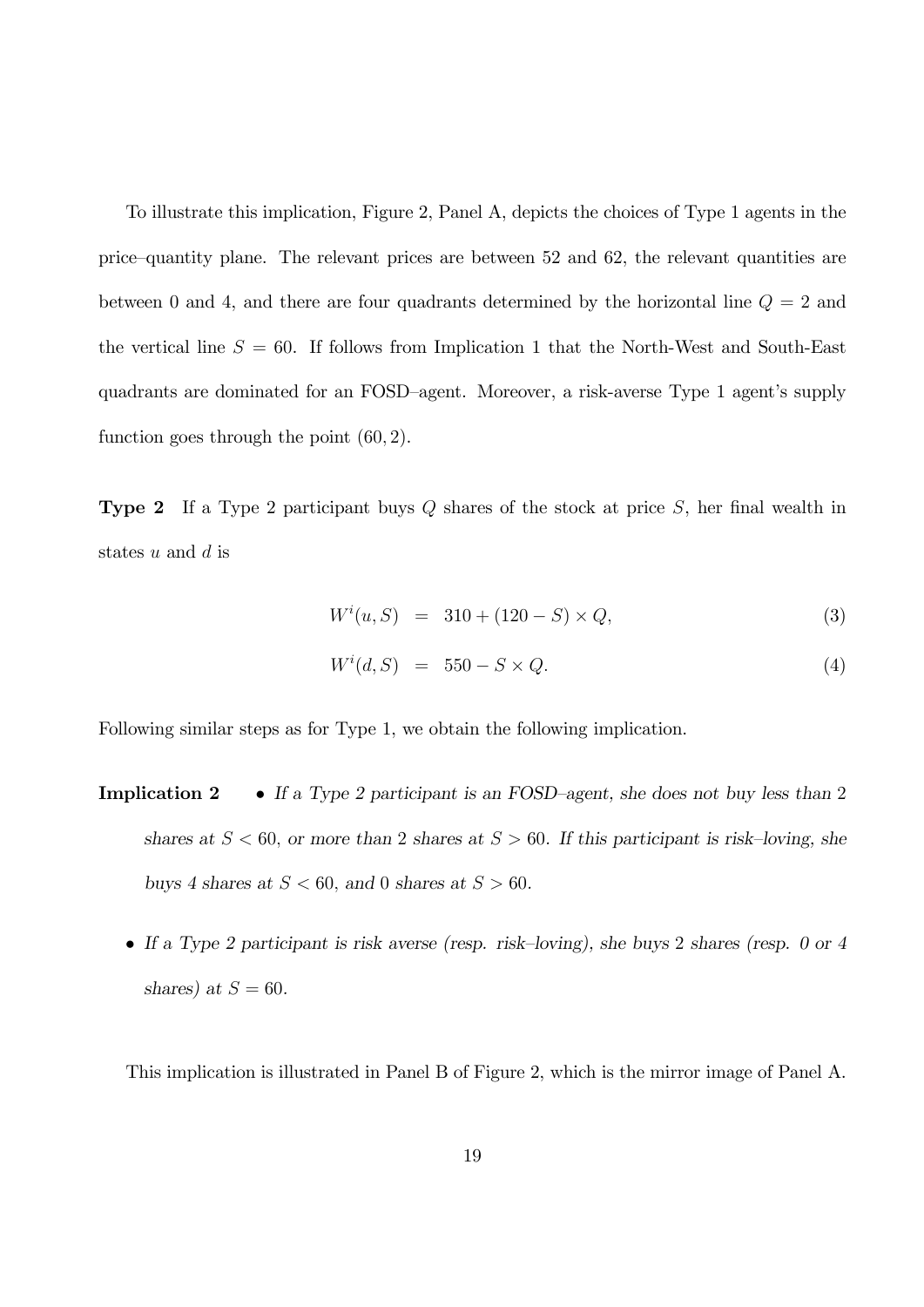Type 3 In contrast with Type 1 and Type 2 participants, Type 3 participants start with a riskless initial endowment. Thus, trading increases their risk–exposure. More precisely, if a Type 3 participant buys Q shares of the stock at price S, her final wealth is  $W^i(u, S) =$  $310 + (120 - S) \times Q$ , and  $W<sup>i</sup>(d, S) = 310 - S \times Q$ , in states u and d respectively. This can be rewritten as

$$
W^{i}(u, S) = 310 + (60 - S) \times Q + 60 \times Q, \tag{5}
$$

$$
W^{i}(d, S) = 310 + (60 - S) \times Q - 60 \times Q.
$$
 (6)

(5) and (6) show that, relative to the safe endowment of Type 3, trading Q adds a constant  $((60 - S) \times Q)$  plus a mean preserving spread  $((-60Q, \frac{1}{2}; 60Q, \frac{1}{2}))$ . Therefore, we obtain the following implication, illustrated in Figure 2, Panel C.

**Implication 3** When  $S > 60$ , a risk averse Type 3 agent strictly prefers not to buy any share. When  $S < 60$ , a risk loving Type 3 agent strictly prefers to buy 4 shares

The restrictions imposed by theory for Type 3 are weaker than for Type 1 and Type 2, since there are no robust theoretical predictions for risk averse participants when  $S \leq 60$ , or risk loving participants when  $S \geq 60$ .

#### 3.2 Equilibrium Outcomes

**Treatment 1** In Treatment 1, there are N Type 1 participants, N Type 2 participants, and possibly one Type 3 participant. By Implications 1, 2 and 3, if all participants are risk averse,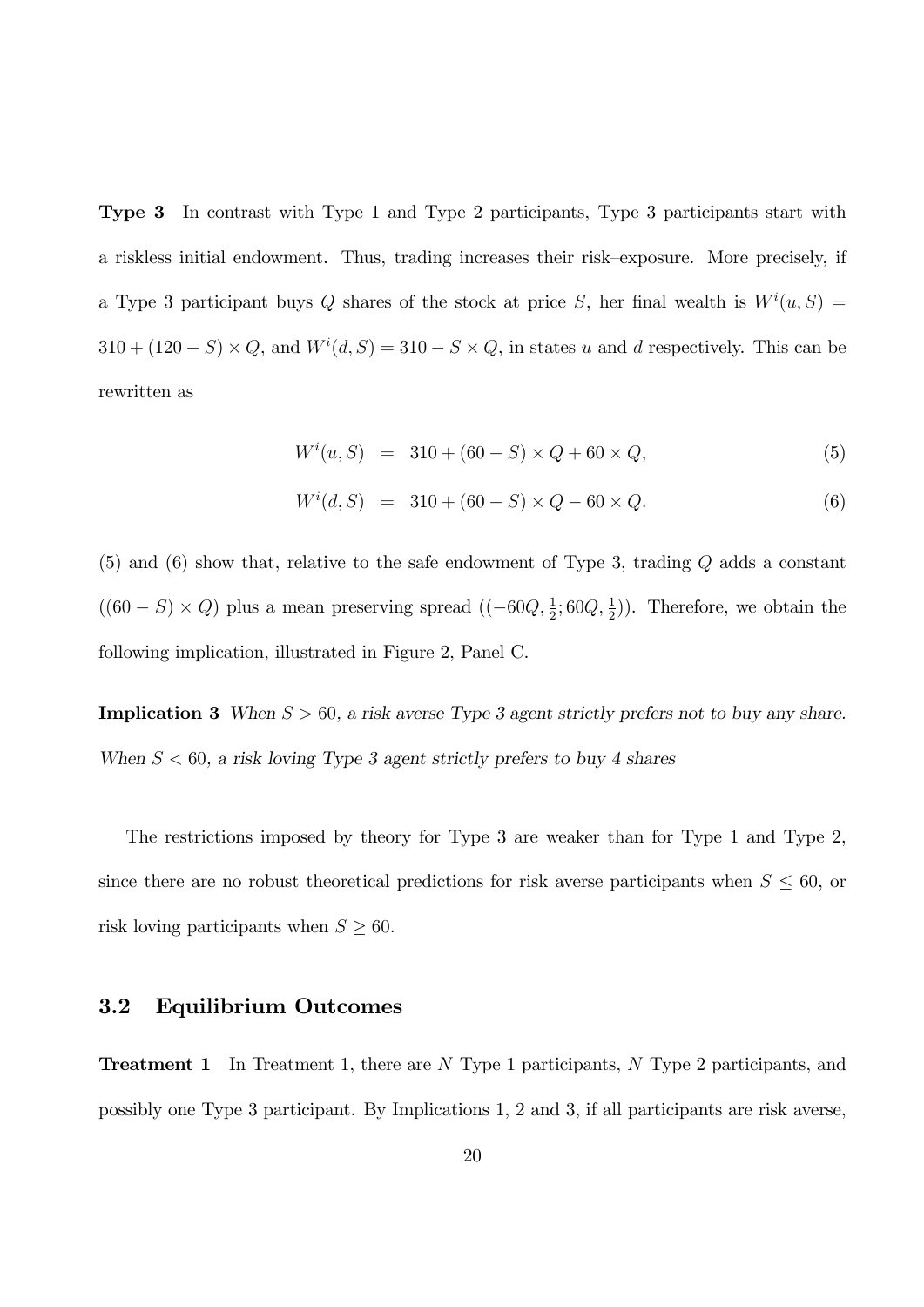at  $S = 60$  Type 1 should sell two shares, Type 2 buy shares two and Type 3 trade 0 share. Thus, if all participants are risk averse,  $S = 60$  is an equilibrium, with trading volume  $2N$ .

Is it the only equilibrium? At price  $S > 60$ , by Implication 1, supply is at least 2N. Thus, by Implications 2 and 3,  $S > 60$  can be an equilibrium only if at that price all Type 2 participants buy 2 shares. Now, if Type 2 participants exhibit finite second-order risk aversion, for any  $\varepsilon$ small enough, buying 2 shares is dominated by trading  $2-\varepsilon$  shares (see Segal and Spivak, 1990). Indeed, relative to the safe lottery obtained when buying two shares, trading  $2 - \varepsilon$  shares adds a small gamble, with positive expected profit, a gamble that finitely second-order risk averse participants will accept. Consequently, there cannot exist an equilibrium with price strictly above 60 (and symmetric arguments rule out an equilibrium with price strictly below 60). The above remarks yield our fourth implication.

Implication 4 In Treatment 1, if all participants are finitely risk-averse, there exists an equilibrium such that  $S = 60$ , Type 1 participants sell 2 shares, Type 2 participants buy 2 shares, and Type 3 participants do not trade. If participants are finitely second-order risk averse, the equilibrium is unique.

The intuition is the following. In Treatment 1, aggregate wealth is constant across states. Thus, in equilibrium risk averse agents perfectly hedge their risk exposure and the price does not reflect any risk–premium, it is simply equal to the expected dividend.<sup>14</sup> With expected

<sup>&</sup>lt;sup>14</sup>While the equilibrium analysis underlying Implication 4 is conducted in a perfect market, with continuous prices, it also applies in our experimental setting with a discrete price grid, because the equilibrium price  $S = 60$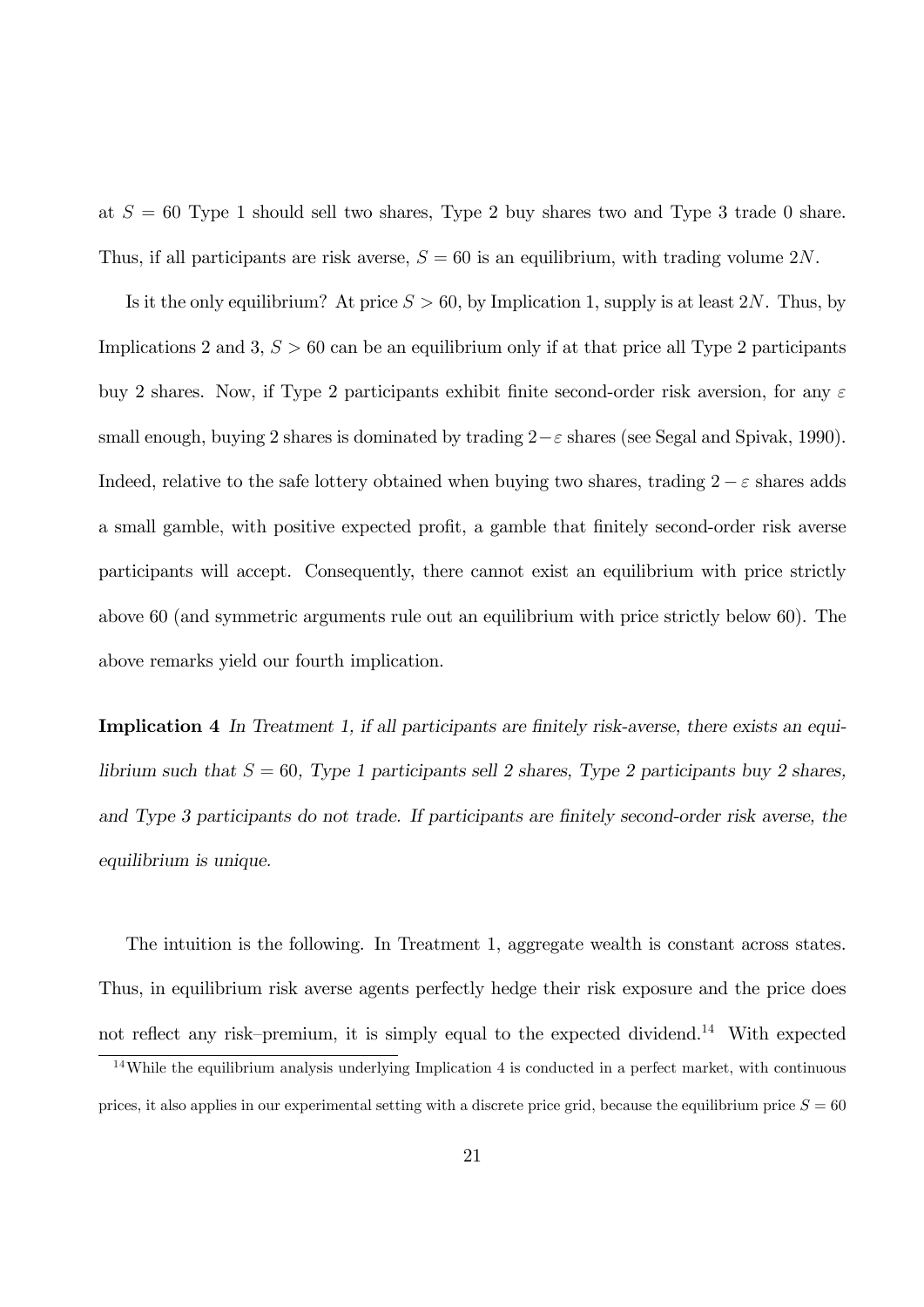utility maximization, this is an instance of the mutuality principle (Borch, 1962). In our simple experimental design, it obtains as soon as agents exhibit second-order risk aversion.

Treatment 2 In Treatment 2, there are only Type 1 and Type 3 participants. By Implication 1, if they exhibit FOSD preference, Type 1 agents sell at least 2 shares at any price above 60. By Implication 3, if Type 3 participants are risk averse they don't buy any share at any price above 60. If participants are FOSD and risk averse, their preferences are monotone and convex in state–contingent consumption, hence there exists an equilibrium. This yields the following implication.

Implication 5 In Treatment 2, if participants are FOSD and risk averse, there exists an equilibrium and the equilibrium price is lower than or equal to 60.

As FOSD risk averse Type 1 participants sell less than 2 shares at any price lower than 60, equations  $(1)$  and  $(2)$  imply that their equilibrium consumption is larger in state u than in state d. Moreover, FOSD risk averse Type 3 participants prefer to trade non negative quantities at any price lower than 60. Hence equations (5) and (6) imply that their equilibrium consumption is larger in state  $u$  than in state  $d$ . Thus, individual equilibrium consumptions comove with aggregate endowment. This extends, in our simple context, the mutuality principle (Borch, 1962) slightly beyond the expected utility case.

The gap between the expected dividend of the stock  $(60)$  and its equilibrium price  $(S)$  is the risk premium requested by risk averse agents to bear aggregate risk. Uniqueness of equilibrium belongs to the pricing grid.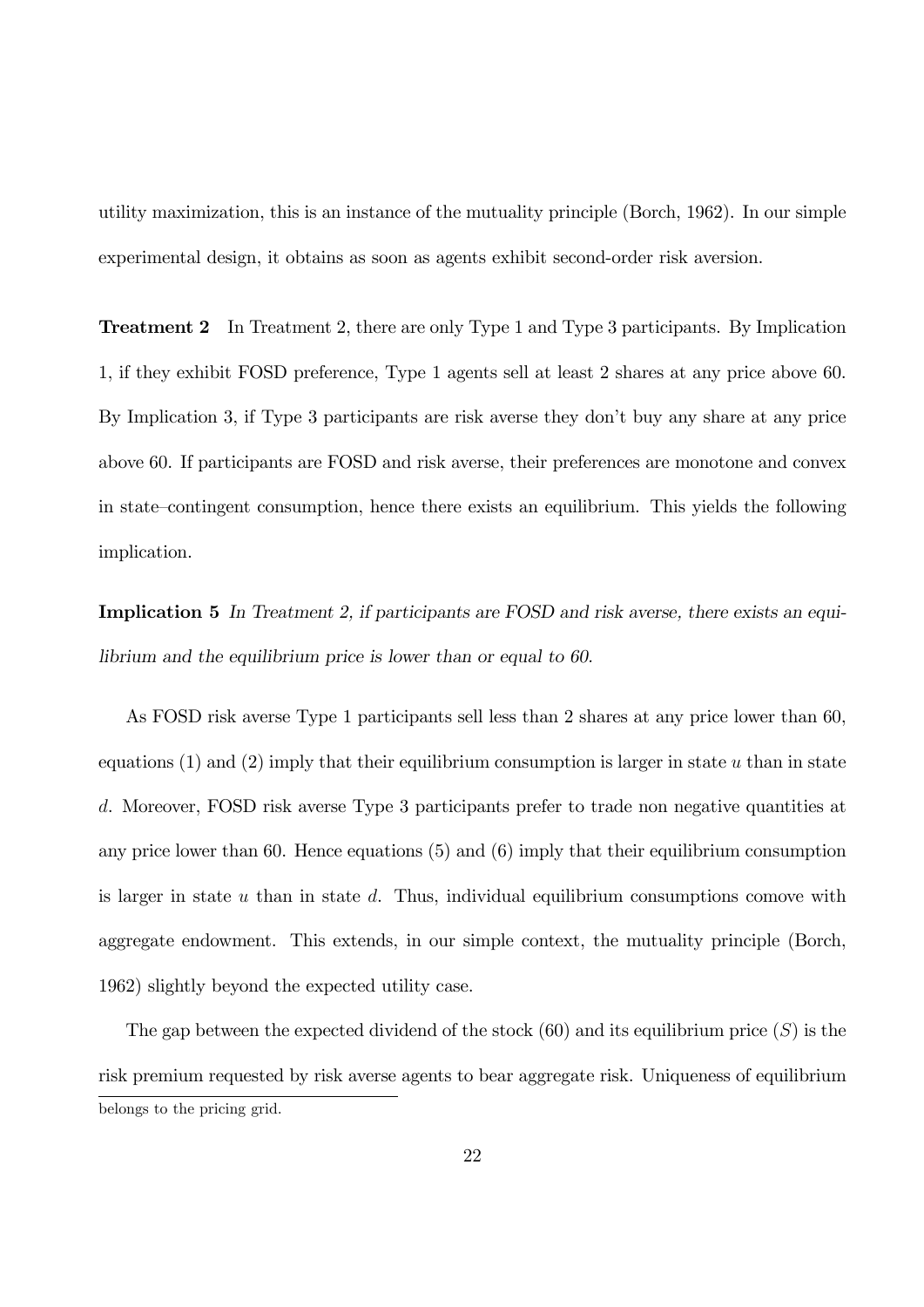is not guaranteed in general, but if participants are risk averse expected utility maximizers with relative risk aversion  $-wv^{i\prime\prime}(w)/v^{i\prime}(w) \leq 1, \forall w$  and i, then substitution effects dominate income effects and the equilibrium is unique.<sup>15</sup>

# 4 Is the Evidence Consistent with Rational Choice and Competitive Behaviour?

We ran the experiment with 141 participants. All of them were students enrolled in the first year of Toulouse University's master in finance.<sup>16</sup> There were 8 cohorts. All participated in 8 replications of the experiment, lasting, overall, one hour and a half (but for one of the cohorts an operational problem prevented us from collecting the data for the last replication). Treatment 1 (corresponding to no aggregate risk) and Treatment 2 (corresponding to aggregate risk alternated during the 8 replications. Also, for half the cohorts, the first four replications involved random prices, while the last four replications involved a call auction. For the other cohorts, the first four replications involved a call auction, while the last four replications involved random prices. The details of the experimental sessions are documented in the table in the

 $15$ The condition ensures that the aggregate excess demand function for state-contingent wealth satisfies the gross substitute property, see Varian (1985) or Mas-Colell, Whinston, and Green (1995, Example 17.F.2 and Proposition 17.F.3, pp.  $612-613$ ).

 $16$ These students come from different backgrounds. The majority studied management, and had very little exposure to micro-economic or finance theory. Some studied economics, and had greater exposure to microeconomics, but not to finance theory. Others come from engineering or maths.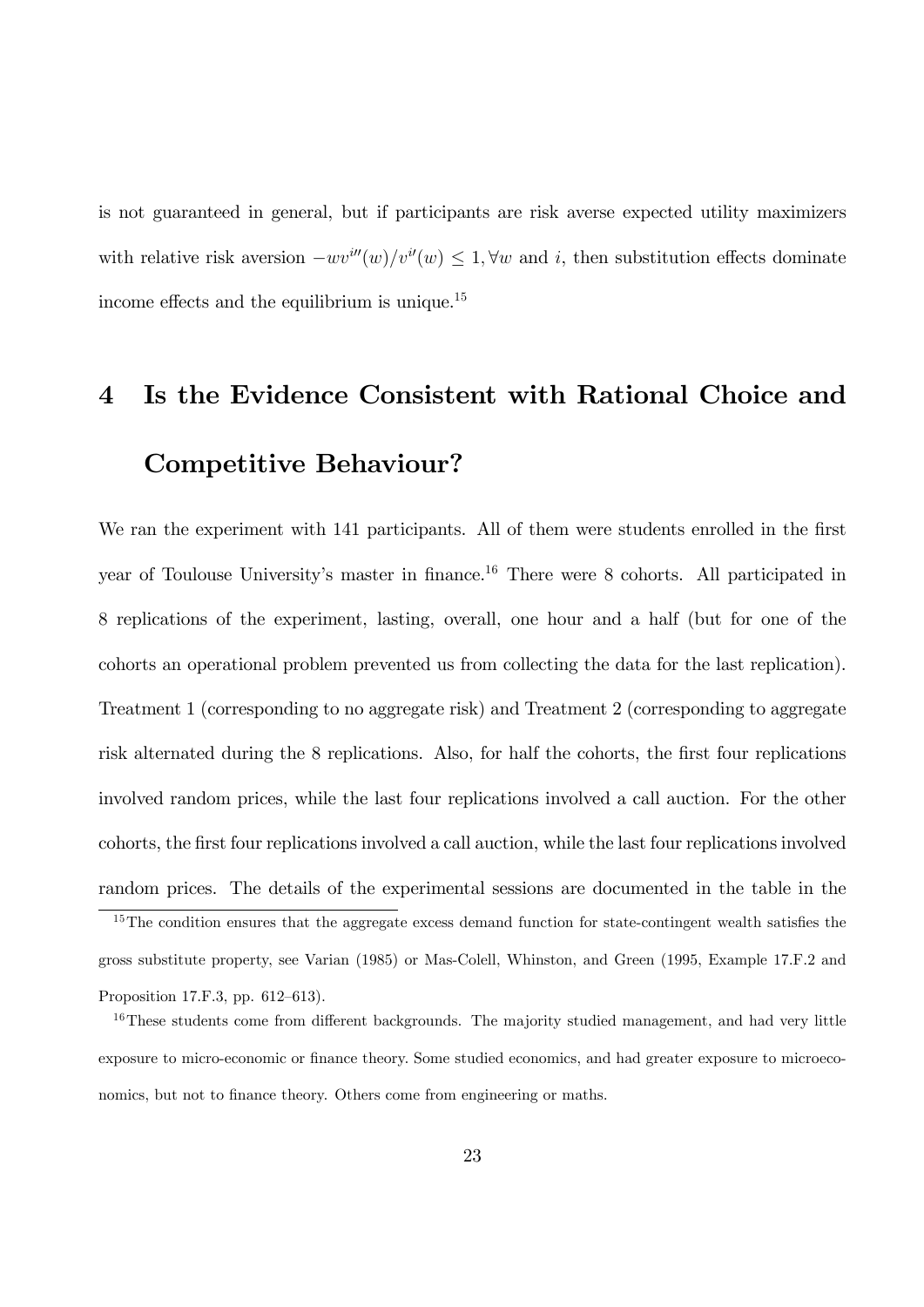online appendix.

For each group, two of the eight rounds were randomly drawn at the end of the experiment, one from sessions with random pricing and the other from sessions with a call auction. As announced at the start of the experiment, participants received the sum of their final wealths in these two rounds, divided by ten. The average individual payment was  $\epsilon \approx 85.84$ , the minimum was  $\epsilon$  5 and the maximum  $\epsilon$  120. We ran an anonymous survey among the participants, asking them their monthly budget (including all expenses: housing, food, leisure, etc.). The average was  $\epsilon$  646. Thus, the amount participants could make in the lab, and its variability, were significant relative to their budget in the field.<sup>17</sup> Overall, 68 participants were assigned the role of Type 1 sellers, 68 participants were switching from Type 2 to Type 3 buyers depending on the treatment, and 5 participants were assigned the role of Type 3 buyers.

#### 4.1 Aggregate Outcomes

In this section we study aggregate supply and demand and market pricing. First, we report the evidence on whether supply and demand reflect strategic behaviour. In half the replications of the experiment, the price at which participants traded was randomly drawn. For the other replications the price was set to minimize the gap between supply and demand. To test

 $17$ Bossaerts and Plott (2004) compare participants' behaviour in asset market in the US and in Bulgaria. The experimental design was the same in the two countries, but monetary incentives were much stronger in Bulgaria. Bossaerts and Plott (2004) find qualitatively similar results. In both countries there is a risk premium. The main difference is that the risk premium is larger in Bulgaria.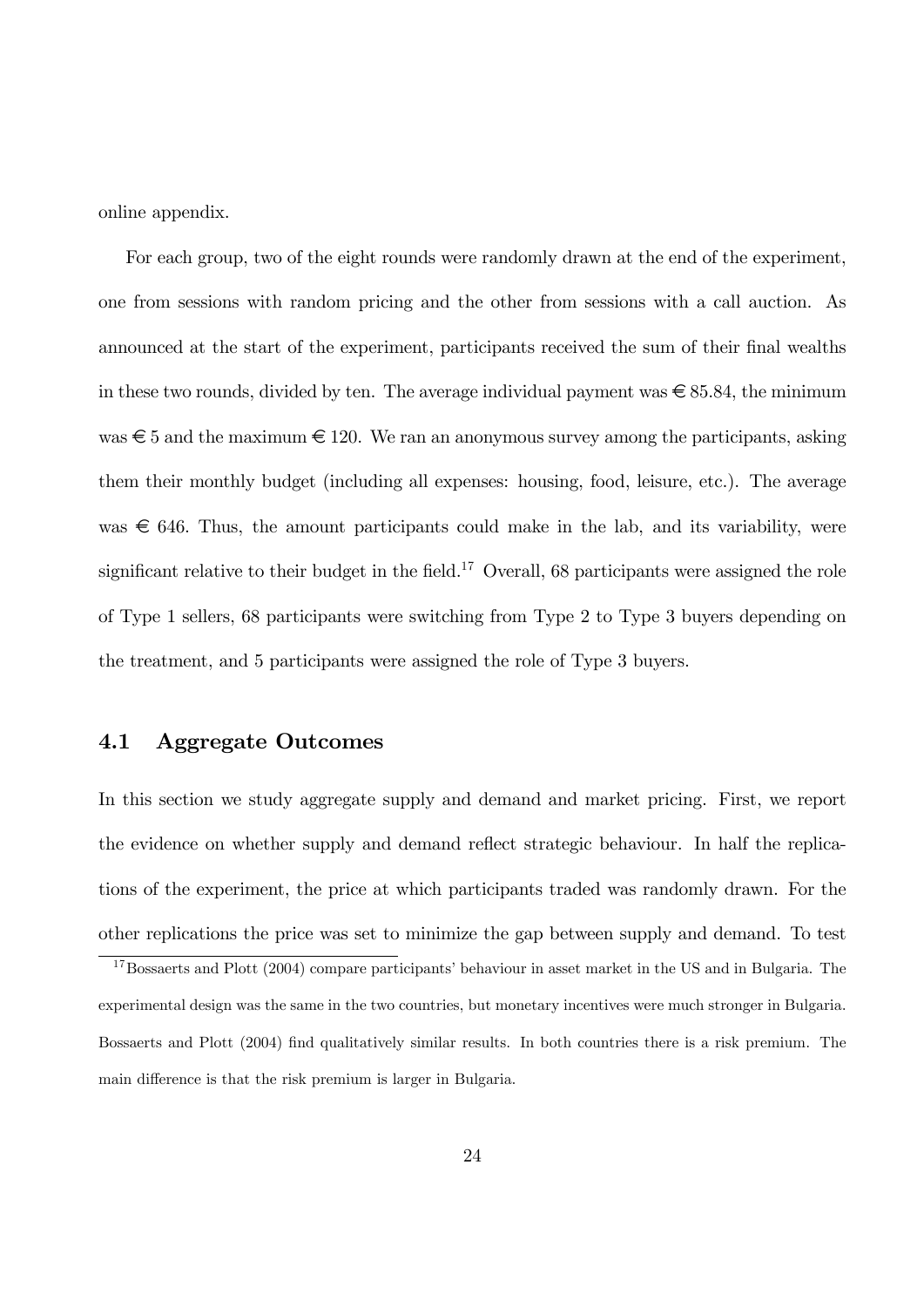the null hypothesis of competitive behaviour, we ran Wilcoxon rank-sum tests comparing the distribution of quantities offered or demanded at each price in the two mechanisms.<sup>18</sup> As illustrated in Figure 3, the p-value was above  $10\%$  in all cases but 4 (out of 44). This does not suggest rejection of the null hypothesis of competitive behaviour. Accordingly, when analyzing aggregate outcomes we hereafter pool the observations from the two pricing mechanisms (except in Figure 5, panel C and D, below, which documents further the similarity in participants' behaviour between call and random price treatments.)

Figure 4 plots the average across cohorts of the price minimizing the distance between aggregate supply and aggregate demand.<sup>19</sup> For each of the two treatments (Treatment 1 without aggregate risk, and Treatment 2 with aggregate risk), each of the eight cohorts played four replications. The solid line in Figure 4 plots the price (averaged across 8 cohorts) for the first, second, third and fourth Treatment 1 replications. The dashed line plots the average prices

 $18$ At each price level, we first computed for each individual the average quantity in four cases: random mechanism/aggregate risk, random mechanism/no aggregate risk, call/aggregate risk and call/no aggregate risk. So, since there are 8 replications, we computed an average quantity across 2 replications for each subject. Then, for each of the 11 prices level, we ran separate Wilcoxon rank-sum tests to examine if the quantity traded differs in the random mechanism and the call market. We ran these tests separately for buyers and sellers, and for Treatment 1 and Treatment 2. So we computed 4 times 11 statistics. For each, the null hypothesis is that the distribution across subjects of quantities for the random price mechanisms is equal to its counterpart for the call mechanism.

 $19$ For the replications relying on a call market, but not for those with random pricing, this was the actual price in the market.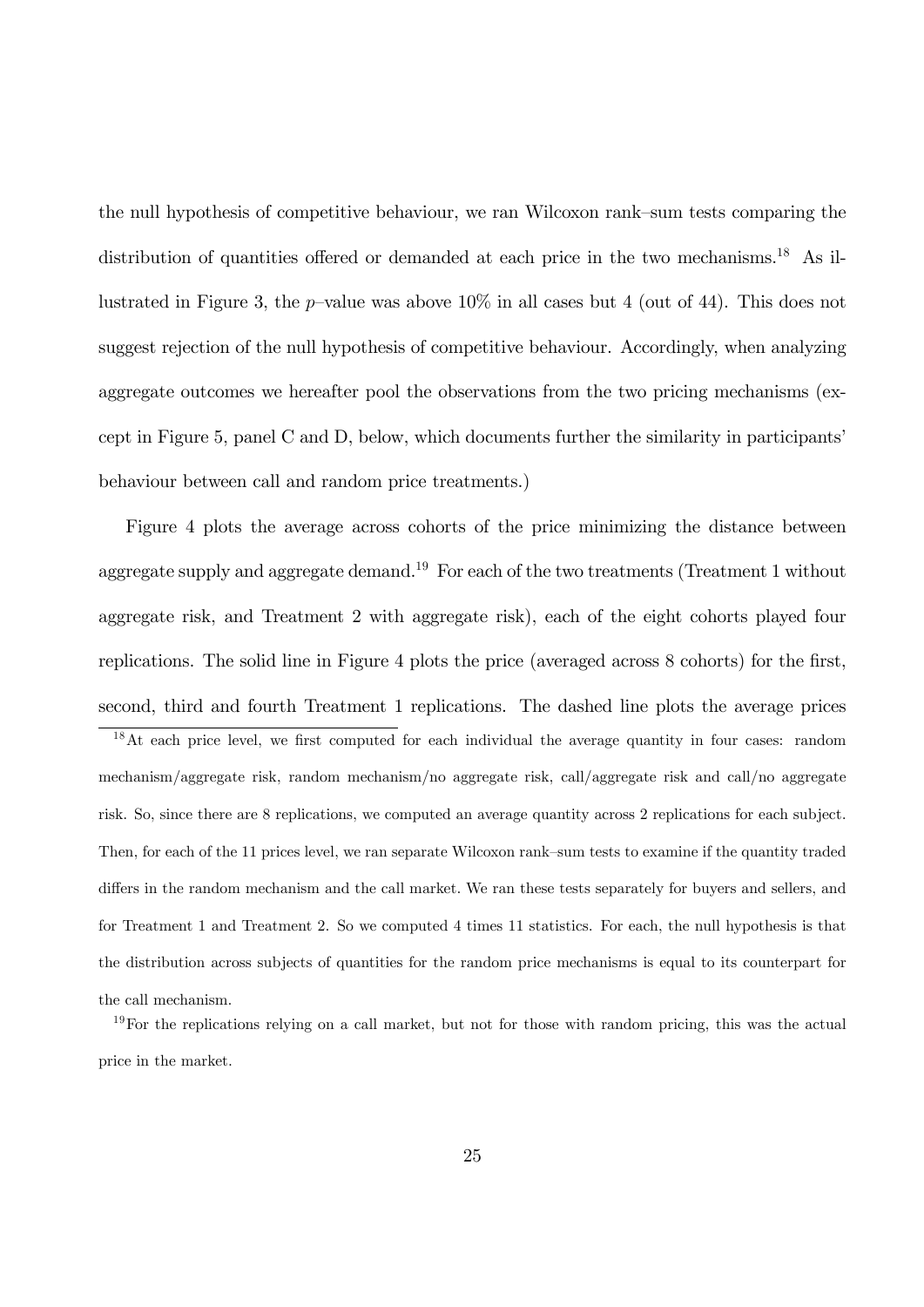for Treatment 2. The figure shows that, during the first two replications, average prices are similar in the two treatments (close to 58). During the last two replications, in Treatment 1, the average market price increases and converges to the expected dividend (60) as predicted by theory (see Implication 4 above). In contrast in Treatment 2, the average market price decreases and converges close to 57. The difference between the expected dividend (60) and the average price (57) in Treatment 2 can be interpreted in terms of risk premium, and is consistent with the prediction from theory for risk averse participants (see Implication 5 above). With a price of 57 and an expected final value of 60, the risk–premium is  $5.26\%$ . For a representative investor endowed with the aggregate wealth and with power utility function, this corresponds to a relative risk aversion coefficient a bit lower than  $.5$ , in line with evidence from other experiments infering risk–aversion from participants' behaviour.<sup>20</sup>

To shed light on aggregate demand and supply in our experimental market, we aggregate all the supply and demand curves from all Type 1 and Type 2 participants for Treatment 1, and from all Type 1 and Type 3 participants for Treatment 2. It is legitimate to do so because, in our competitive setting, individual demands and supplies are independent of the number and characteristics of the other market participants.

Figure 5, Panel A, depicts aggregate demand and supply in Treatment 1 (divided by the number of participants–replications, to facilitate interpretations). Demand is approximately decreasing and supply approximately increasing. Quite strikingly, the price minimizing the

 $20$ See Holt and Laury (2002) for lottery choices, Goeree et al (2002) for private value auctions, Goeree et al  $(2003)$  for asymmetric matching penny games, and Goeree and Holt  $(2004)$  for one-shot matrix games.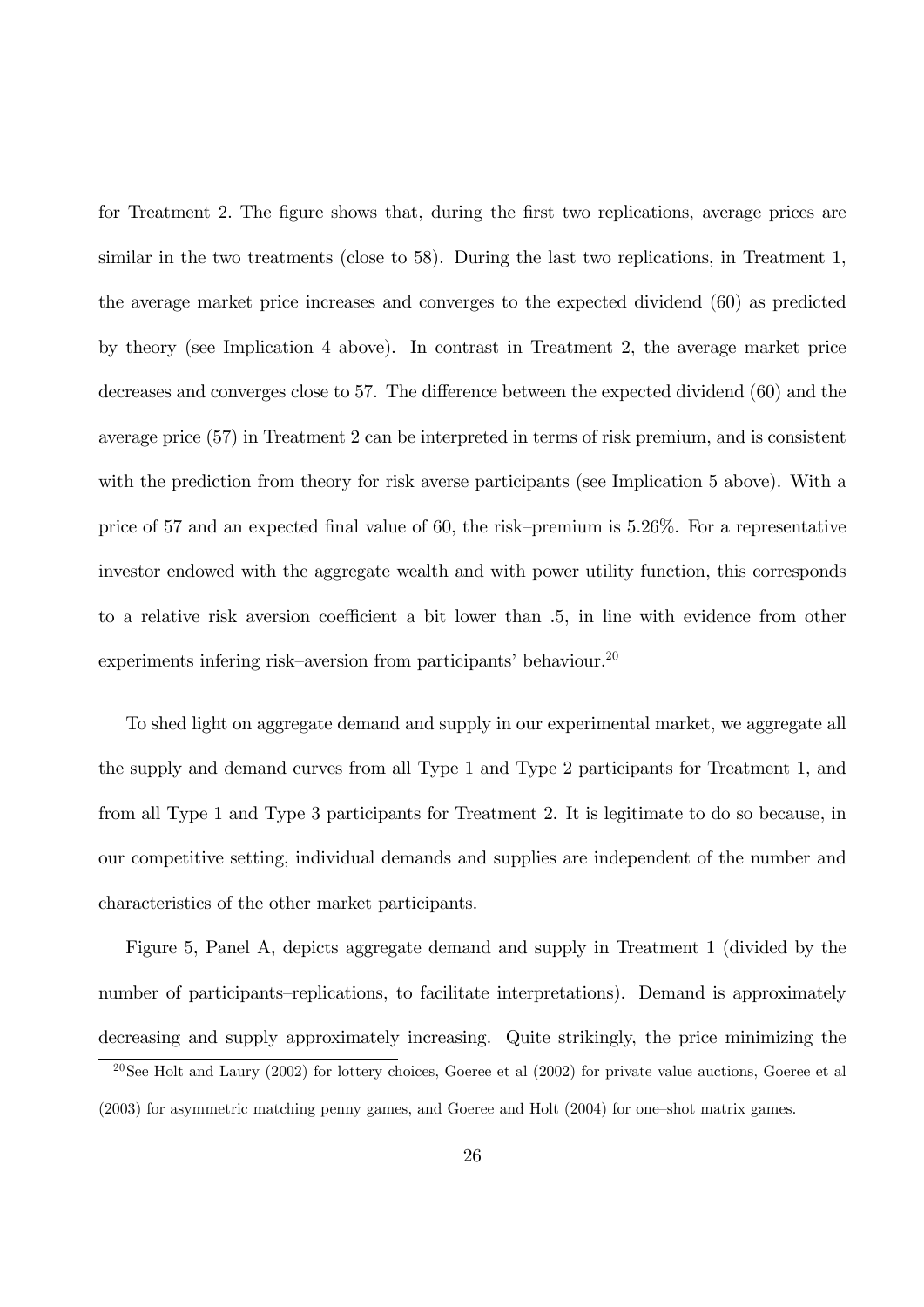gap between supply and demand is 60, which is the equilibrium price predicted by theory (see Implication 4 above). At that price, trading volume per participant is very close to the two shares predicted by theory for risk averse agents (see Implication 4 above).

Figure 5, Panel B, depicts aggregate demand and supply in Treatment 2. As predicted by theory, supply is not very different from its counterpart in Panel A. In contrast, as predicted by theory for risk averse agents, demand is lower than in Panel A. Correspondingly, the price minimizing the gap between supply and demand is lower than the expected dividend, as predicted by theory for risk averse agents (see Implication 5 above).

The next two panels of Figure 5 depict aggregate supply and demand in the call and random price mechanisms, in Treatment 1 and 2, respectively. They illustrate that aggregate supply and demand are very similar in the call and the random price mechanisms.

#### 4.2 Individual Outcomes

The evidence on aggregate outcomes suggests our experimental market conforms rather well to the predictions of theory. We now turn to the analysis of individual outcomes, to study whether well behaved aggregate outcomes stem from well behaved individual actions.

Inspecting individual supply and demand curves reveals significant heterogeneity in individual behaviour. To illustrate this, Figure 6 plots the supply functions of four different Type 1 participants in Treatment 1. The behaviour depicted in Panel A is quite noisy, and involves several dominated actions, in contradiction with Implication 1. In contrast, the behaviour de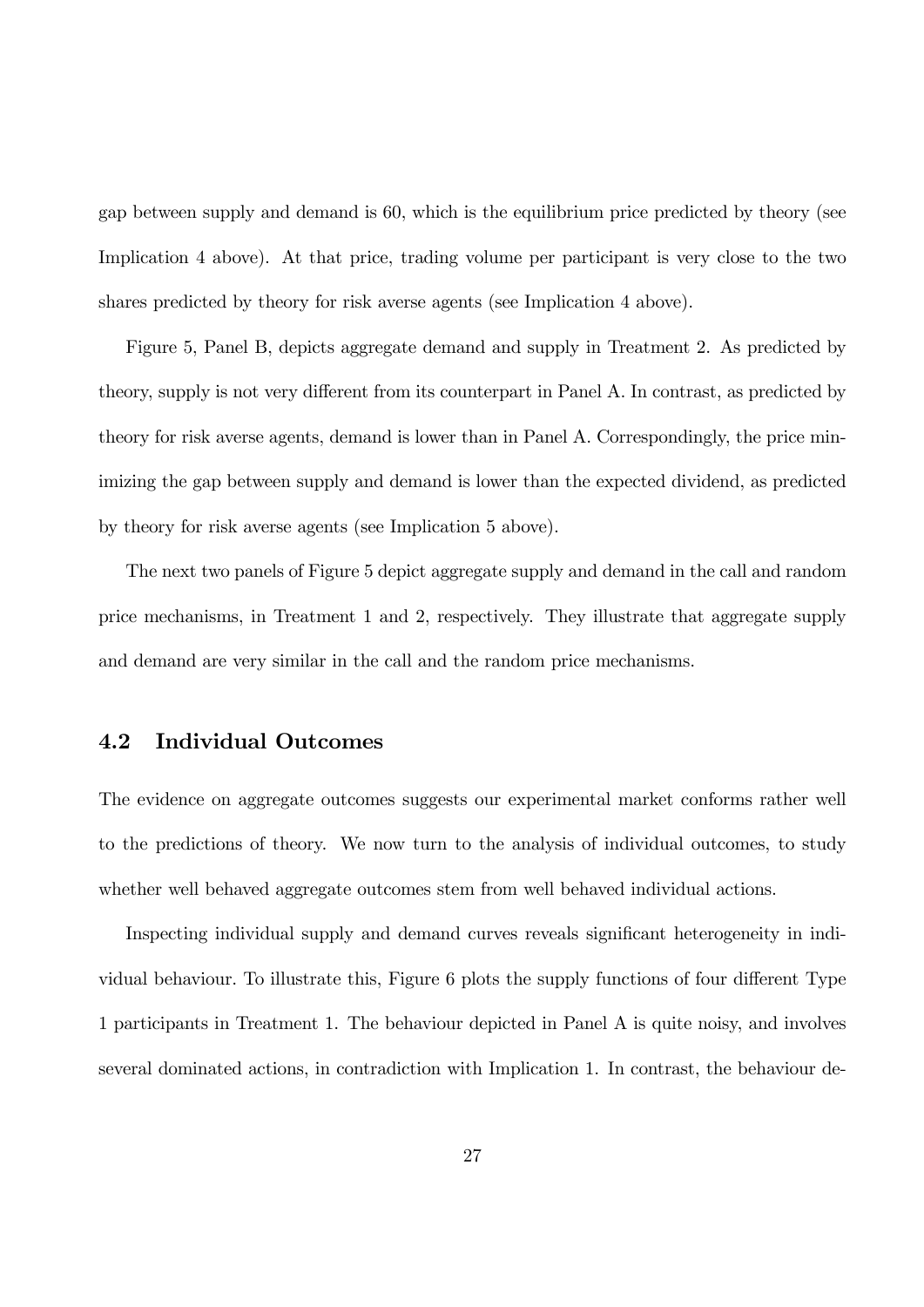picted in Panel B is very steady and conforms to the prediction of theory for an infinitely risk averse expected utility maximizer. Two other examples are in Panel C, where the participant's behaviour conforms to the prediction of theory for finite risk aversion, and Panel D, where the participant's behaviour is optimal for a risk loving or risk neutral agent (both in line with Implication 1). Which one of these examples is more representative of the data? We hereafter quantify the extent to which individual actions conform to the predictions of rational choice.

Implications 1 and 2 offer sharp predictions for rational supply and demand: For example, supplying more than two shares at  $S < 60$ , or less than two shares at  $S > 60$  is a dominated action for an FOSD Type 1 agent. Symmetrically, demanding less than two shares at  $S < 60$ , or more than two shares at  $S > 60$  is a dominated action for an FOSD Type 2 agent.

To test the predictions from theory, we compute the frequency of dominated and undominated actions at prices other than 60 for Type 1 or 2 agents.<sup>21</sup> As mentioned above, 68 participants, in our experimental market, were of Type 1 (i.e., they were sellers). Each participated in 8 replications of the market. For each of these participants, and each replication, we computed the proportion of dominated actions across the  $10$  possible prices.<sup>22</sup> We then computed, for each replication, the average across 68 participants of this proportion. The solid line in Figure 7, Panel A, plots this average, while the dashed line are the  $10\%$  confidence interval. Figure 7, Panel B, offers a similar plot for the  $68$  Type 2 (buyers) participants. For these participants there are only 4 replications. During the 4 other replications these participants

 $^{21}$ At price 60, or for Type 3 agents, there are no dominated actions.

 $22$ There are 11 possible prices, but at price 60 there is no dominated action.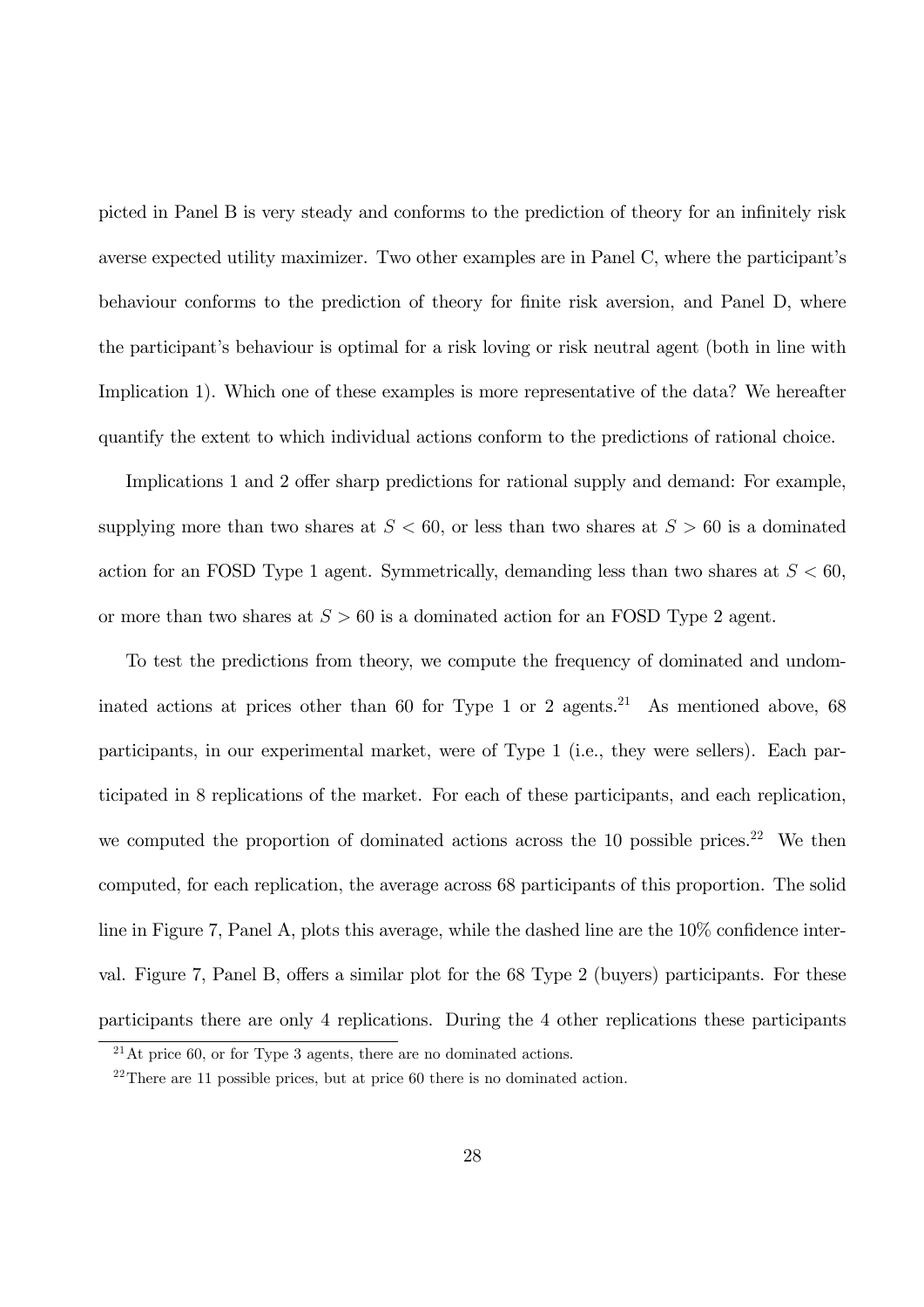were of Type 3, for which we are not able to define dominated actions without making any parametric restriction on preferences.

Inspecting Panel A, one can see that, for sellers, the average proportion of dominated actions starts around  $35\%$  at the first replication, and declines to  $25\%$  at the last replication. It is always significantly lower than  $50\%$ . Hence we reject the pure noise hypothesis that participants simply choose randomly any quantity between 0 and 4. The proportion of dominated actions is also always significantly larger than 0. Hence we reject the fully rational choice hypothesis. Similarly, Panel B shows that, for buyers, the frequency of dominated actions starts from slightly less than  $35\%$  at the first replication and then steadily declines to less than  $25\%$  at the last replication. Again, both pure noise and fully rational choice are rejected. Thus, participants are not fully rational, but learn to play more rationally as they become more experienced.

Further statistical evidence is offered in Table 1. The table displays estimates for probit regressions in which the dependent variable is the indicator that an action is first-order stochastically dominated. Our data include a total of 12,287 observations: one per participant, per period and per price. We focus on Type 1 and Type 2 participants and on prices different from 60, because these are the cases in which we can identify first order stochastically dominated actions. This leaves us with 8,110 observations. We further drop 520 observations that correspond to the 8 participants who never played any dominated action. We thus end up with 7,590 observations.

We control for individual and price fixed effects. The main regressor of interest is a proxy for the participant's experience, equal to the number of periods during which he/she has already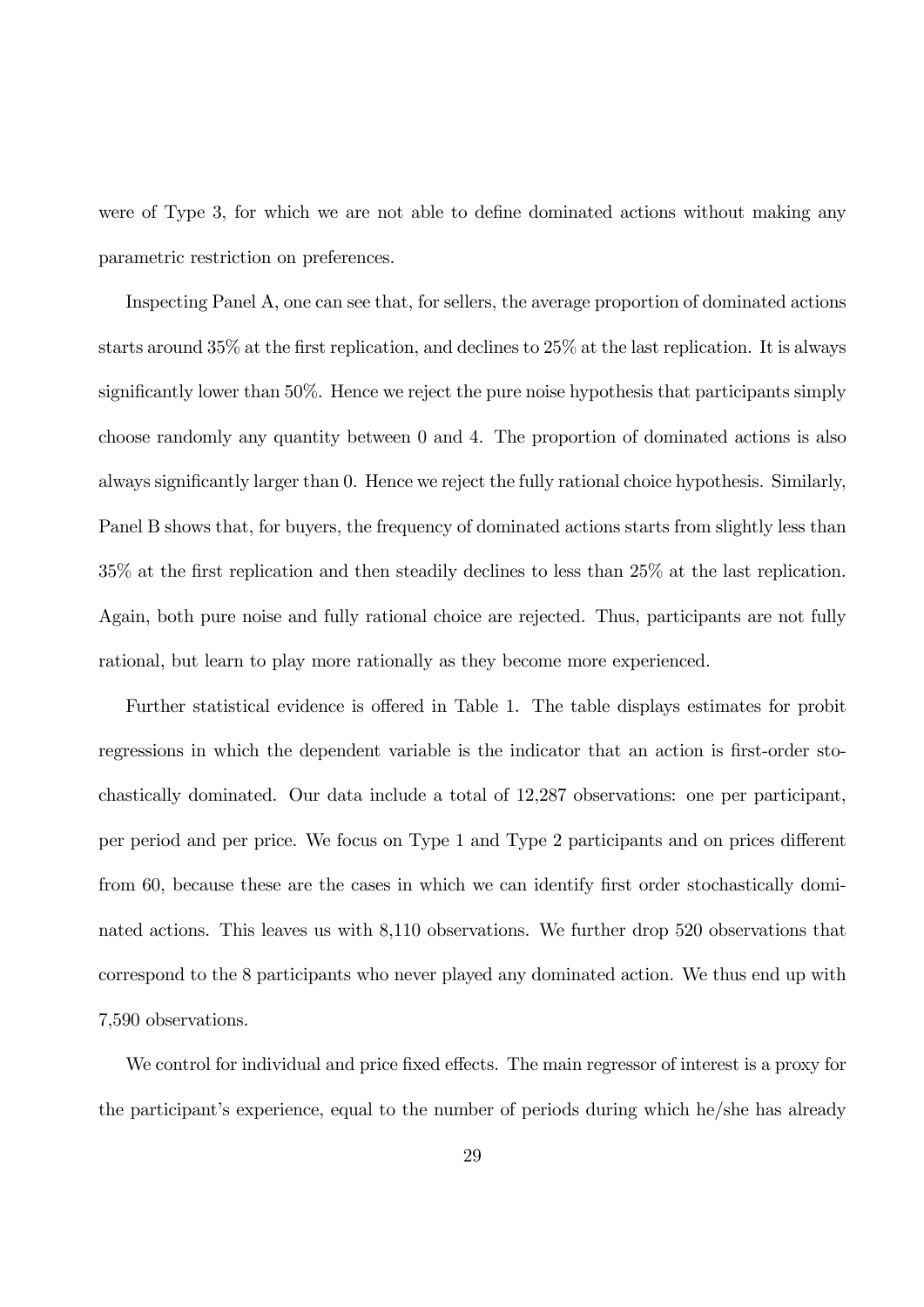participated. In all the specifications, this variable is significantly negative, suggesting that experience reduces the propensity to choose dominated actions. Another regressor of interest is the indicator that the replication involved random pricing. Its estimated coefficient is not significantly different from zero, consistent with the hypothesis that participants behave in the same way in the random pricing and the market clearing environments. To further analyse learning in our experiment, the third specification (in column 3) involves three additional indicator variables: i) the indicator that the price has previously been selected as transaction price, ii) the indicator that the agent has already played a dominated action at that price and iii) the indicator that this dominated action led to a loss-making trade. The indicator that the price has been previously selected as transaction price is not significant. This suggests that participants do not consider more carefully prices at which they have previously transacted. The indicator that the agent has already played a dominated action at that price is significantly positive. This suggests there is an element of inertia in participants' actions: they tend to repeat previous choices. However, the indicator that the agent has previously chosen a dominated action at that price and correspondingly incurred a loss is significantly negative. This suggests participants learn from their mistakes when the latter are costly.

### 5 Reconciling the Evidence with Quasi-rational Choice

The above reported findings are puzzling. On the one hand, aggregate outcomes are very much in line with the implications of rational choice. On the other hand, a large fraction of individual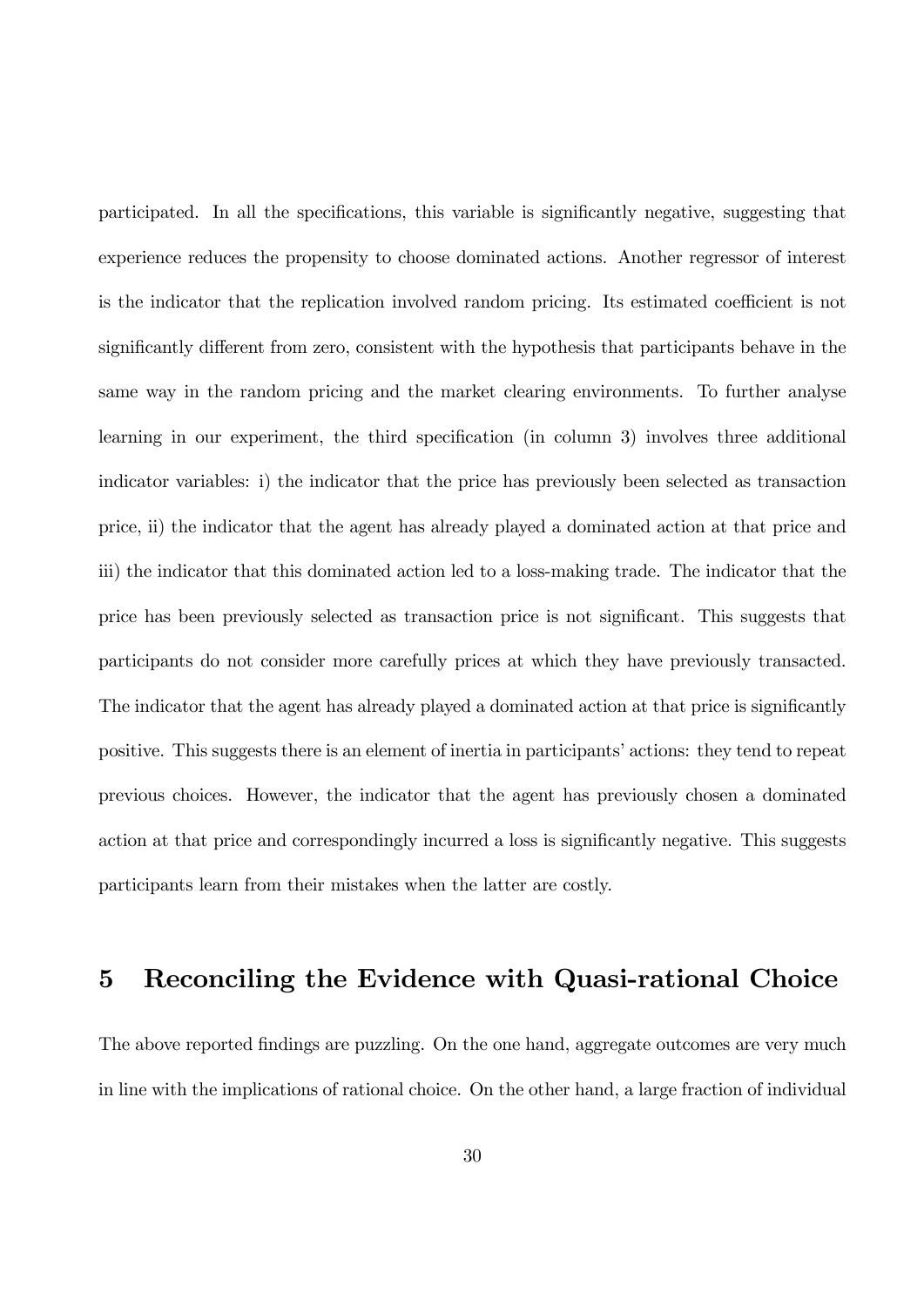actions are inconsistent with rational choice. The latter suggests bounded rationality, the former that individual boundedly rational choices add up to "rational" aggregate outcomes. Thus, to reconcile the different aspects of our experimental findings, we offer a bounded rationality model of individual choice in line with quantal response models (McKelvey and Palfrey, 1995 and 1998), we derive its empirical implications and we confront them to the data.

#### 5.1 Bounded Rationality and Random Actions

As in Luce (1959) we assume that, instead of selecting the deterministic optimal action, players choose randomly among actions, putting larger probability on actions generating higher value.<sup>23</sup>

At a given price  $(S)$ , each possible quantity  $q_i \in [0, 4]$ , offered or demanded at that price, delivers a given rational value function for agent i:  $V_i(q_i, S)$ . We assume that the probability that agent i opts for quantity  $q_i$  at price S is increasing in  $V_i(q_i, S)$ . More precisely, for each agent *i* we assume there exists an increasing function  $\phi_i$  such that the density of  $q_i$  is

$$
f_i(q_i;S) = \frac{\phi_i(V_i(q_i,S))}{\int_0^4 \phi_i(V_i(q,S))dq}.
$$
\n(7)

Because  $\phi_i$  is increasing,  $V_i(q, S) > V_i(\hat{q}, S)$  is equivalent to  $f_i(q; S) > f_i(\hat{q}; S)$ , for all  $(q, \hat{q}) \in$  $[0,4]^2$ . That is, actions giving a larger rational value function are more likely to be chosen. A special case is  $\phi_i(V_i(q_i, S)) = \exp(\lambda_i V_i(q_i, S))$  in which the parameter  $\lambda_i$  measures the respon-

<sup>&</sup>lt;sup>23</sup>In our competitive setting, agents only need to condition on the price, and don't need to form expectations about the actions of the others. Hence, our framework is simpler than that of quantal response equilibrium, in which "players choose among strategies... based on their relative utility... and assume other players do so as well." (McKelvey and Palfrey, 1995).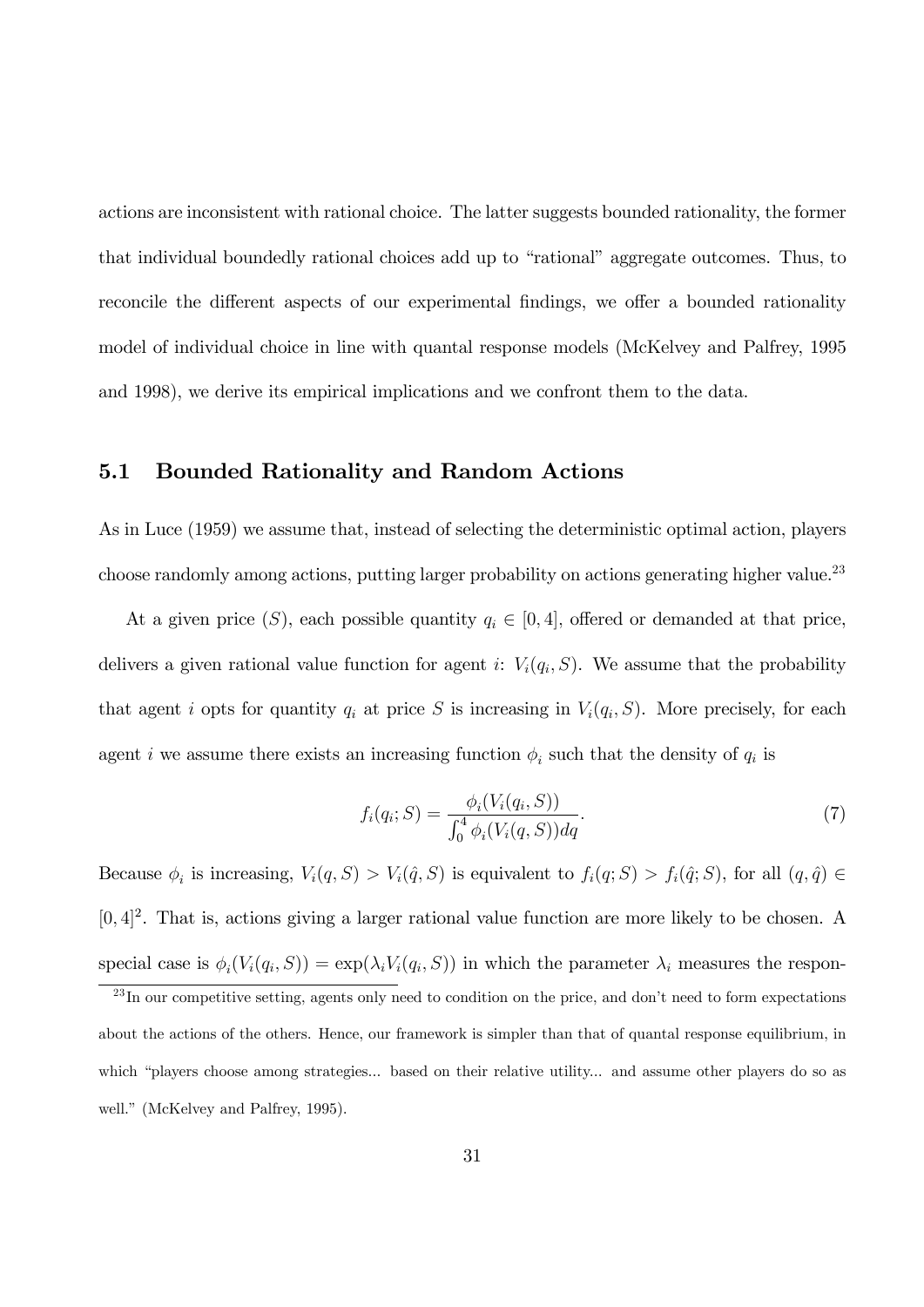siveness of the agent to differences in valuation, as in McKelvey and Palfrey (1995) and Luce (1959).

#### 5.2 Implications of First Order Stochastic Dominance

#### 5.2.1 At price  $S = 60$

Consider the choice of the amount  $q_i$  sold by Type 1 agent i at price  $S = 60$ . As stated in Implication 1, if i is risk averse, he finds it optimal to choose  $q_i = 2$ . Otherwise stated,

$$
V_i(2, S = 60) \ge V_i(q, S = 60), \forall q \in [0, 4].
$$

By (7), this implies

$$
f_i(2, S = 60) \ge f_i(q, S = 60), \forall q \in [0, 4].
$$

That is, for a risk averse agent,  $f_i$  reaches its maximum at 2, which is the mode of the distribution of  $q_i$ .

Now consider two possible choices:  $q_i = 2-x$  and  $q_i = 2+x$ , where  $x \in (0, 2]$ . When  $S = 60$ , they give rise to the same lottery. Hence,  $V_i(2-x, S = 60) = V_i(2+x, S = 60)$ ,  $\forall x \in (0, 2]$ , and correspondingly  $f_i(2-x, S = 60) = f_i(2+x, S = 60)$ ,  $\forall x \in (0, 2]$ . Hence, for a given function  $\phi_i$ , at price  $S = 60$ , if agents are risk averse the distribution of  $q_i$  is symmetric around its mean, equal to 2:

$$
E_{\phi_i}(q_i) = \int_0^4 q f_i(q;S) dq = \int_0^4 q \frac{\phi_i(V_i(q,S))}{\int_0^4 \phi_i(V_i(q,S)) dq} dq = 2,
$$
\n(8)

where the expectation is parametrised by the function  $\phi_i$  of agent i. Now suppose the  $\phi_i$  of the participants are independent draws from the same distribution. Then we have that the  $q_i$  are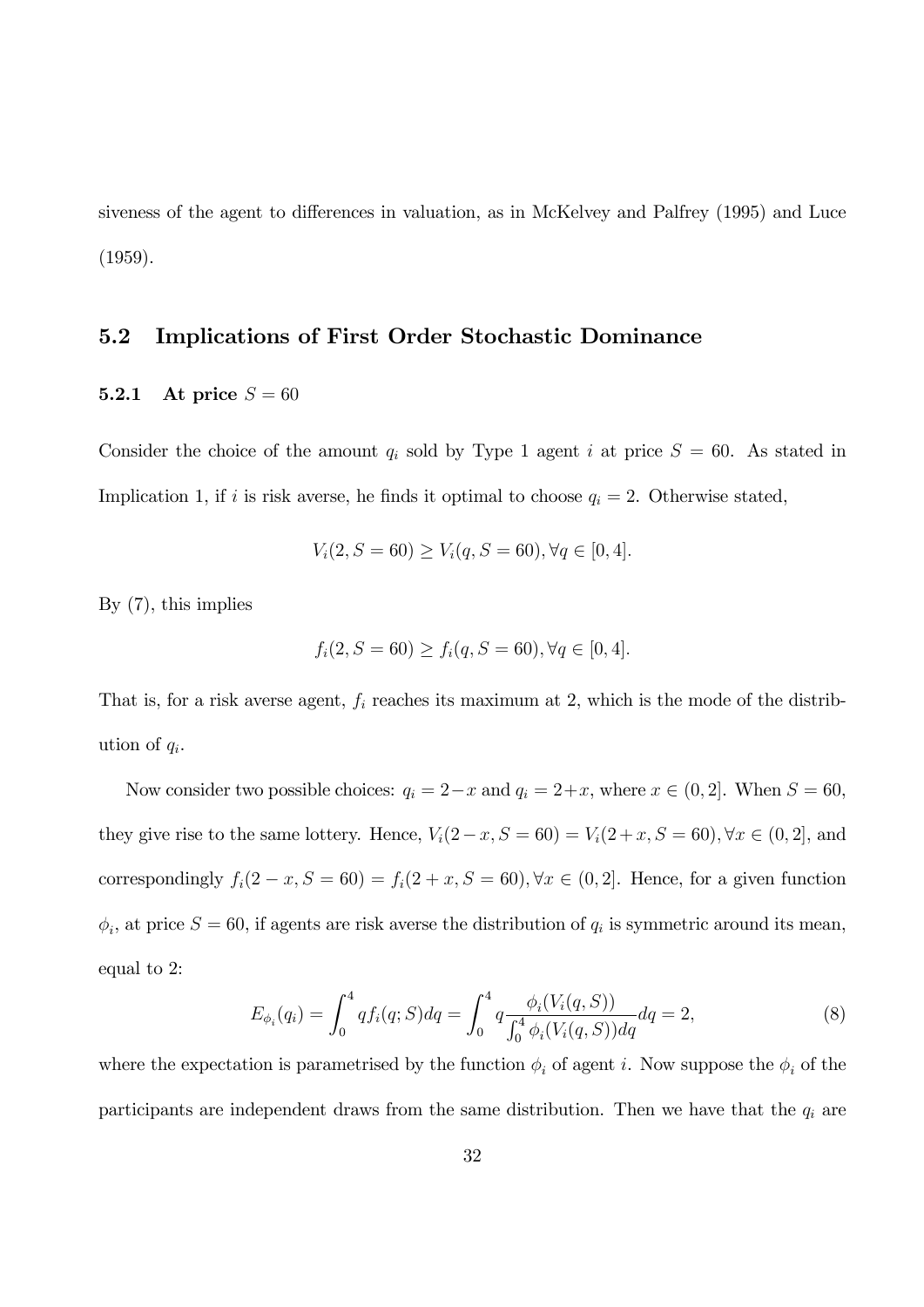i.i.d random variables, such that, at price  $S = 60$ , by the law of large numbers

$$
\frac{\sum_{i=1}^{N} q_i}{N} \to 2,
$$

with probability 1 as  $N$  goes to infinity. Thus, as stated in the next implication (whose proof is in appendix), aggregate market outcomes should go to rational competitive equilibrium when the number of participants goes to infinity.

Implication 6 When participants behave according to (7), if they are risk averse, as the number of participants goes to infinity, the aggregate outcome in Treatment 1 goes to that arising with rational choice: The equilibrium price goes to the expected dividend, 60, and the average per-agent trade goes to the full hedge trade, 2.

Implication 6 rationalizes the empirical findings presented in the previous section. When participants behave according to (7), individual behaviour is noisy and involves dominated actions. Yet, as the number of participants grows large, the aggregate outcome goes to the rational choice equilibrium outcome. In particular, in Treatment 1, in which there is no aggregate risk, the price minimizing the wedge between supply and demand is on average equal to the expected dividend and the average transaction at that price is 2.

#### 5.2.2 At price  $S \neq 60$

Now turn to participants' choices at other prices than 60. Consider the supply of a risk averse Type 1 agent at price  $S < 60$ . As shown in the analysis leading to Implication 1, for prices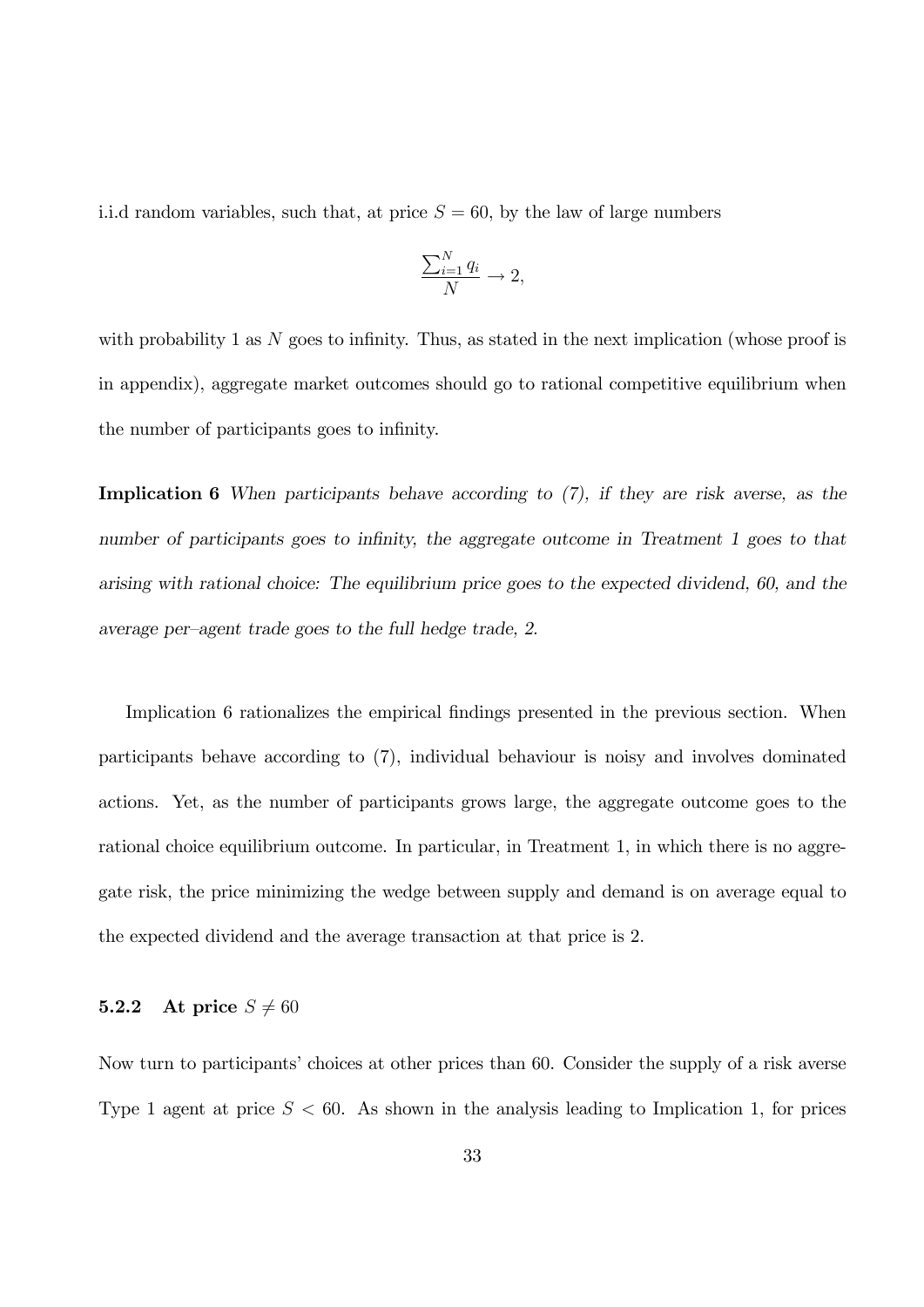below 60, selling less than 2 first order stochastically dominates selling more than 2, hence  $V_i(2-x, S) > V_i(2+x, S), \forall x \in (0, 2].$  By (7), this implies  $f_i(2-x, S) > f_i(2+x, S).$  That is, agent i plays dominated actions less often than non-dominated ones, which implies

$$
F_i(2+\bar{x}, S) - F_i(2+\underline{x}, S) < F_i(2-\underline{x}, S) - F_i(2-\bar{x}, S), \forall S < 60, \forall 0 \le \underline{x} \le \bar{x} \le 2,
$$

where  $F_i(q, S)$  denotes the cdf of quantity q at price S, when i behaves according to (7). Symmetric arguments apply for Type 2. Our next implication follows from the Glivenko-Cantelli Theorem.

Implication 7 When participants are FOSD and behave according to (7), as the number of Type 1 participants goes to infinity, the empirical distribution of their actions is such that

$$
\Pr\left(\frac{\text{\#observations in }[2+\underline{x},2+\bar{x}]}{N} < \frac{\text{\#observations in }[2-\bar{x},2-\underline{x}]}{N}\right) \tag{9}
$$

converges to 1 for  $S < 60$  and to 0 for  $S > 60$ . Similarly, for Type 2 agents (9) converges to 0 for  $S < 60$  and to 1 for  $S > 60$ .

Implication 7 states that, in a large population of FOSD agents behaving according to (7), the distribution of demand and supply is asymmetric around  $q = 2$ . This implies that undominated actions (on one side of  $q = 2$ ) should be more frequent than dominated actions (on the other side of  $q = 2$ ), as is the case in the data. To examine an intuitive subset of additional restrictions imposed by Implication 7, it is helpful to define large and small riskexposures. As explained in Subsection 3.1, when Type 1 or Type 2 participants trade exactly two shares, they are perfectly hedged, as their Önal wealth is the same in the two states. In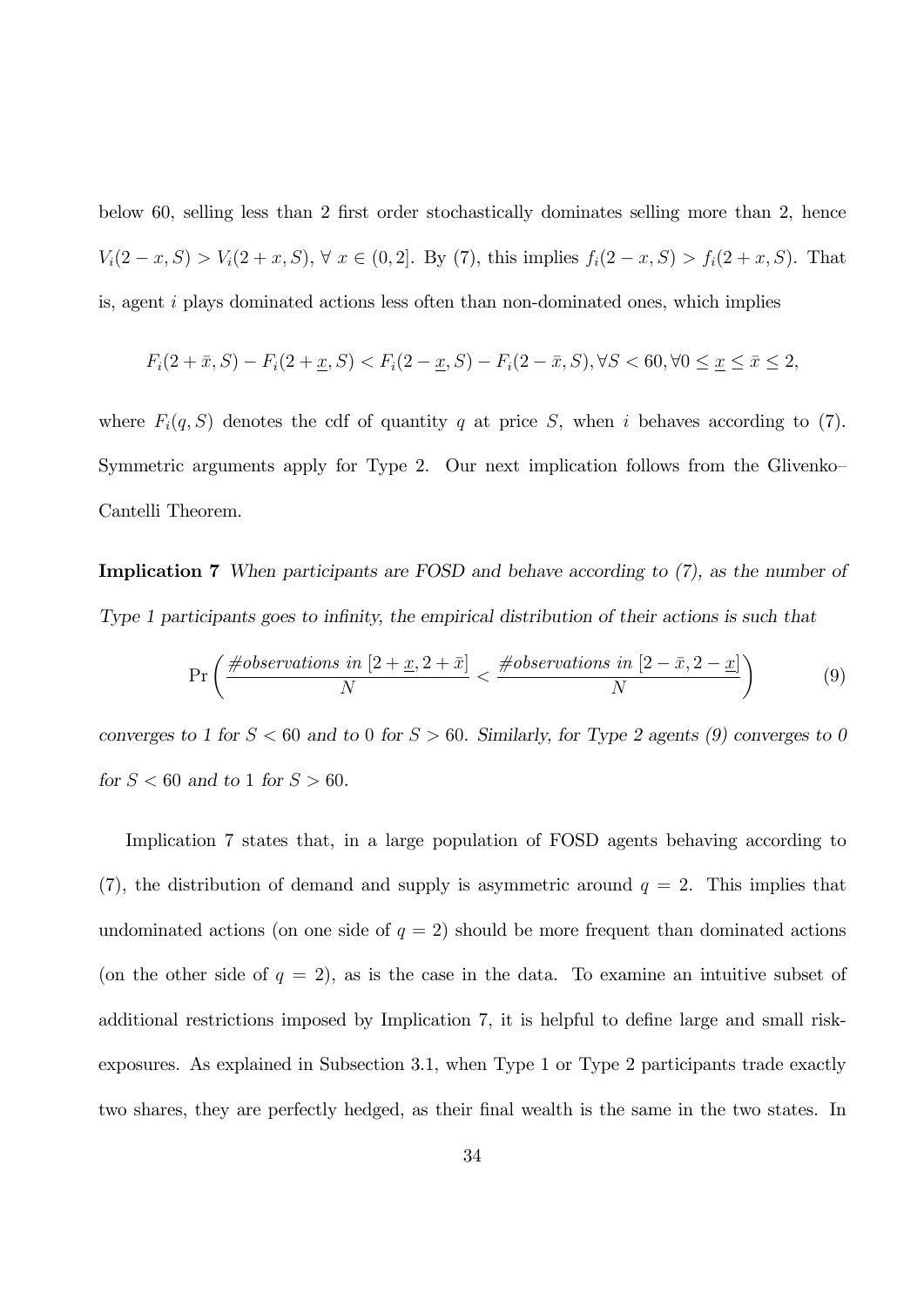contrast, whenever they trade  $2 + x$  or  $2 - x$ ,  $x \in (0, 2]$ , they are exposed to risk. The larger x, the more volatile their final wealth, i.e., the larger their risk-exposure. Thus, we define trades with  $x \in (0, 1]$  as leading to small risk-exposure, and those with  $x \in (1, 2]$  as leading to large risk-exposure. Of course, as explained in Subsection 3.1, a large risk-exposure (or a small one) can correspond to a first-order stochastically (FOS) undominated trade (if, e.g., the agent sells more than 2 shares at price  $S > 60$ ) or a FOS-dominated trade (e.g., if the agent sells strictly less than 2 shares at price  $S > 60$ .

Relying on this categorisation, Figure 8 offers more evidence on the extent to which the data are in line with Implication 7. The left column of Figure 8 depicts histograms of the distribution of quantities offered by Type 1 participants. The top row corresponds to quantities offered at prices strictly lower than 60, while the middle row corresponds to quantities offered at prices strictly higher than  $60$ , and the bottom row corresponds to quantities offered at price  $60$ . The right column of Figure 8 offers similar information for quantities demanded by Type 2 participants.

For the left column and the top row of Figure 8, corresponding to sales at prices lower than 60, in line with Implication 7, the empirical distribution of actions is asymmetric around 2, putting more weight on large FOS-undominated risk-exposures  $(q \in [0, 1))$  than on large FOSdominated risk-exposures  $(q \in (3, 4])$ , and also more weight on small FOS-undominated riskexposures  $(q \in [1, 2))$  than on small FOS-dominated risk-exposures  $(q \in (2, 3])$ . Symmetrically, for the middle row of the left column, corresponding to sales at prices larger than 60, the histogram is asymmetric around 2, again putting more weight on large FOS-undominated risk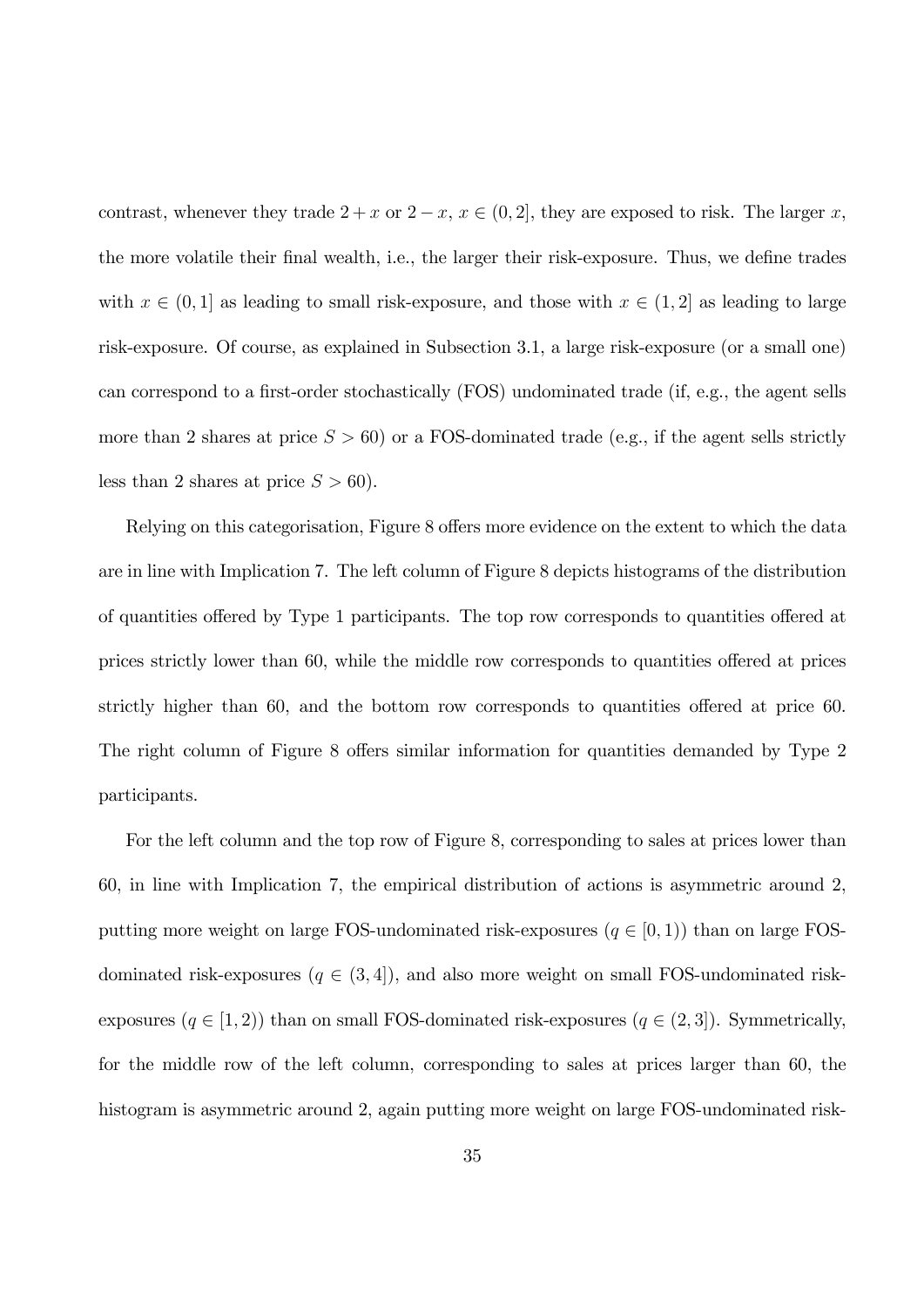exposures  $(q \in (3, 4])$  than on large FOS-dominated risk-exposures  $q \in [0, 1)$ , and also more weight on small FOS-undominated risk-exposures  $(q \in (2,3])$  than on small FOS-dominated risk exposures  $(q \in [1, 2])$ . Also, for the top row of the right column, corresponding to purchases at prices lower than 60, in line with Implication 7, large FOS-undominated risk exposures ( $q \in$  $(3, 4]$  are more frequent than large FOS-dominated risk-exposures  $(q \in [0, 1))$ , and small FOSundominated risk-exposures  $(q \in (2,3])$  than small FOS-dominated risk-exposures  $(q \in [1,2])$ . For the middle row of the right column, while large FOS-undominated risk-exposures are more frequent than large FOS-dominated risk-exposures, observed frequencies contradict Implication 7 for small risk-exposures.

Overall, the empirical distribution of actions seems rather in line with Implication 7. To offer more statistical information on this point we ran non-parametric sign tests of the null hypothesis that frequencies of FOS-dominated and undominated actions were the same, controlling for the size of the corresponding risk-exposure. To do so as simply as possible, we pooled data across prices above and below 60. Thus, for example, for Type-1 (sellers), we pooled FOS-undominated sales at prices above 60 (with  $q \in (2, 4)$ ) with FOS-undominated sales a prices below 60 (with  $q \in [0, 2)$ ). The resulting pooled frequencies are in Table 2. The p-value for the null hypothesis that the frequency or large FOS-undominated risk-exposures is equal to that of large FOSdominated ones is 1.36% for sellers and 0.01% for buyers. For the null hypothesis that the frequency or small FOS-undominated risk-exposures is equal to that of small FOS-dominated ones the p-value is .45% for sellers and .13% for buyers. Thus, in all cases, the null hypothesis is rejected, in line Implication 7.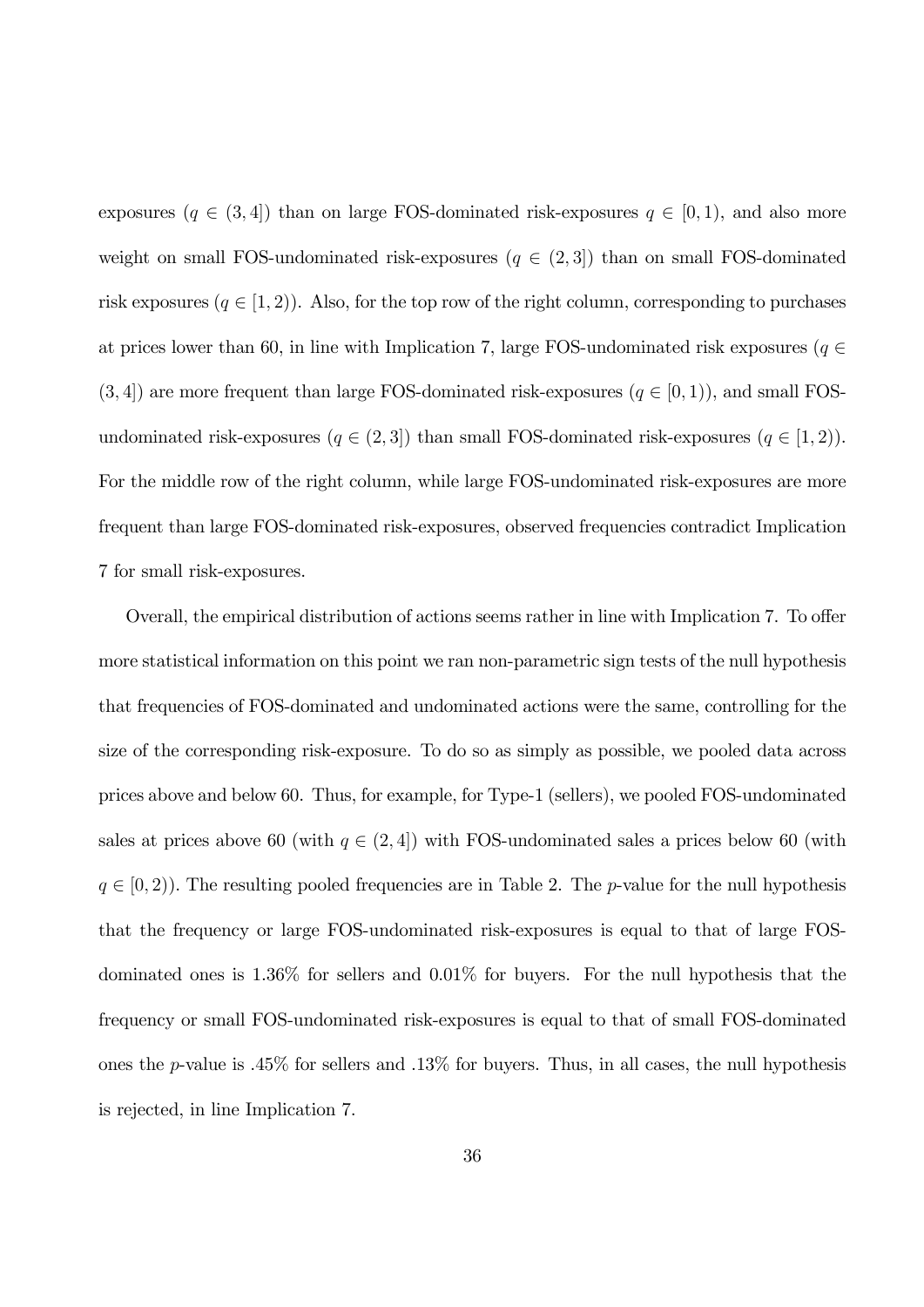Figure 9, describes the evolution of the frequencies of small and large FOS-dominated actions, as participants become more experienced. The two full lines plot the frequencies of FOS-dominated actions leading to large and small risk exposures respectively, while the dashed lines depict  $90\%$  confidence intervals.<sup>24</sup> In each category (large and small risk-exposures), the frequencies of dominated actions decline as participants get more experienced.

#### 5.3 Implications of Second Order Stochastic Dominance

#### 5.3.1 Individual actions

While first order dominance enables one to rank the frequency of dominated and undominated actions, second order stochastic dominance enables one to rank the frequency of different dominated actions, as stated in our next implication (whose proof is in appendix).

**Implication 8** For Type 1, for  $S < 60$ , selling  $2 + \bar{x}$  is second order stochastically dominated by selling  $2 + \underline{x}$ ,  $\forall 0 \le \underline{x} \le \overline{x} \le 2$ , while for  $S > 60$ , selling  $\underline{x}$  is second order stochastically dominated by selling  $\bar{x}$ ,  $\forall 0 \leq \bar{x} \leq 2$ . Similarly, for Type 2, for  $S > 60$ , buying  $2 + \bar{x}$  is second order stochastically dominated by buying  $2 + \underline{x}$ ,  $\forall 0 \le \underline{x} \le \overline{x} \le 2$ , while for  $S < 60$ buying  $\underline{x}$  is second order stochastically dominated by buying  $\overline{x}$ ,  $\forall 0 \le \underline{x} \le \overline{x} \le 2$ ,

Implication 8 predicts that the frequency of large FOS-dominated trades should be lower than that of small FOS-dominated trades (intuitively, large mistakes should be less frequent

<sup>&</sup>lt;sup>24</sup>The full lines plot average across participants of individual frequencies. The confidence intervals plotted by the dashed lines reflect standard errors across participants.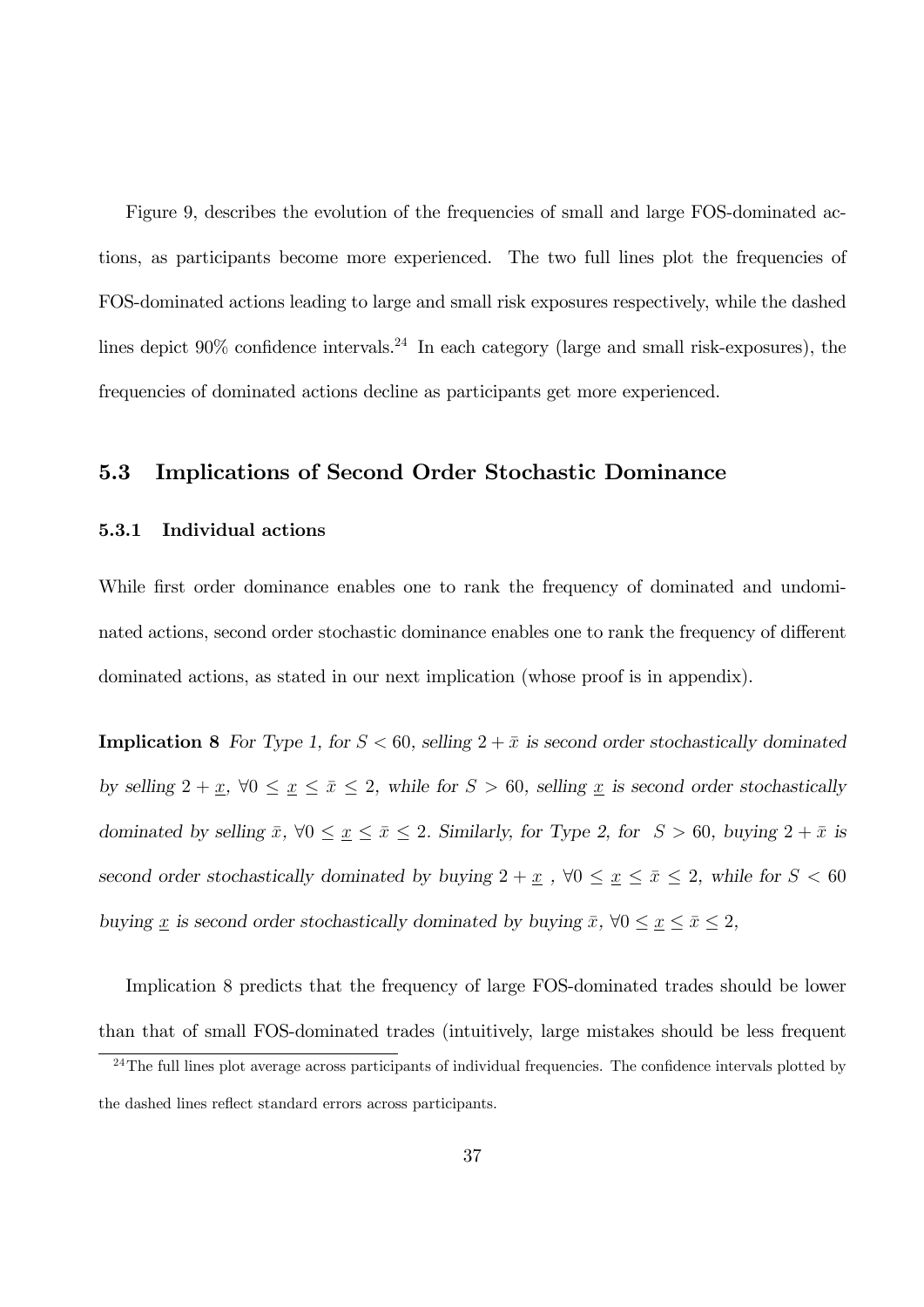than relatively small ones). Inspection of Figure 8 and Table 2 shows that this is the case in the data, both for Type 1 and Type 2 participants. To offer more statistical information on this point, again, we ran sign-tests. The  $p$ -value for the null hypothesis that the frequency of large dominated trades is equal to that of small dominated trades is 0.00% for Type 1 (sellers) and 1.13% for Type 2 (buyers). So we reject the null hypothesis, as requested by Implication 8.

#### 5.3.2 Aggregate Outcomes

While first and second order stochastic dominance, combined with  $(7)$ , yields implications for individual actions, as discussed above, it also yields implications for aggregate market outcomes, as stated in our next implication (whose proof is in appendix).

Implication 9 If Participants are FOSD and SOSD, then the equilibrium price should be lower than 60 in Treatment 2.

Implication 8 rationalizes the empirical findings presented in the previous section that, in Treatment 2, the price minimizing the wedge between supply and demand is lower than 60.

# 6 Conclusion

This paper offers an experimental test of the theory of competitive equilibrium in complete markets.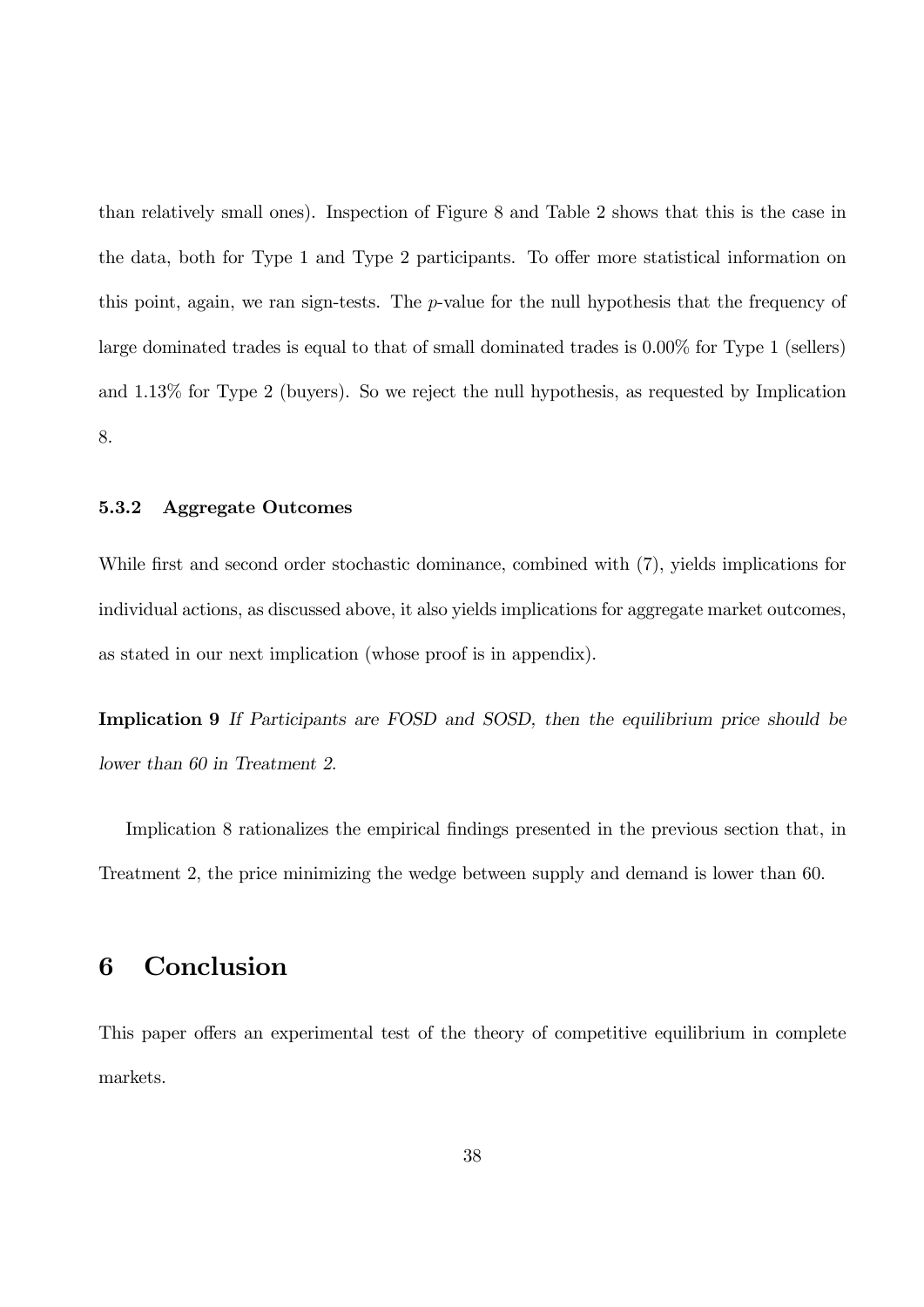Our first methodological contribution is to design an experimental market that emulates as closely as possible the standard competitive equilibrium model: i) supply and demand curves are elicited, aggregated and crossed to set market clearing prices and ii) the hypothesis that participants are competitive can be tested. Our second methodological contribution is to rely on the simplicity of the experimental setting to pin down precise testable implications on individual behaviour, that hold for a very large class of preferences. Our third methodological contribution is to apply random choice models (in line with Luce (1959) and McKelvey and Palfrey (1995)) to our experimental market setting, and spell out their implications for the distribution of individual actions as well as for aggregate outcomes.

Our main experimental findings are the following:

- At the aggregate level, the experimental complete market conforms to theory. The hypothesis that participants are competitive cannot be rejected. Aggregate supply and demand cross at the expected dividend when there is no aggregate risk, and at a lower price when there is.
- Individual participants, however, frequently choose first order stochastically dominated actions. Yet, dominated actions become less frequent as participants become more experienced, and participants seem to learn from their mistakes.
- Our random choice model reconciles the apparently contradictory findings obtained at the aggregate and individual levels. It predicts that individual deviations will average out, leading to well behaved aggregate supply and demand. The random choice model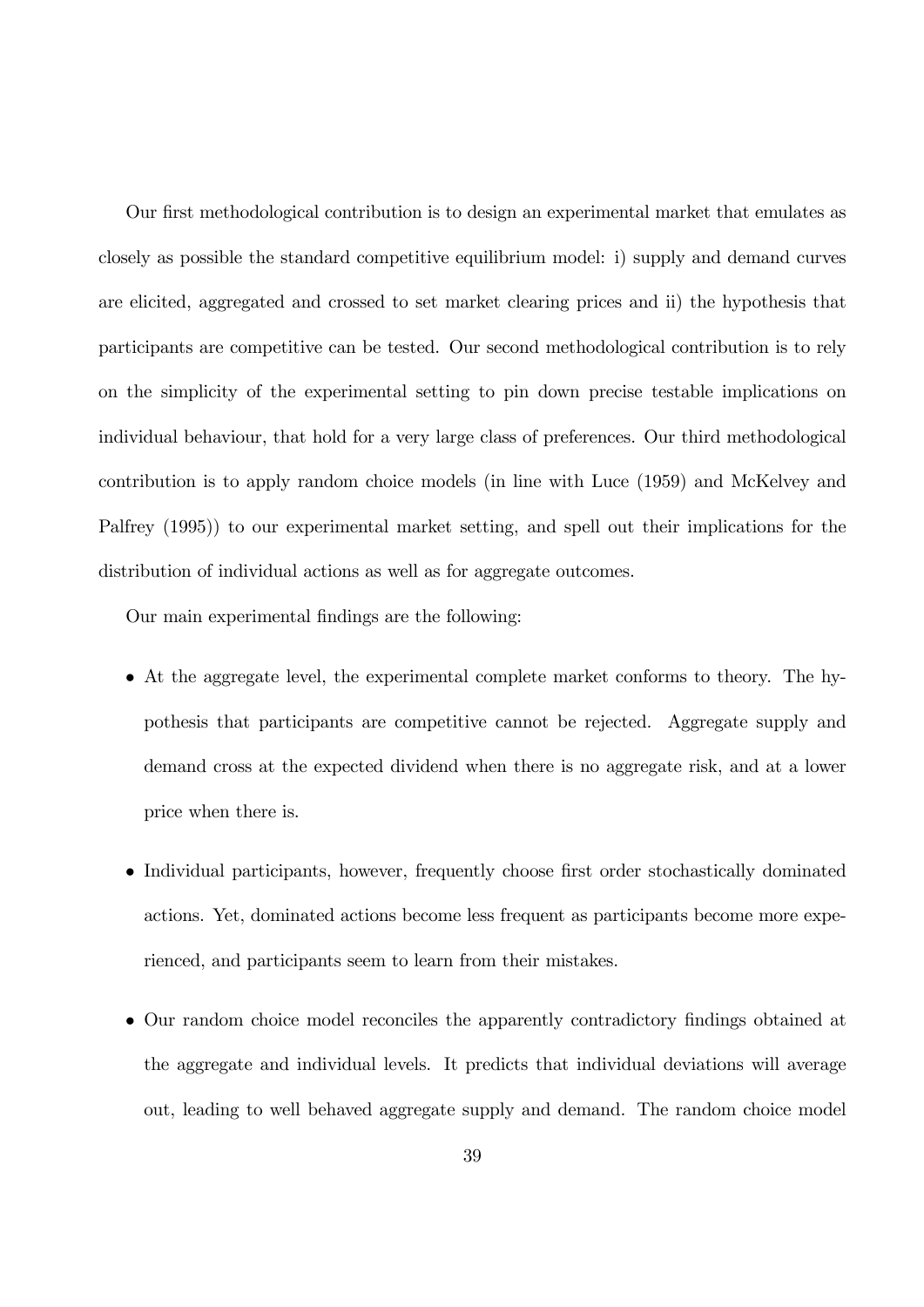also imposes further restrictions on the distribution of individual actions, consistent with experimental findings: Dominated actions are less frequent than undominated ones, and large mistakes are less frequent than small ones.

Our experimental findings suggest that, when markets are perfect and complete, individual irrationality does not preclude aggregate outcomes consistent with the predictions of competitive equilibrium. Thus deviations from those predictions, observed in the field, could stem from market imperfection and incompleteness, rather than from limited cognition. It will be interesting, in further work, to extend our methodology to study imperfect markets in the lab.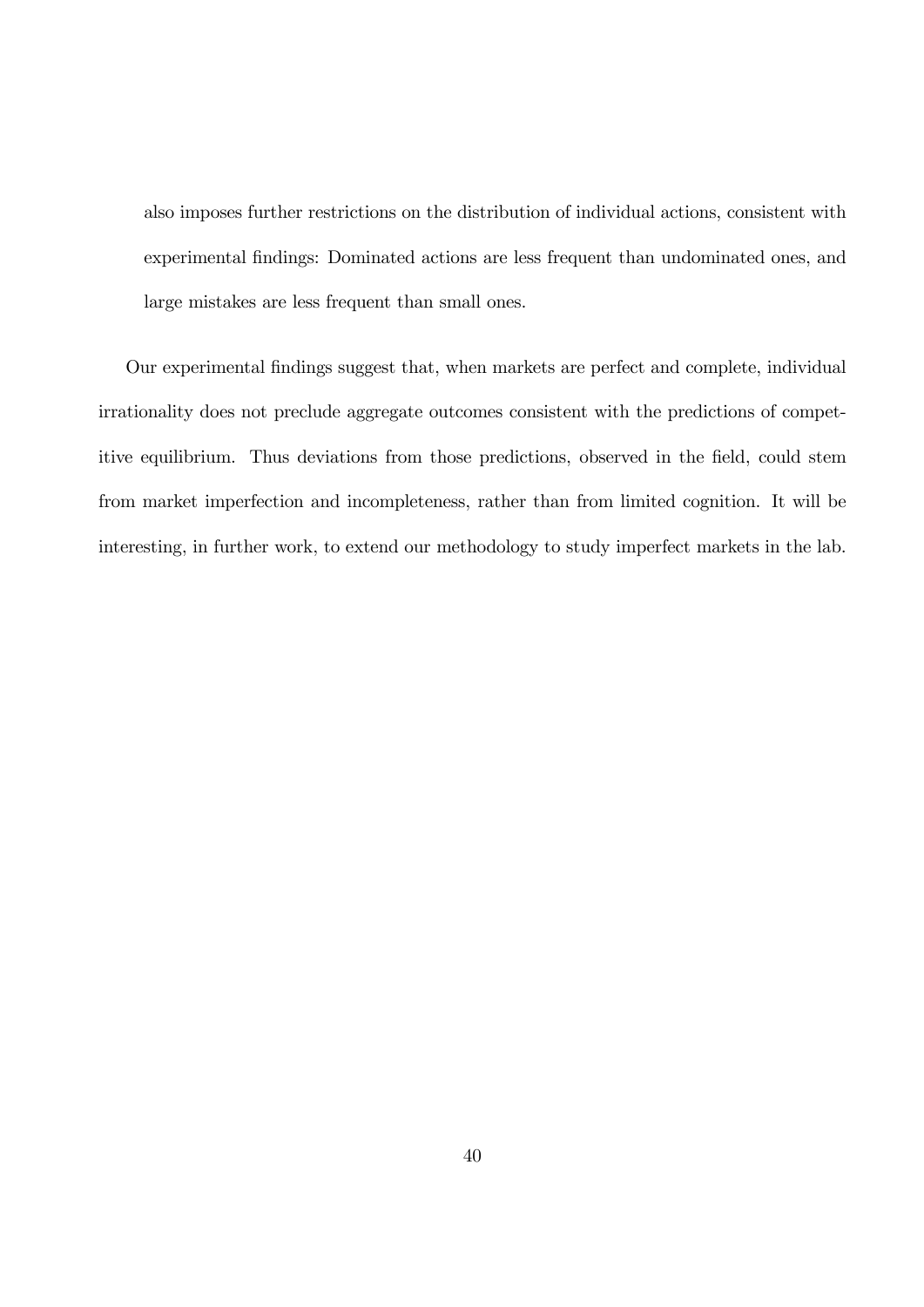#### Appendix

**Proof of Implication 6:** By the law of large numbers, if Type 1 participants are risk averse, at price  $S = 60$  their average supply goes to 2 as the number of Type 1 participants,  $N_1$ , goes to infinity, i.e., with probability

$$
\lim_{N_1 \to \infty} \frac{\sum_{i=1}^{N_1} q_i^1(60)}{N_1} = 2,
$$
\n(10)

where  $q_i^1(60)$  denotes the supply of participant Type 1 participant i at price 60.

Symmetrically, the average demand from risk averse Type 2 participants also goes to 2, as the number of Type 2 participants,  $N_2$ , goes to infinity, i.e.,

$$
\lim_{N_2 \to \infty} \frac{\sum_{i=1}^{N_2} q_i^2(60)}{N_2} = 2,\tag{11}
$$

where  $q_i^2(60)$  denotes the demand of participant Type 2 participant i at price 60. Now, for  $S = 60$ to be an equilibrium price, we need that  $\sum_{i=1}^{N_1} q_i^1(60) = \sum_{i=1}^{N_2} q_i^2(60)$ . For finite  $N_1 = N_2$  this is equivalent to

$$
\frac{\sum_{i=1}^{N_1} q_i^1(60)}{N_1} = \frac{\sum_{i=1}^{N_2} q_i^2(60)}{N_2},
$$

which, by  $(10)$  and  $(11)$ , holds in the limit, as the number of participants goes to infinity, if they are all risk averse. QED

**Proof of Implication 8:** Consider Type 1 (the proof for Type 2 is symmetric), the lottery corresponding to the sale of  $2 + \underline{x}$  has the following two equiprobable outcomes:

$$
W(u, S)|_{Q=2+\underline{x}} = 600 + (S - 120)(2 + \underline{x}) = 360 + 2S + (S - 60)\underline{x} - 60\underline{x},
$$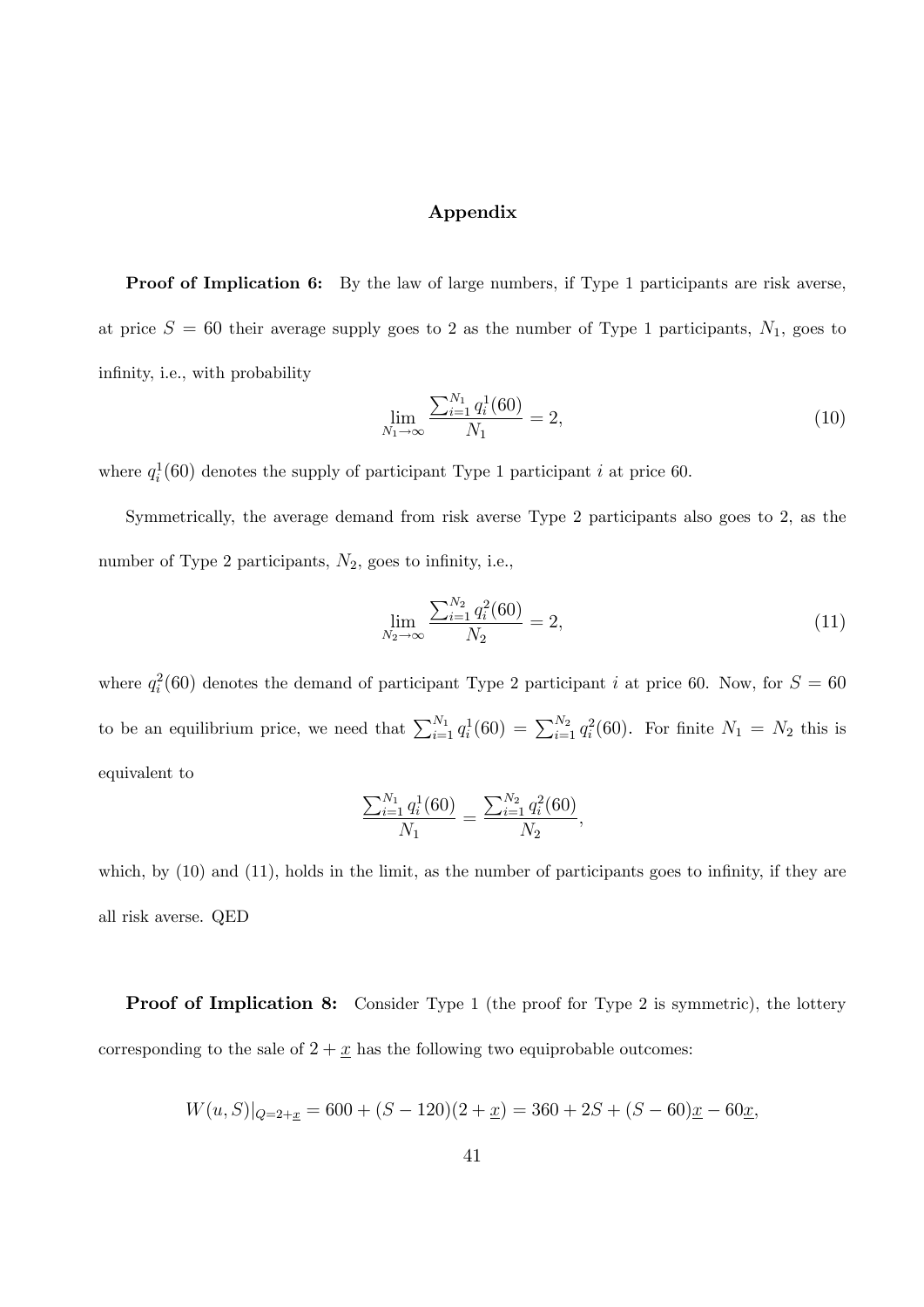and

$$
W(d, S)|_{Q=2+\underline{x}} = 360 + S(2+\underline{x}) = 360 + 2S + (S - 60)\underline{x} + 60\underline{x}.
$$

The lottery corresponding to the sale of  $2 + \bar{x}$  has the following two equiprobable outcomes:

$$
W(u, S)|_{Q=2+\bar{x}} = W(d|2+\underline{x}) + (S-60)(\bar{x}-\underline{x}) - 60(\bar{x}-\underline{x}).
$$
  

$$
W(d, S)|_{Q=2+\bar{x}} = W(d|2+\underline{x}) + (S-60)(\bar{x}-\underline{x}) + 60(\bar{x}-\underline{x})
$$

By construction  $S - 60 < 0$ . Moreover, plus or minus  $60(\bar{x} - \underline{x})$  with equal probability is a mean preserving spread. Hence  $((W(u|2+\bar{x}),\frac{1}{2}))$  $\frac{1}{2}$ ;  $W(d|2+\bar{x}), \frac{1}{2}$  $(\frac{1}{2})$  is second order stochastically dominated by  $((W(u|2 + \underline{x}), \frac{1}{2}))$  $\frac{1}{2}$ ;  $W(d|2 + \underline{x}), \frac{1}{2}$  $(\frac{1}{2})$ ). Note that, here again, equiprobability is key for the proof. If  $S = 60$ , then  $2 + \bar{x}$  is a mean preserving spread of  $2 + \underline{x}$ , since

$$
W(u, S = 60)|_{Q=2+\bar{x}} = 600 + (60 - 120)(2 + \bar{x}) = 480 - 60\bar{x},
$$

and

$$
W(d, S = 60)|_{Q=2+\bar{x}} = 360 + 60(2+\bar{x}) = 480 + 60\bar{x},
$$

while

$$
W(u, S = 60)|_{Q=2+\underline{x}} = W(u, S = 60)|_{Q=2+\bar{x}} - 60(\bar{x} - \underline{x}),
$$

and

$$
W(d, S = 60)|_{Q=2+\underline{x}} = W(d, S = 60)|_{Q=2+\bar{x}} + 60(\bar{x} - \underline{x}).
$$

QED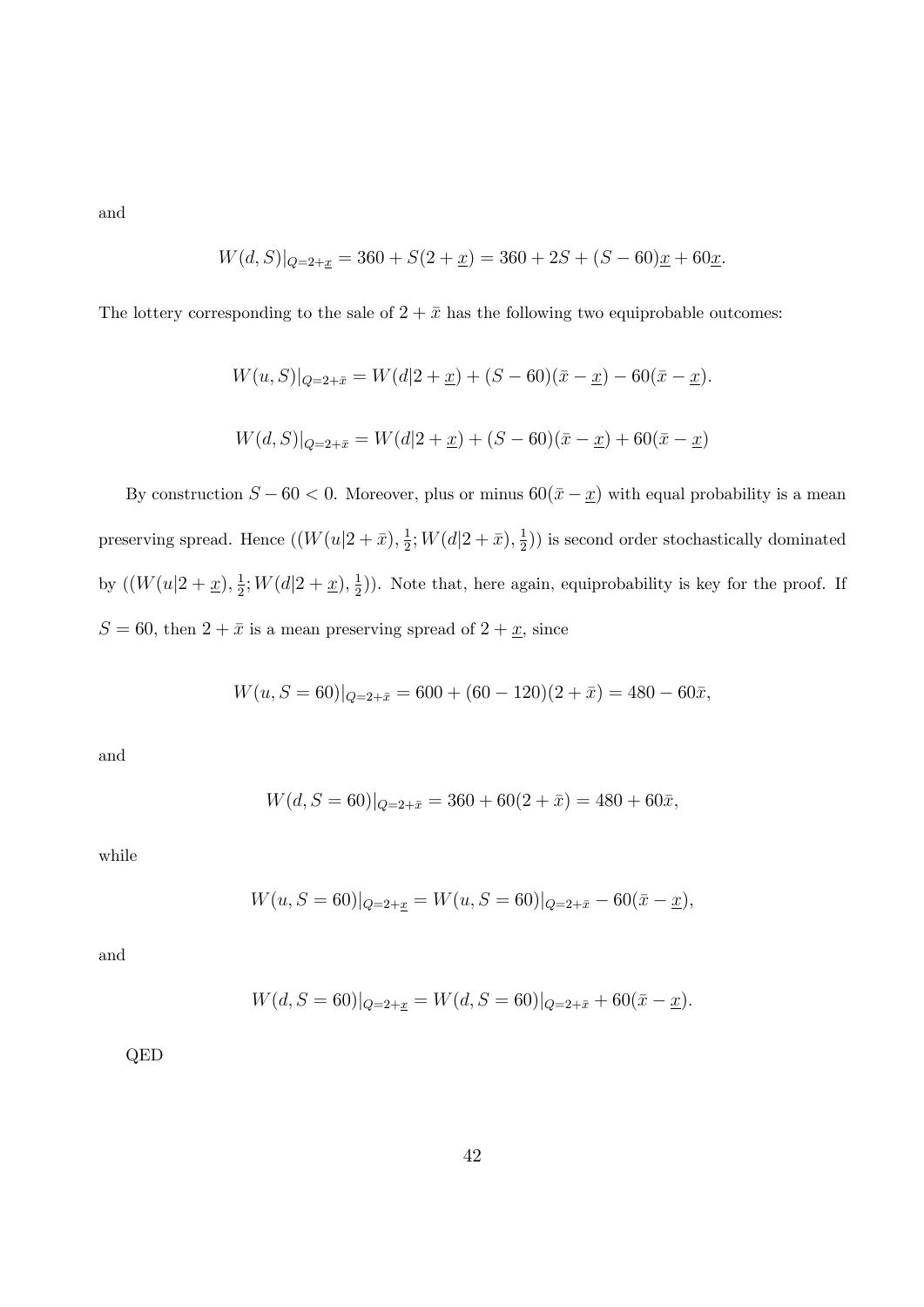Proof of Implication 9: In Treatment 2, for Type 1 agents, selling less than 2 at prices  $S > 60$  is first order stochastically dominated. Hence, if participants are FOSD agents and behave according to (7), expected individual supply at  $S > 60$  is larger than or equal to 2. Hence, by the law of large numbers

$$
\lim_{N_1 \to \infty} \frac{\sum_{i=1}^{N_1} S_i(60)}{N_1} \ge 2, \forall S > 60.
$$

For Type 3 agents, buying  $2 + \bar{x}$  is second order stochastically dominated by  $2 + \underline{x}$ ,  $\forall 0 \le \underline{x} \le \bar{x} \le 2$ . Hence, if participants are FOSD and SOSD agents and behave according to (7), expected individual demand at  $S > 60$  is strictly lower than 2. Hence, by the law of large numbers

$$
\lim_{N_2 \to \infty} \frac{\sum_{i=1}^{N_2} D_i(60)}{N_2} < 2, \forall S > 60.
$$

This implies the equilibrium price should be lower than 60. QED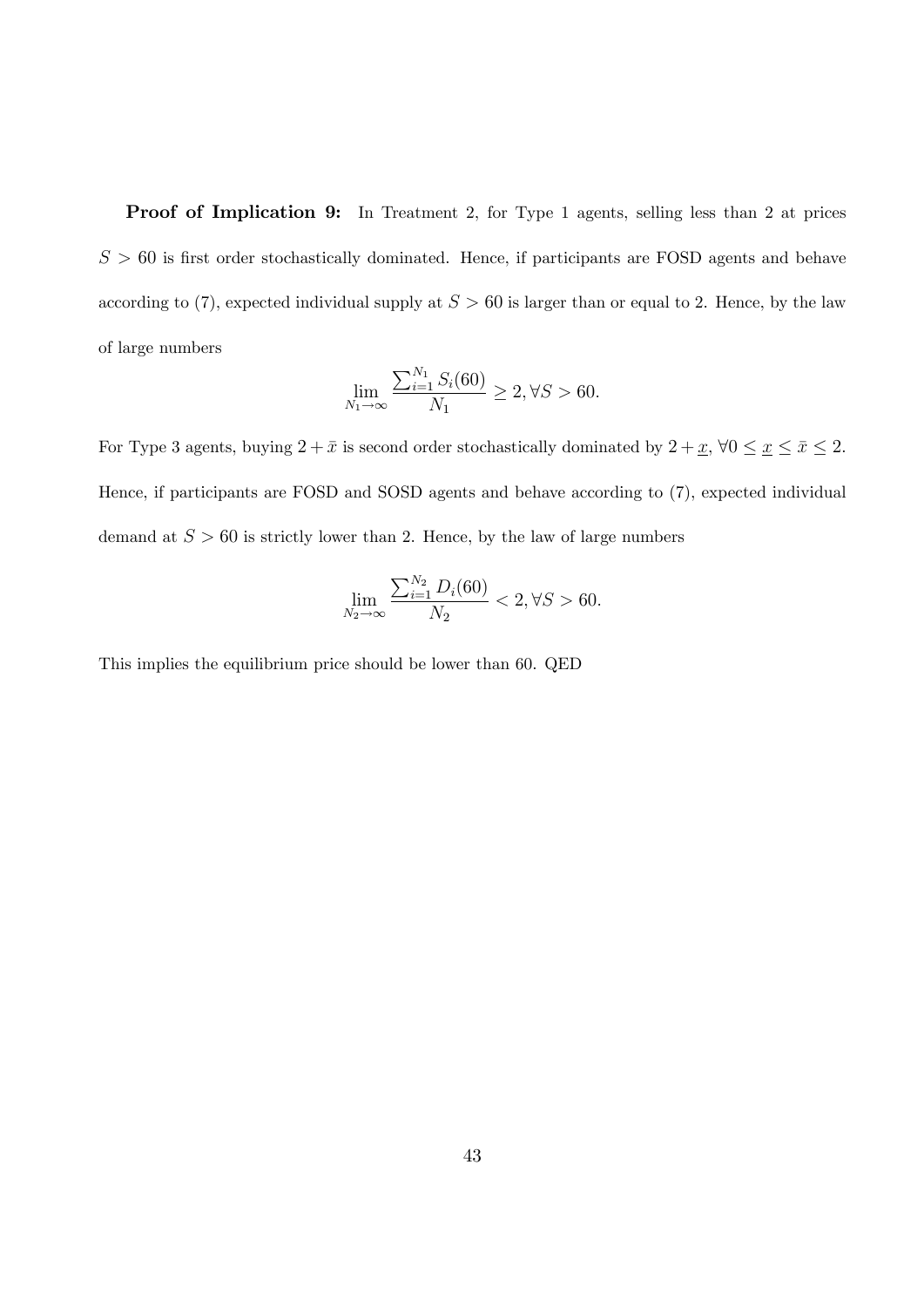#### References

Arrow, K., (1964). "The Role of Securities in the Optimal Allocation of Risk-bearing," Review of Economic Studies 31 (2): 91-96.

Elena Asparouhova & Peter Bossaerts & Nilanjan Roy & William Zame,  $(2013)$ . "Lucas In The Laboratory," NBER Working Papers 19068, National Bureau of Economic Research.

Becker, G., M. DeGroot and J. Marschak (1964). "Measuring utility by a single-response sequential method." Behavioral Science. 9, 226-32.

Bohm, J., J. Linden and J. Sonnegard, (1997). "Eliciting Reservation Prices: Becker-DeGroot-Marschak Mechanisms vs. Markets." Economic Journal. 107, 1079–89.

Borch, K., (1962). "Equilibrium in a reinsurance market", *Econometrica*, 30 (3) 424–444.

Bossaerts. P., (2008). "The Experimental Study of Asset Pricing Theory," Foundations and

Trends in Finance, Vol. 3, No. 4,  $289-361$ 

Bossaerts, P., and C. Plott (2004): "Basic Principles of Asset Pricing Theory: Evidence from Large-Scale Experimental Financial Markets,"  $Review\ of\ Finance$ ,  $8(2)$ , 135–169.

Bossaerts, P., C. Plott, and W.R. Zame (2007): "Prices and Portfolio Choices in Financial Markets: Theory, Econometrics, Experiments," Econometrica, 75(4), 993-1038.

Bossaerts, P., D. Meloso and B. Zame (2013). "Dynamically Complete Experimental Asset Markets." mimeo.

Crockett, S. and J. Duffy (2013). "An Experimental Test of the Lucas Asset Pricing Model," Working Paper.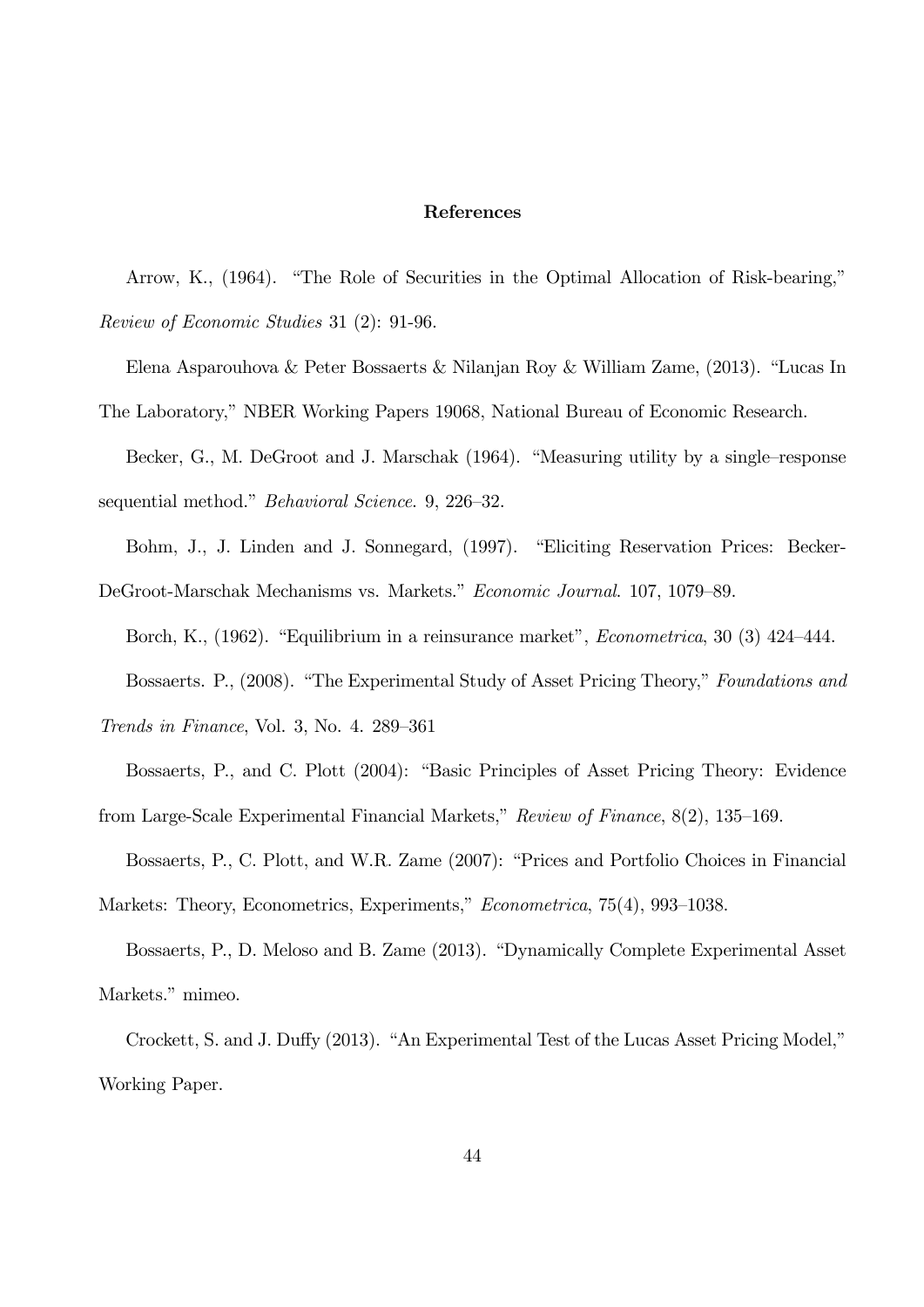Debreu, G. (1959). The Theory of Value: An axiomatic analysis of economic equilibrium.

Goeree, J. and C. Holt (2004). "A Model of Noisy Introspection." Games and Economic Behavior, 46, 365-382.

Goeree, J., C. Holt and T. Palfrey (2003). "Risk Averse Behavior in Generalized Matching Pennies Games." Games and Economic Behavior, 45, 97-113.

Goeree, J., C. Holt and T. Palfrey (2002). "Quantal Response Equilibrium and Overbidding in Private-Value Auctions" Journal of Economic Theory, 104, 247-272.

Holt, C. and S. Laury (2002). "Risk–aversion and incentive effects." The American Economic  $Review, 92, 1644–1655.$ 

Luce, R. D. (1959). Individual Choice Behavior: A Theoretical Analysis. New York: Wiley. McCabe, K., S. Rassenti and V. Smith (1992). "Designing Call Auction Institutions: Is

McKelvey, R. and T. Palfrey (1995). "Quantal Response Equilibria for Normal Form Games." Games and Economic Behavior, 10, 6-38.

Double Dutch The Best?" The Economic Journal, 102, 9-23.

McKelvey, R. and T. Palfrey (1998), "Quantal Response Equilibria for Extensive Form Games." Experimental Economics, 1, 9-41.

Machina, M.J. (1982). ""Expected utility" analysis without the independence axiom." Econometrica, 50, 277-323.

Mas-Colell, A., M.D. Whinston, and J.R. Green (1995): Microeconomic Theory, New York, Oxford: Oxford University Press.

Plott, C. and S. Sunder (1982). "Efficiency of Experimental Security Markets with Insider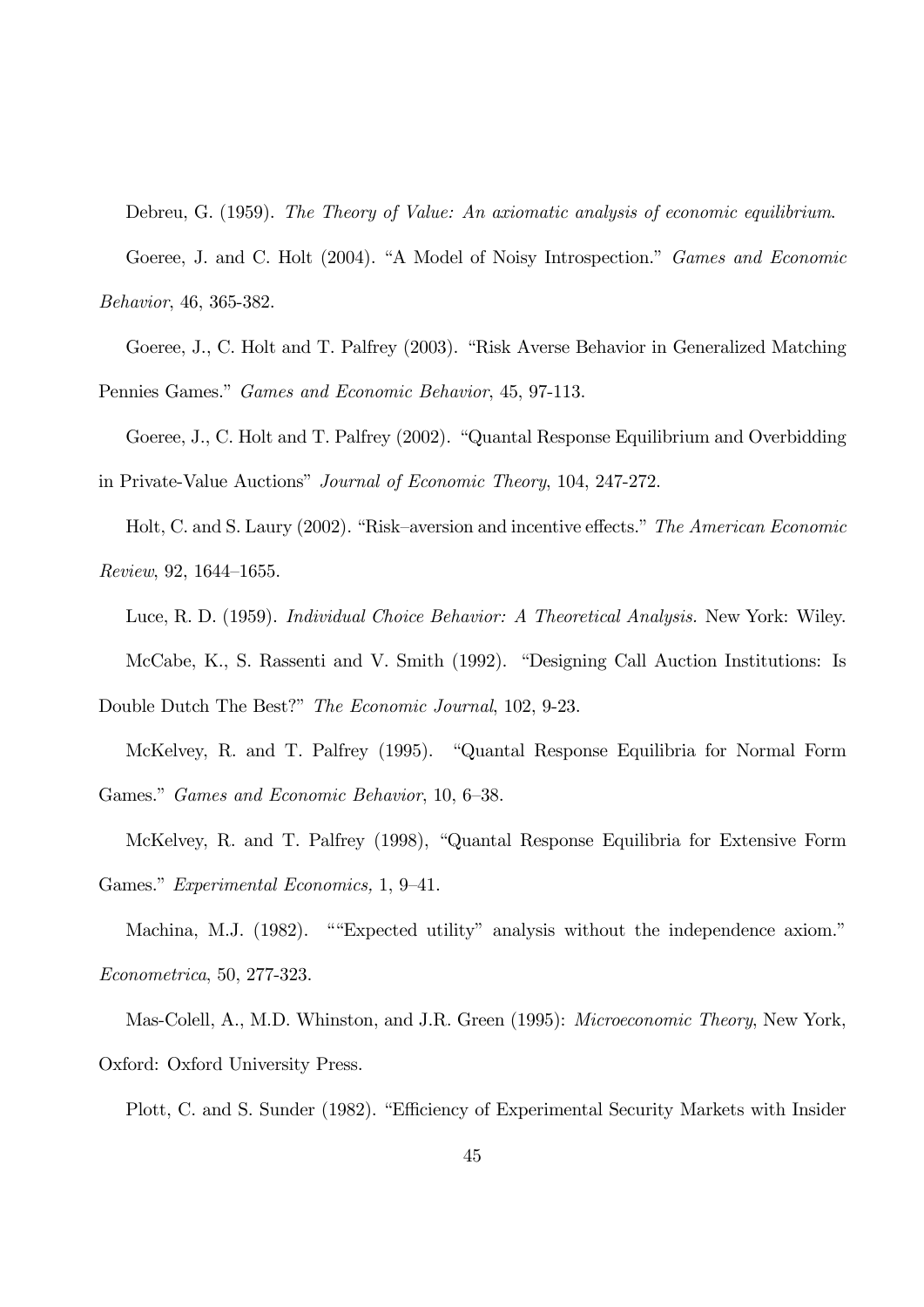Information: An Application of Rational-Expectations Models." Journal of Political Economy, 90, 663-698.

Plott, C. and S. Sunder (1988). "Rational Expectations and the Aggregation of Diverse Information in Laboratory Security Markets." Econometrica, 56, 1085-1118.

Plott, C. and V. Smith (1978). "An experimental examination of two exchange institutions." The Review of Economic Studies 45, 133-153.

Plott, C. and K. Pogolresky (2015). "Call Market Experiments: Efficiency and Price Discovery Through Multiple Calls and Emergent Newton Adjustments." Working paper. Caltech. Quiggin, J.C., "A theory of anticipated utility." Journal of Economic Behavior and Orga-

 $nizations, 3, 323–343.$ 

Segal, U. and A. Spivak (1990). "First order versus second order risk aversion." The Journal of Economic Theory 51, 111–125.

Smith, V. (1962). "An experimental study of competitive market behaviour." The Journal of Political Economy 70, 111–137.

Smith, V, G. Suchanek and W. Williams (1988). "Bubbles, Crashes, and Endogenous Expectations in Experimental Spot Asset Markets." Econometrica, 56, 1119-1151.

Smith, V. L., W. Williams, W. K. Bratton, and M. Vannoni (1982). "Competitive Market Institutions: Double Auctions vs. Sealed Bid-Offer Auctions", American Economic Review, 72, 58-77.

Varian, H. (1985): "Additive Utility and Gross Substitutes," Unpublished Manuscript, University of Michigan, Ann Arbor.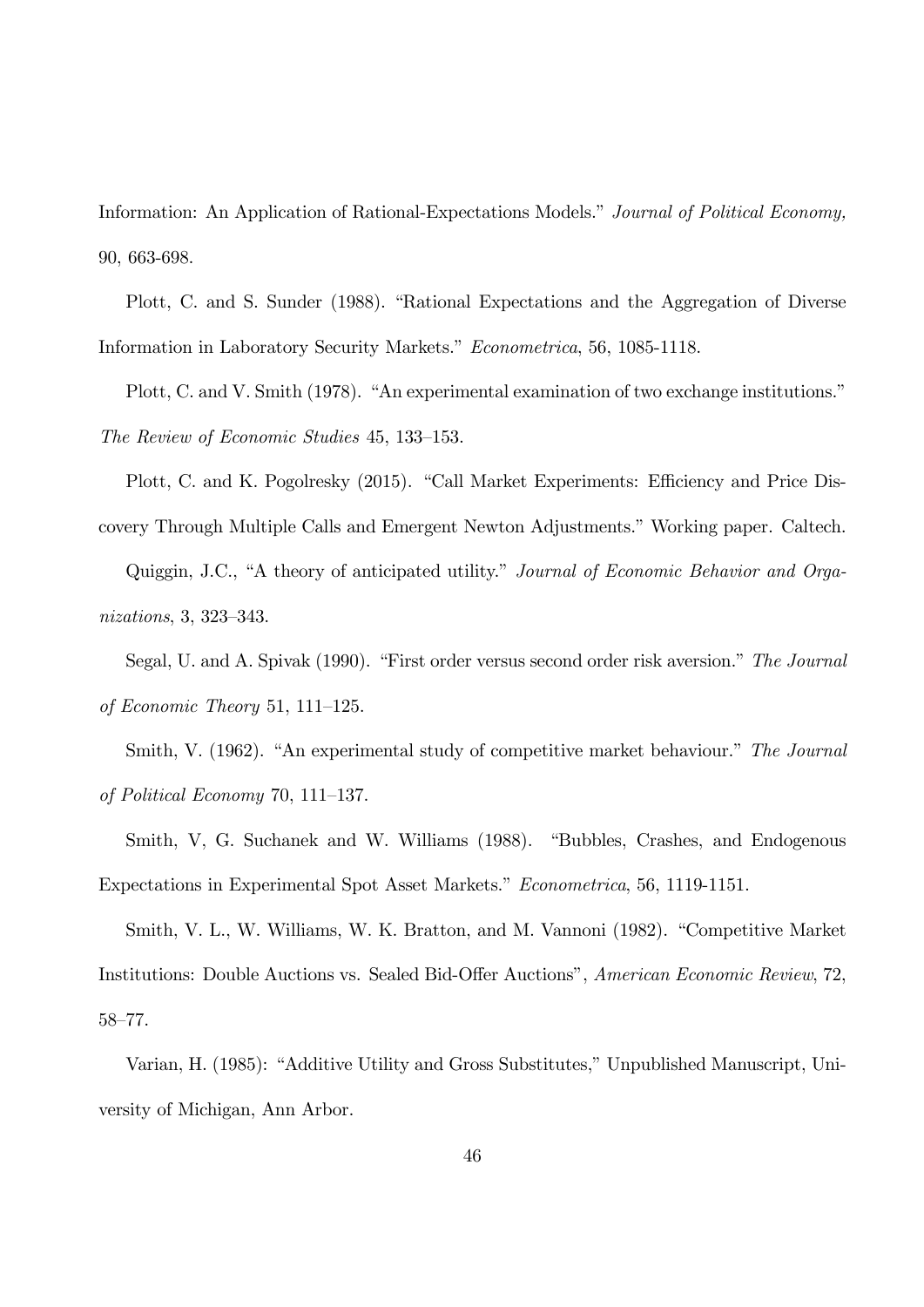#### Table 1: Probit regressions

The dependent variable is an indicator that the action is FOS dominated. Regressions are estimated over 7,590 actions, by the 128 participants, who chose at least once a dominated action.

|                                                              | FOS dominated action |                                     |             |  |
|--------------------------------------------------------------|----------------------|-------------------------------------|-------------|--|
|                                                              | (1)                  | (2)                                 | (3)         |  |
| Number of Periods during which the subject participated      | $-0.0563***$         | $-0.0558***$ $-0.0673***$           |             |  |
|                                                              |                      | $(-7.98)$ $(-7.91)$                 | $(-8.80)$   |  |
| Indicator that the replication involved Random Pricing       |                      | 0.0455                              | 0.0489      |  |
|                                                              |                      | (1.43)                              | (1.52)      |  |
| Indicator that trading already took place at that price      |                      |                                     | $-0.0735$   |  |
|                                                              |                      |                                     | $(-1.43)$   |  |
| Indicator that subject played dominated action at that price |                      |                                     | $0.703***$  |  |
|                                                              |                      |                                     | (8.64)      |  |
| Indicator that dominated action led to loss-making trade     |                      |                                     | $-0.365***$ |  |
|                                                              |                      |                                     | $(-3.61)$   |  |
| Constant                                                     |                      | $-1.058***$ $-1.079***$ $-1.022***$ |             |  |
|                                                              |                      | $(-5.51)$ $(-5.60)$ $(-5.26)$       |             |  |

t statistics in parentheses. \* $p < 0.05,$ \*\* $p < 0.01,$ \*\*\* $p < 0.001$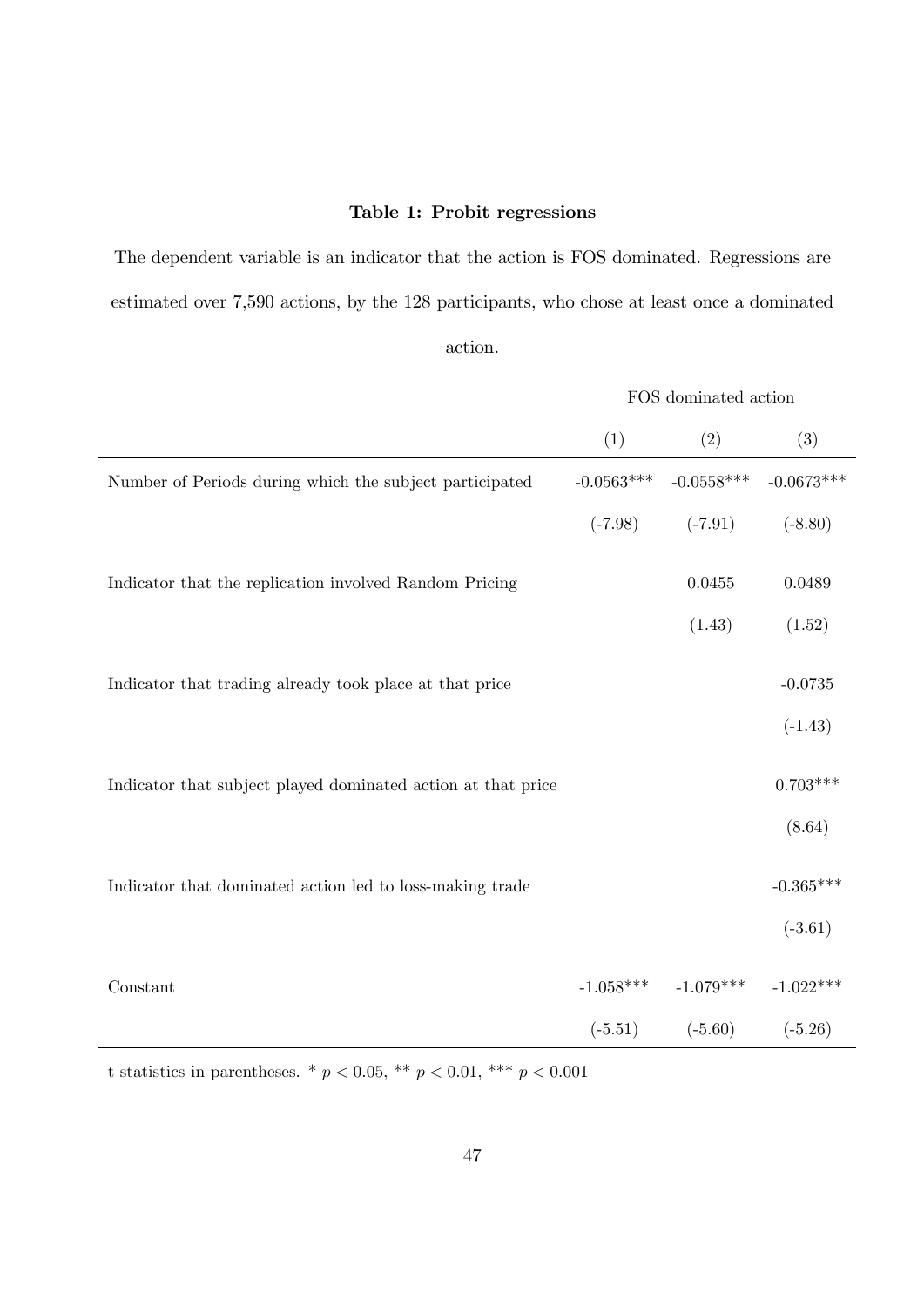#### Table 2: Empirical frequencies of FOS-undominated and dominated actions

For each of the 68 Type 1 participants, and 68 Type 2 participants, we computed the frequency of dominated and undominated actions, leading to large risk exposure, small risk exposure with trade size different from 2, or trade size equal to 2. We then computed the

average across the 136 participants of these frequencies.

|                        | Large | Small                   |               | $q=2$ Small         | Large  |
|------------------------|-------|-------------------------|---------------|---------------------|--------|
|                        |       | undominated undominated |               | dominated dominated |        |
| Type 1 (seller) $20\%$ |       | $29\%$                  |               | $19\%$ 21\%         | $10\%$ |
| Type 2 (buyer) $24\%$  |       | $26\%$                  | $22\% - 14\%$ |                     | 13\%   |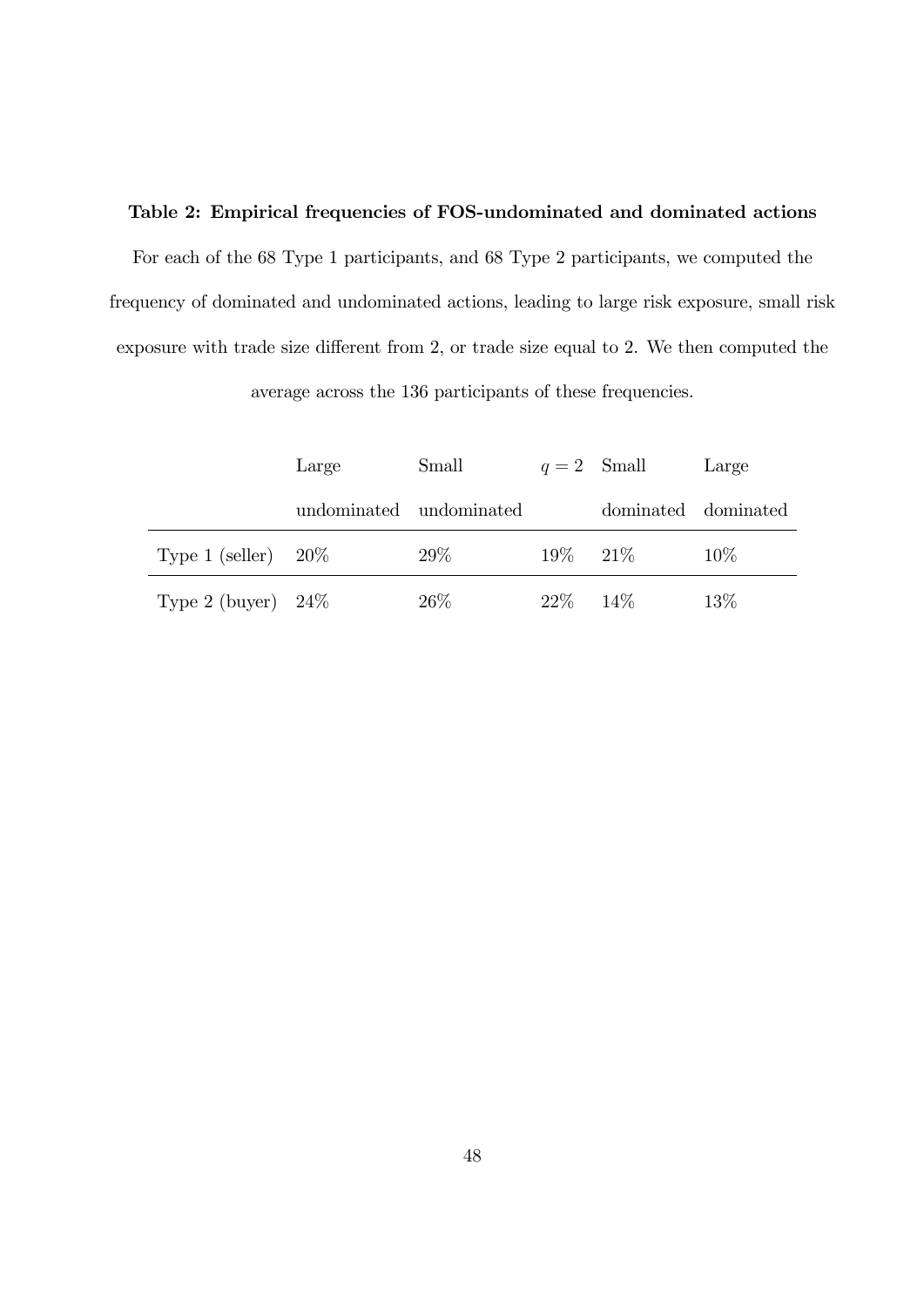Figure 1: First order stochastic dominance among lotterries If  $\mu_{\mathsf{i}}^{'}>\mu_{\mathsf{i}}$  then lottery ( $\mu_{\mathsf{i}}^{'}$ , $\sigma_{\mathsf{i}}$ ) (cdf depicted by dashed red line)  $1^{\mathrm{st}}$  order stochastically dominates lottery  $(\mu_i, \sigma_i)$  (cdf depicted by full black line)

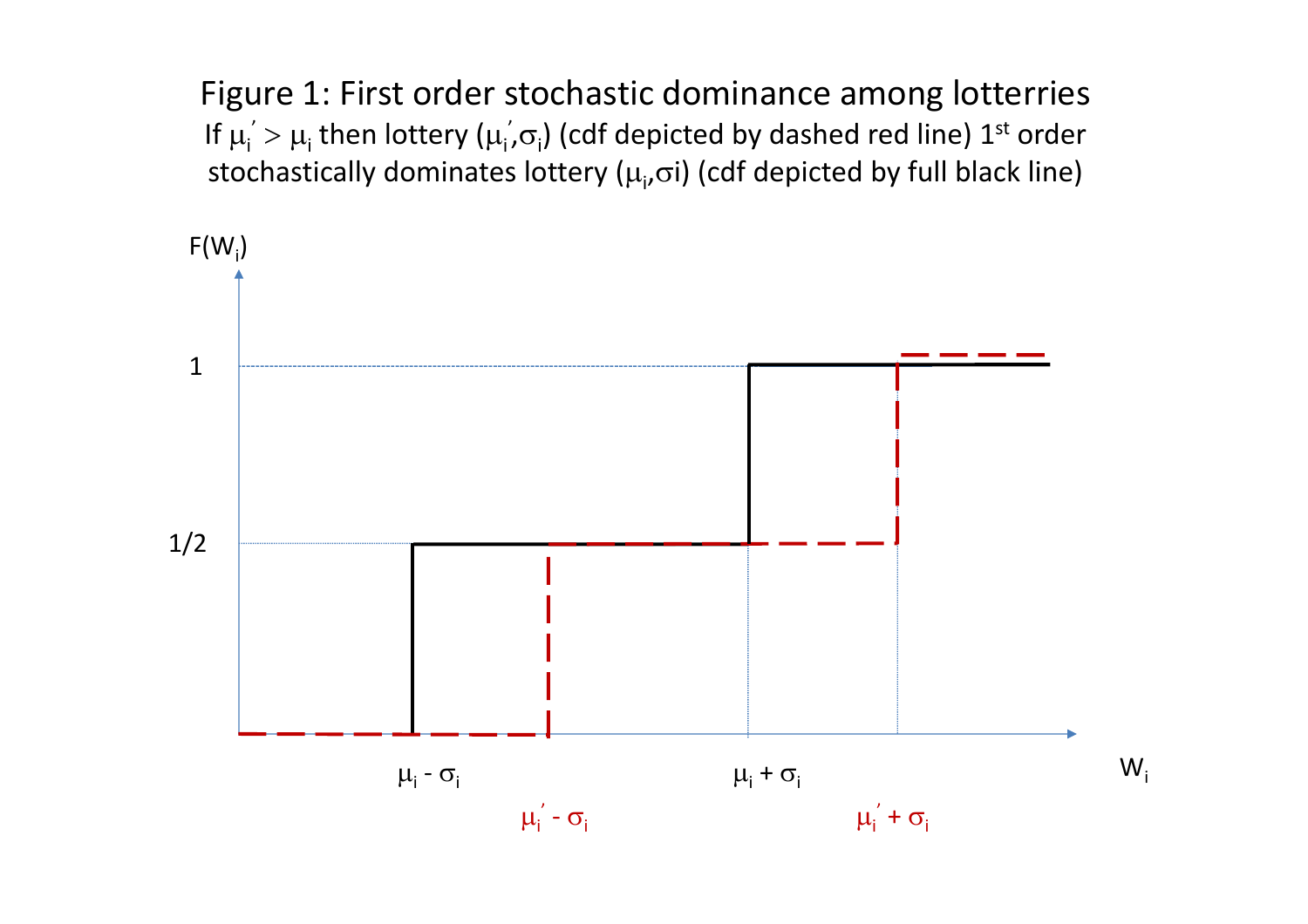# Figure 2, First order stochastically dominated Q Panel A: Type 1 (seller)

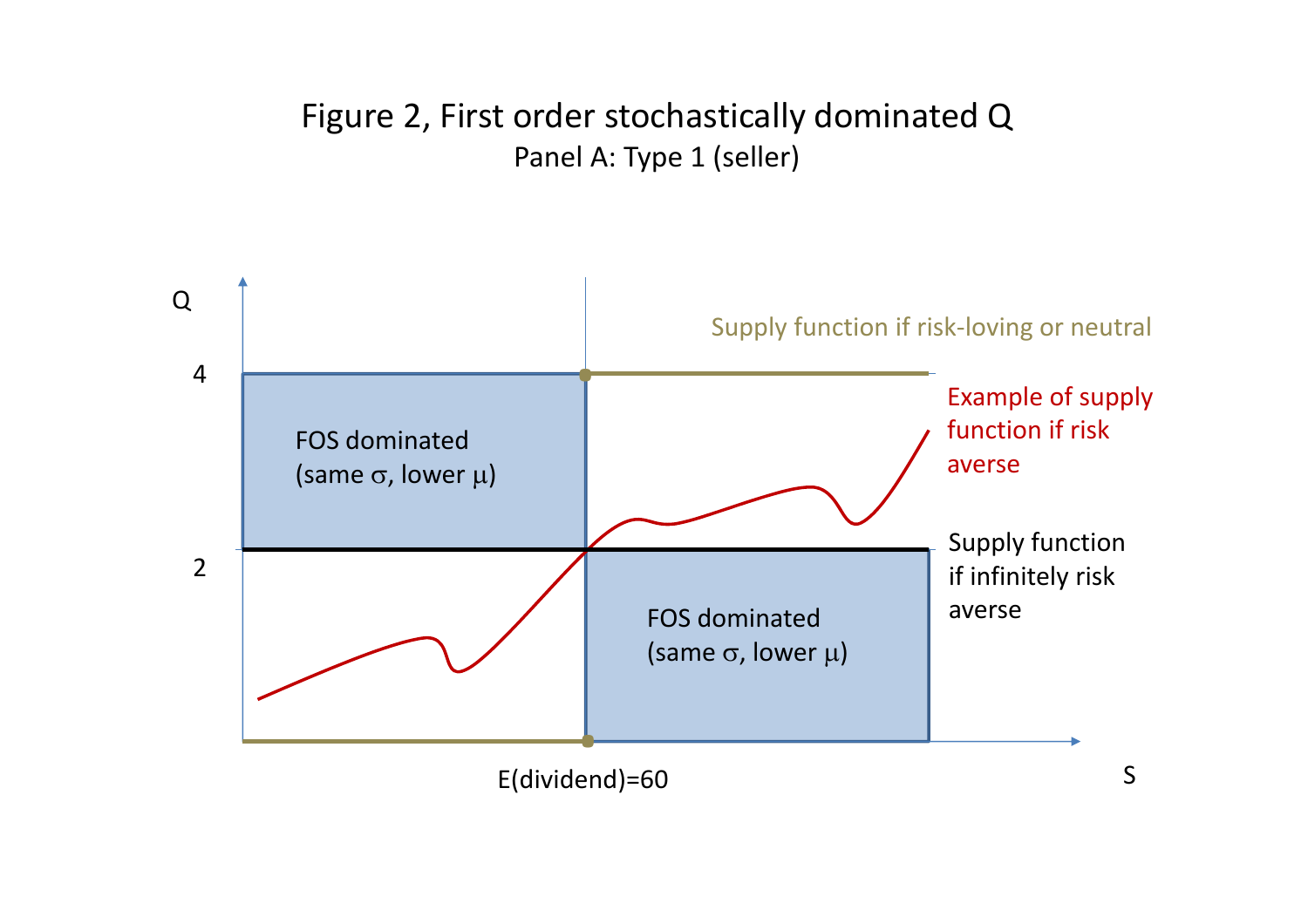Panel B: Type 2 (buyer)

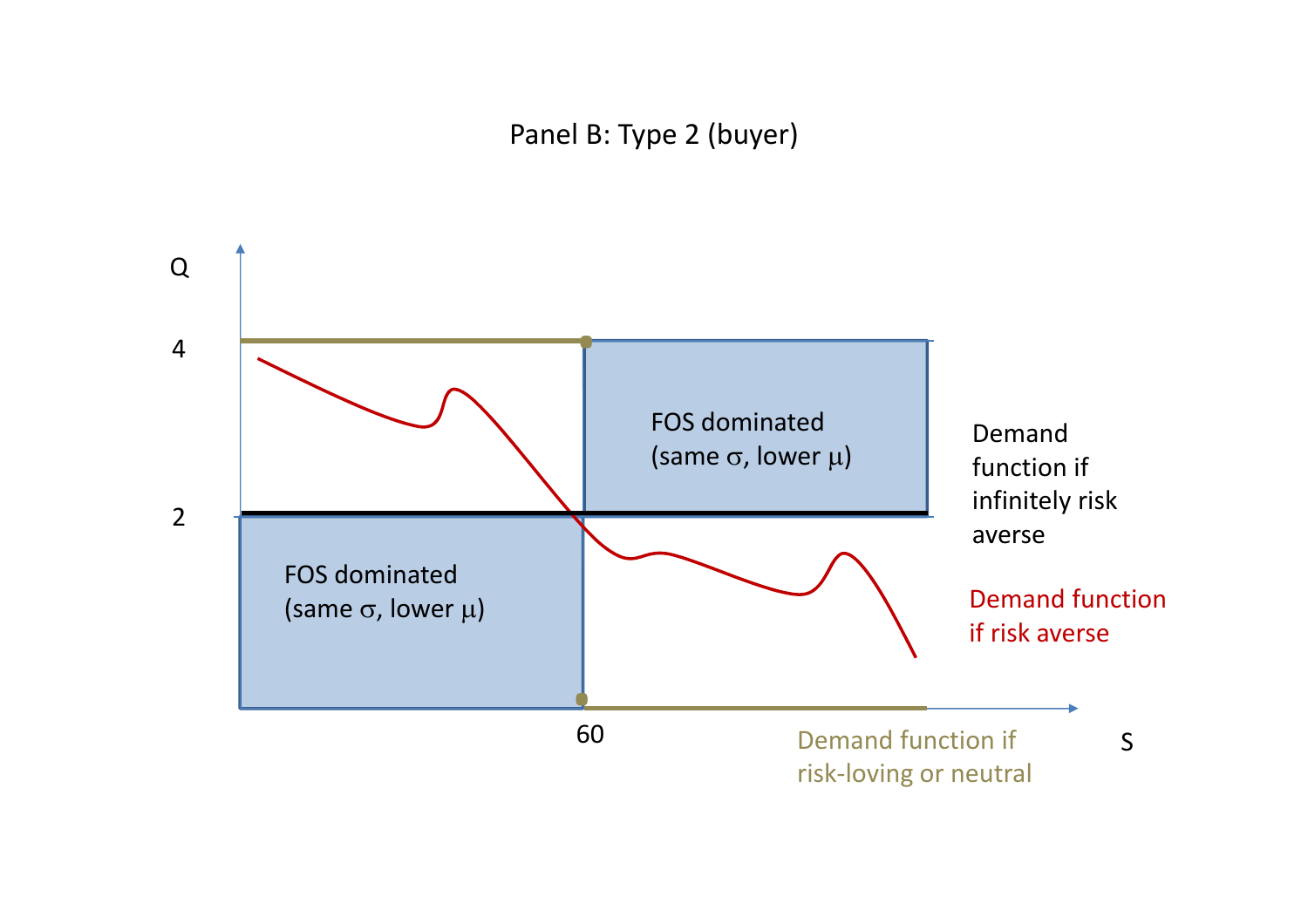Figure 2, Panel C: First order stochastically dominated Q (Type 3, buyer)

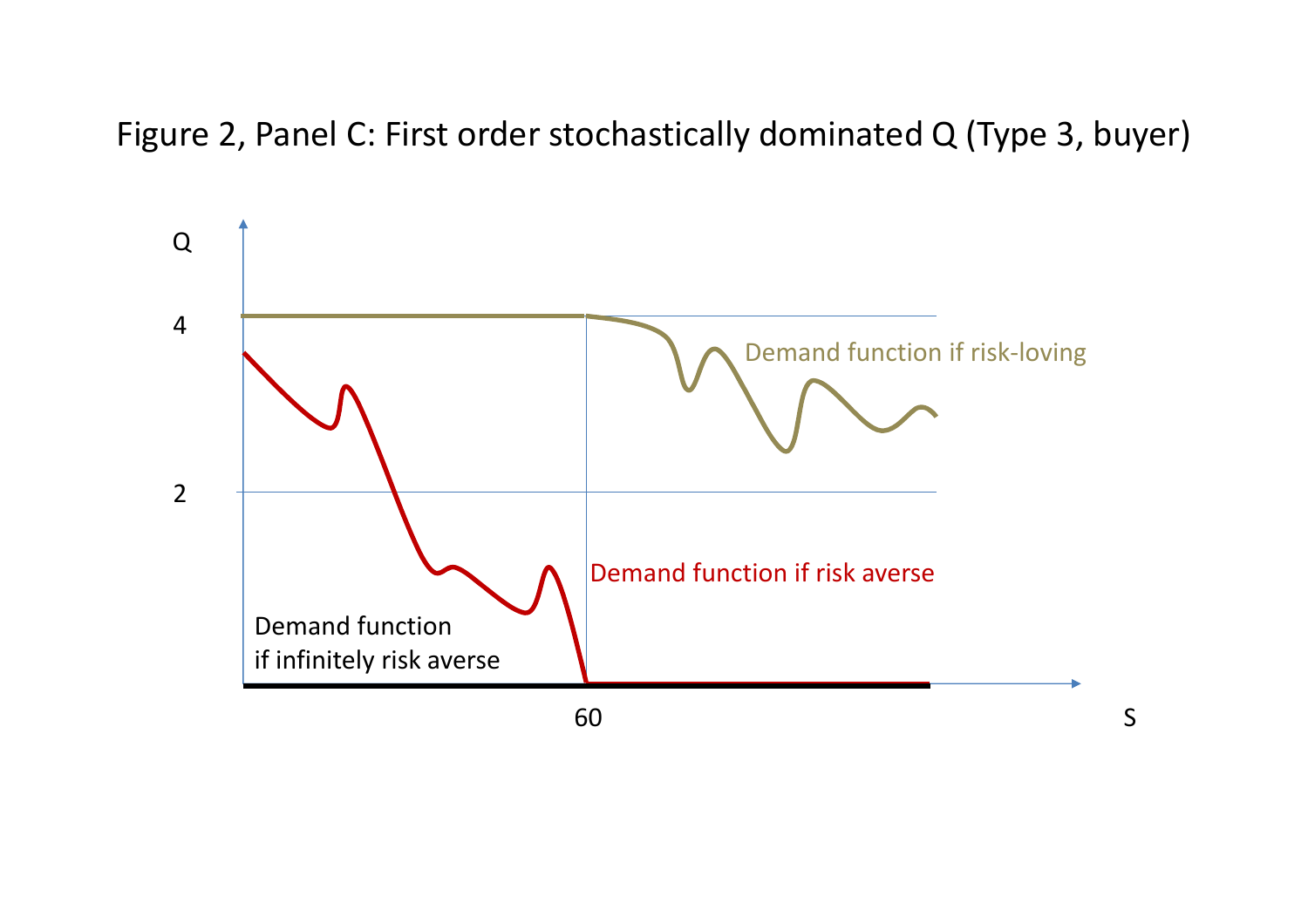Figure 3: p-values for Wilcoxon signed-rank test of H0 that demand not significantly different in call & random price

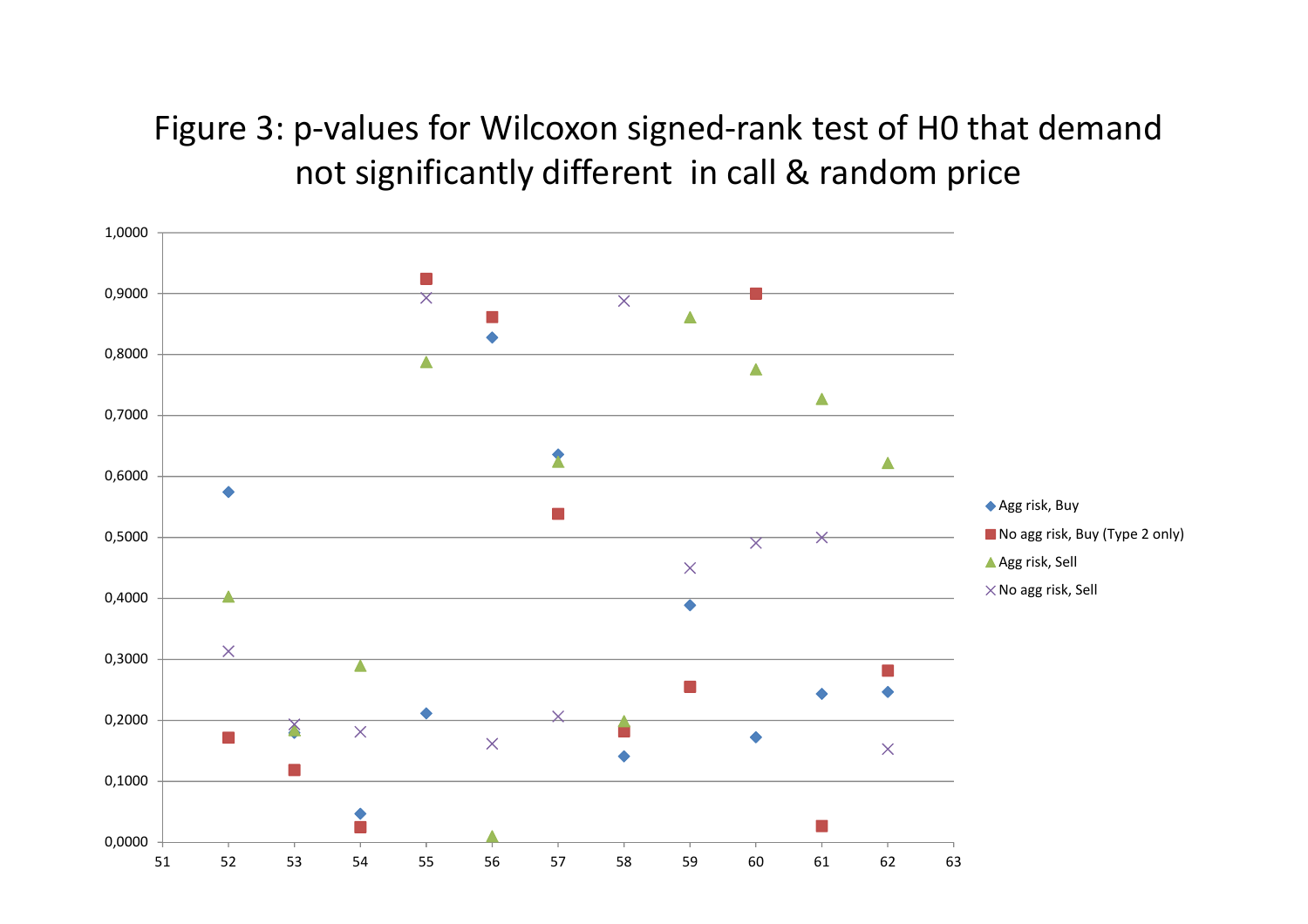# Figure 4: Market clearing price in the 2 treatments (average across replications)

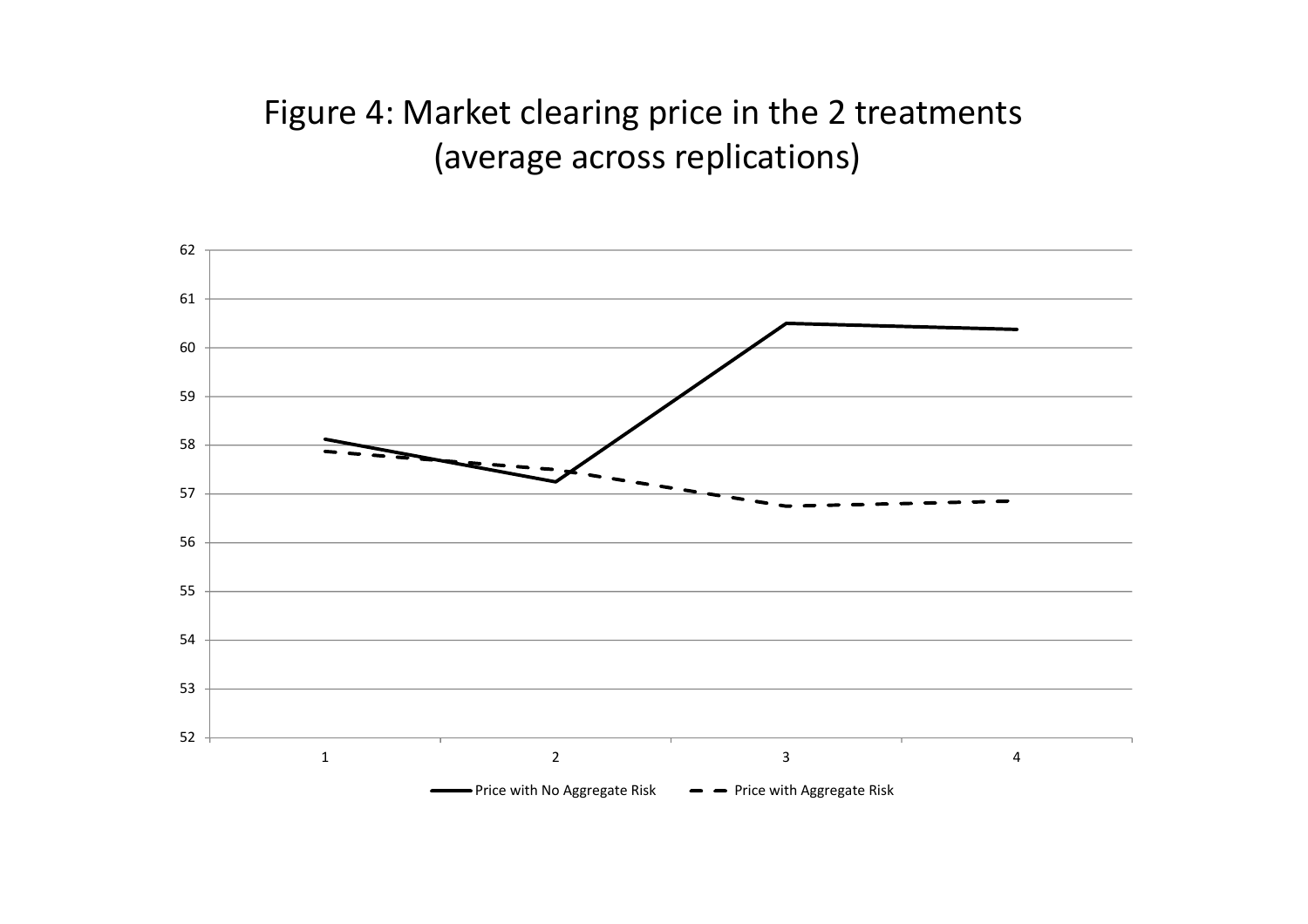Figure 5: Aggregate supply and demand

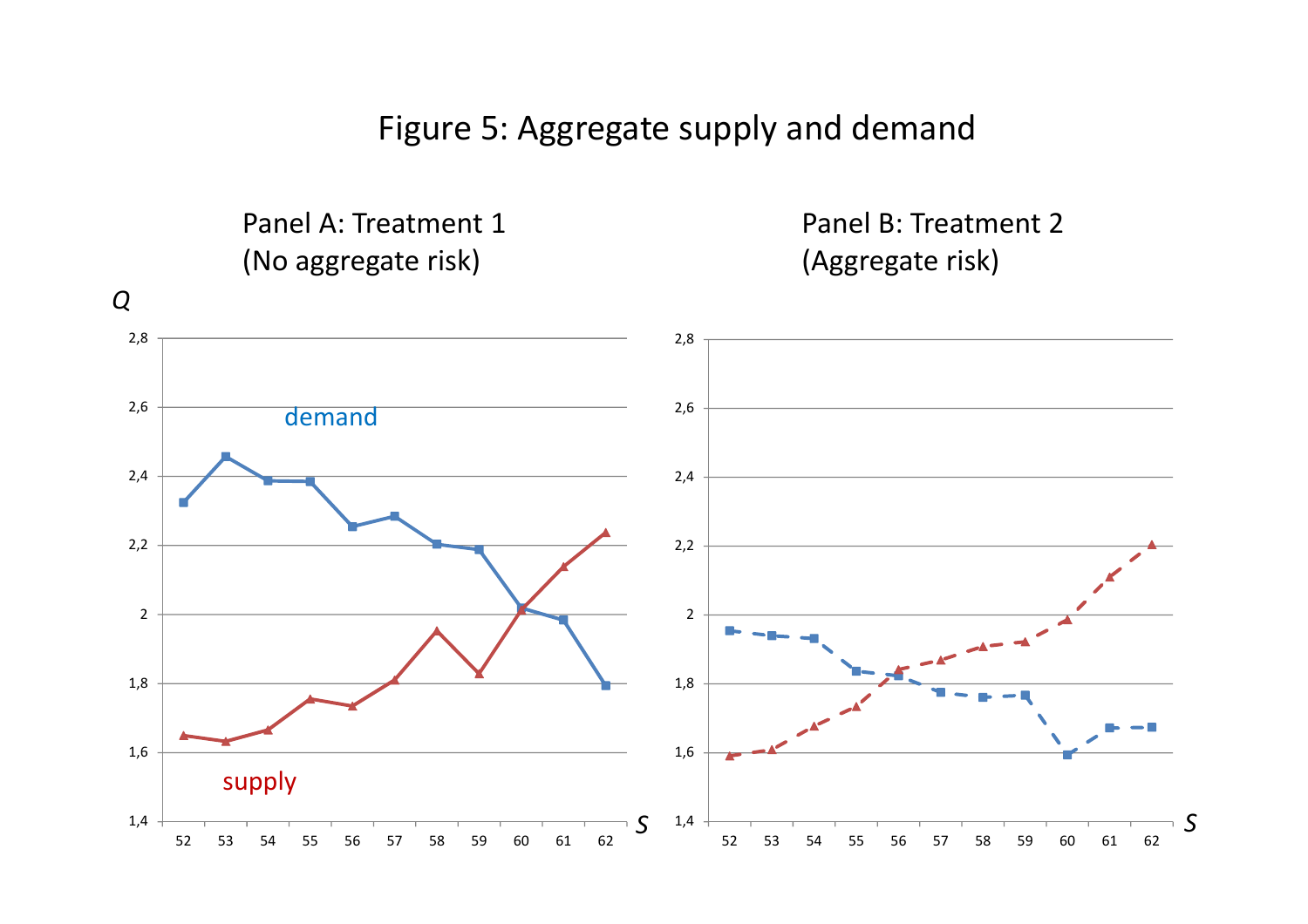Panel C:(No aggregate risk) (Aggregate risk)

## *Q*

# : Treatment 1 Panel D: Treatment 2

*Q*

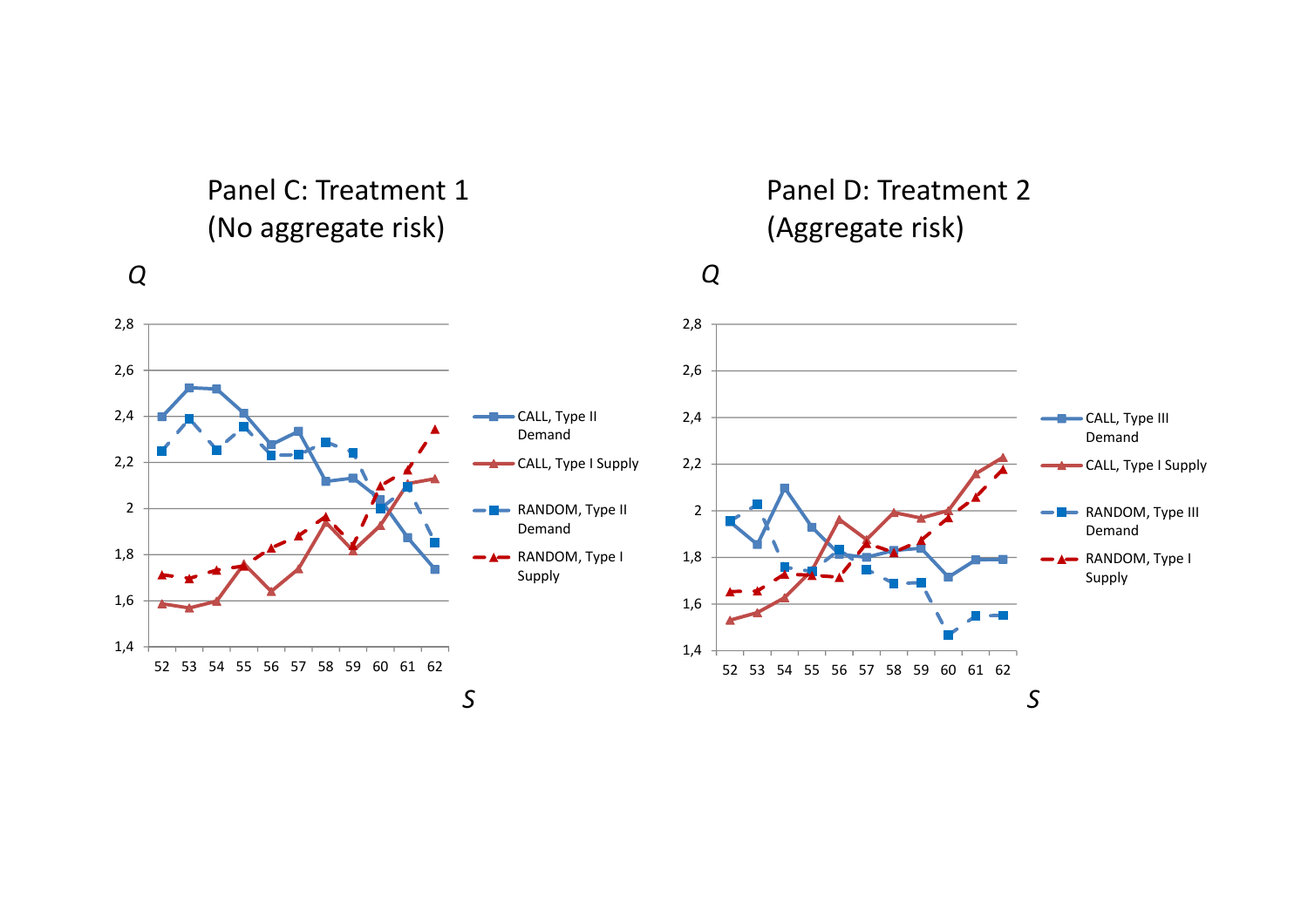Figure 6: Supply functions of 4 participants

Panel







Panel





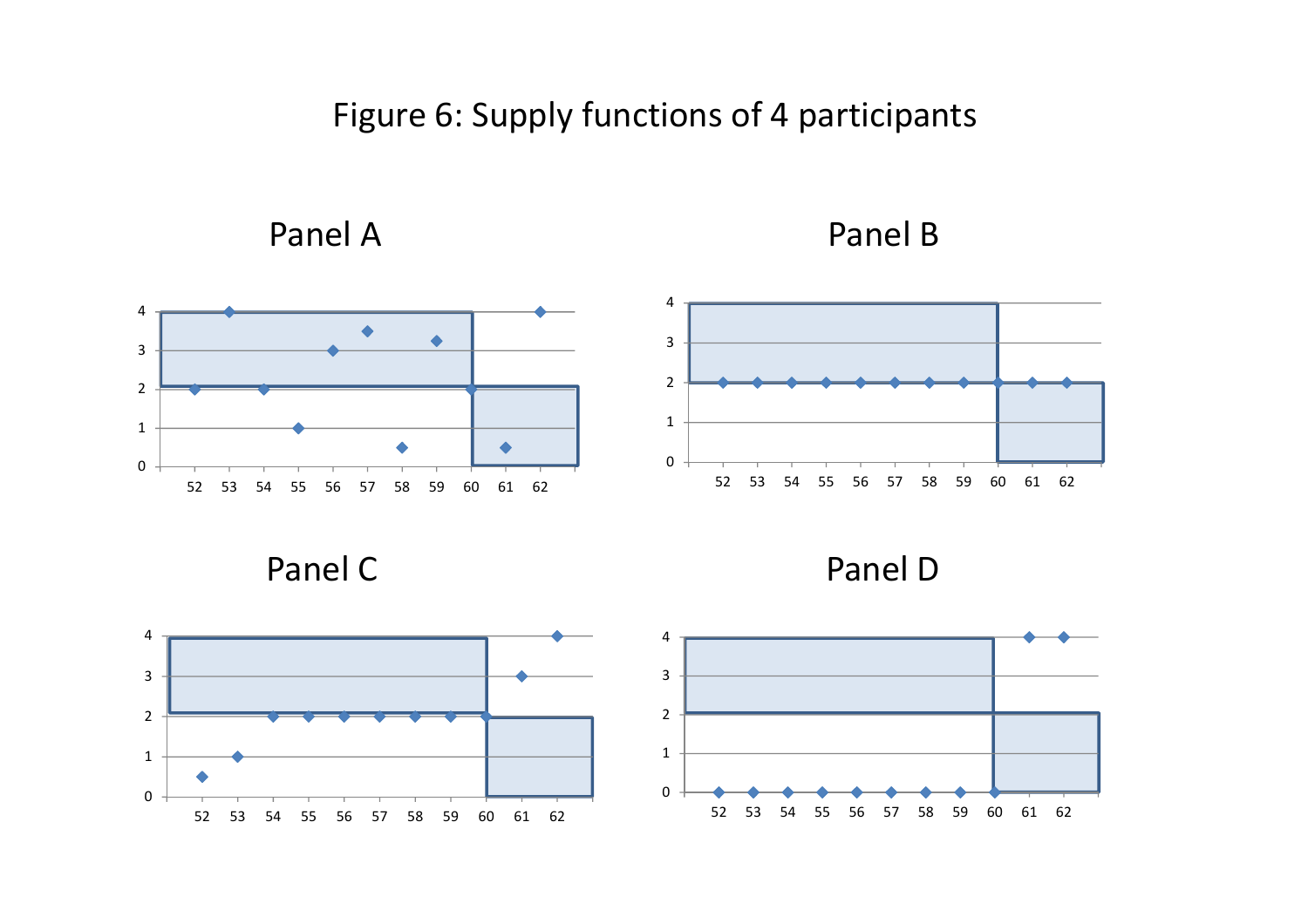Figure 7, Frequency of first order stochastically dominated actions Average frequency cross participants (solid line) 90% confidence interval (dashed lines)

Panel A: Type 1 (sellers) throughout 8 replications

Panel B: Type 2 (buyers) throughout 4 replications

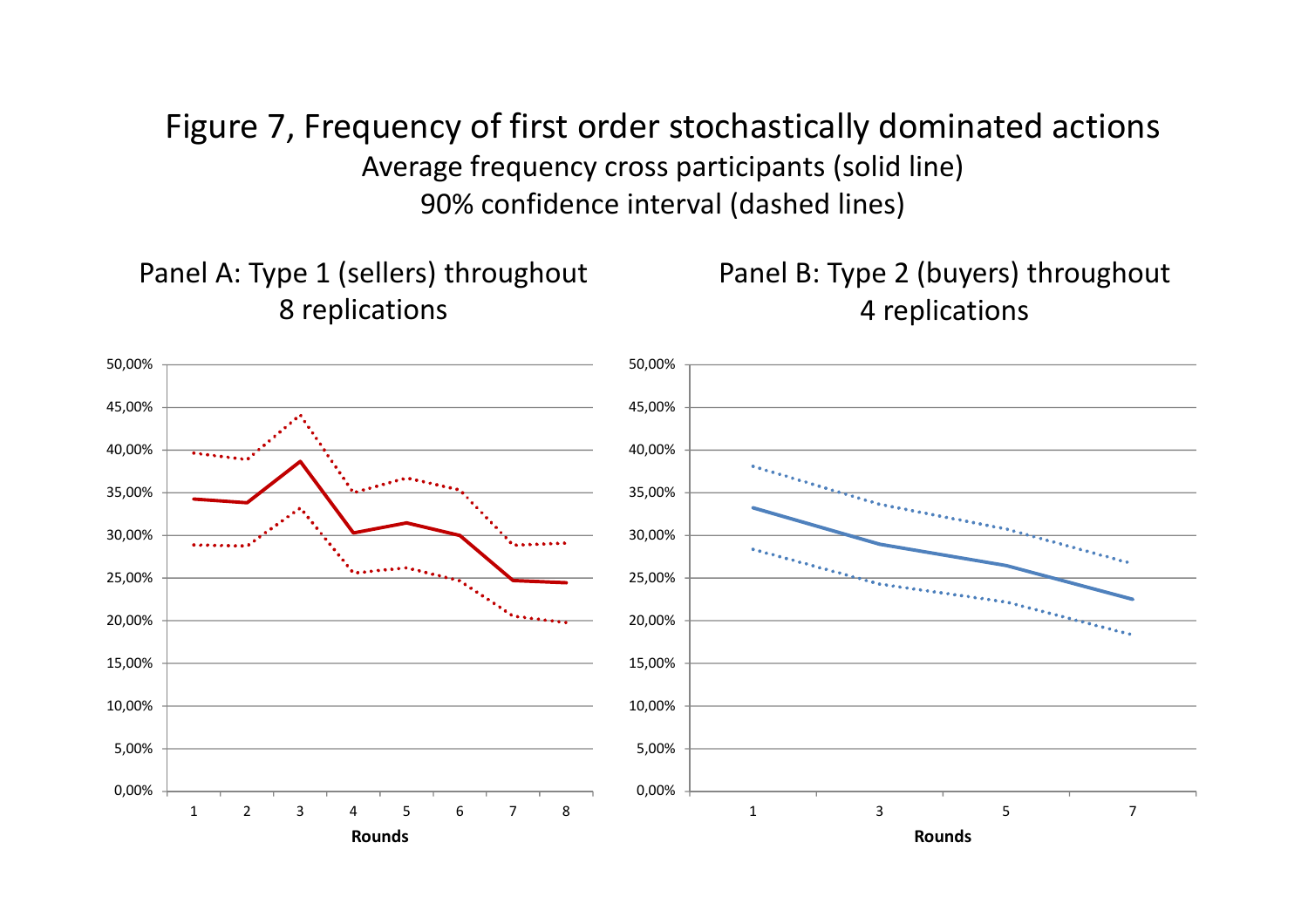# Figure 8: Distribution of transaction size across participants





**Average distribution of choices for Type 1 subjects at P>60**



**Average distribution of choices for Type 2 subjects at P>60**



**Average distribution of choices for Type 1 subjects at price 60**



**Average distribution of choices for Type 2 subjects at price 60**